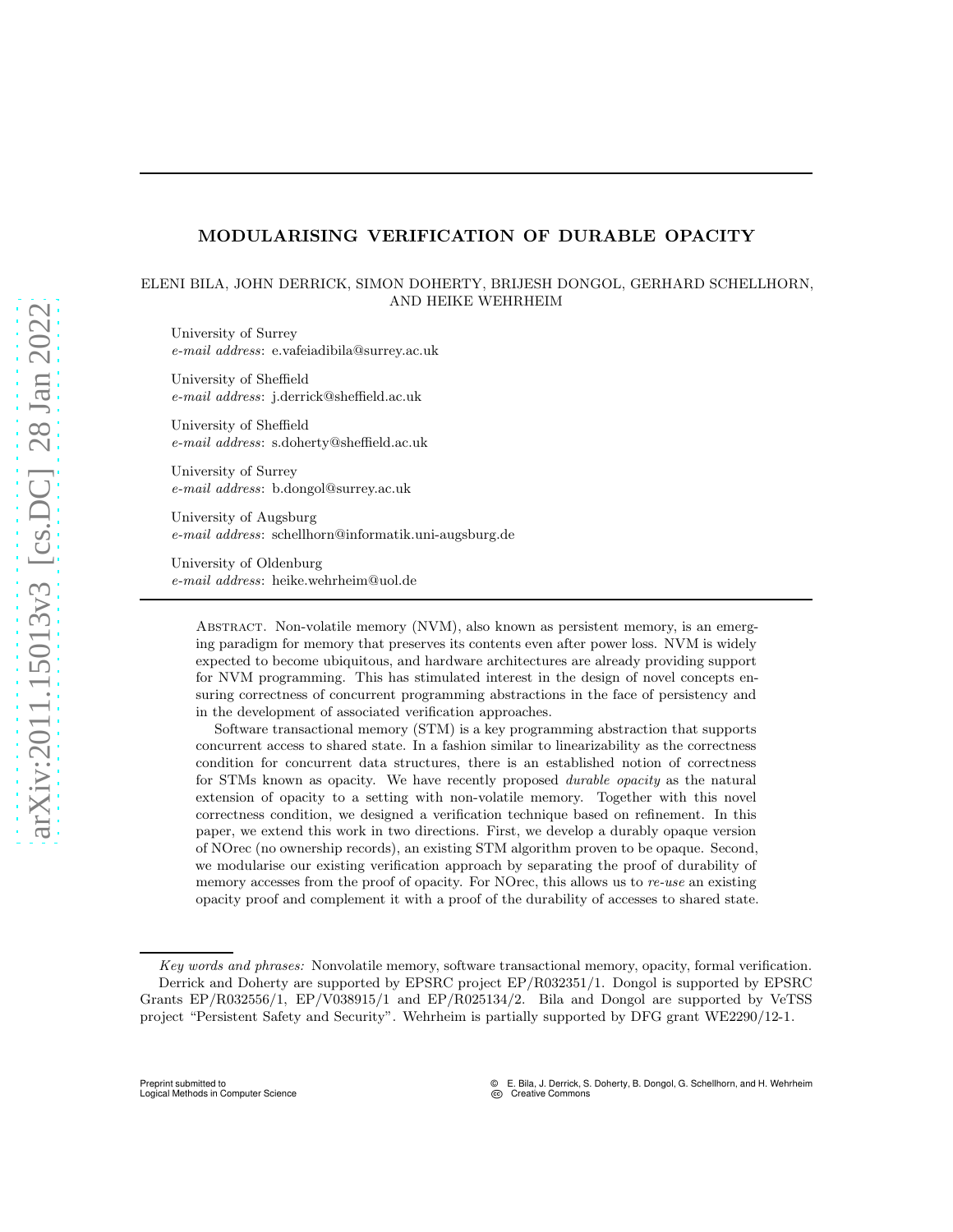#### 1. Introduction

Non-volatile memory (NVM) promises the combination of the density and non-volatility of NAND Flash-based solid-state disks (SSDs) with the performance of volatile memory (RAM). The term *persistent memory* is used to describe an NVM technology that presents two characteristics: (1) directly byte-addressable access from the user space by using byteaddressable operations and (2) preservation of its contents even after system crashes and power failures. NVM is intended to be used as an intermediate layer between traditional volatile memory (VM) and secondary storage, and has the potential to vastly improve system speed and stability. Speed-ups of 2-3 orders of magnitude are likely to be feasible over and above hard disks. Furthermore, software that uses NVM has the potential to be more robust; in case of a crash, a system state before the crash may be recovered using contents from NVM, as opposed to being restarted from secondary storage. For these reasons alone, NVM is widely expected to become ubiquitous, and hardware architectures are already providing support for NVM programming.

However, writing correct NVM programs is extremely difficult, as the semantics of persistency can be unclear. Furthermore, because the same data is stored in both a volatile and non-volatile manner, and because NVM is updated at a slower rate than VM, recovery to a consistent state may not always be possible. This is particularly true for concurrent systems, where coping with NVM requires introduction of additional synchronisation instructions into a program. Such instructions are already supported by Intel-x86 and ARMv8.

This has led to work on the design of the first persistent concurrent programming abstractions, so far mainly concurrent data structures [ZFS+19, FHMP18, FPR21, [VTS11,](#page-34-0) VTRC11]. To support the reasoning about correctness for these abstractions working over NVM, a coherent notion of correctness is needed. Such a notion for concurrent data structures has been defined by Izraelevitz et al. [IMS16] (known as *durable linearizability*) which naturally generalises the standard linearizability correctness condition [\[HW90\]](#page-33-0). A first proof technique for showing durable linearizability has been proposed by Derrick et al.  $[DDD^+19]$ .

In this paper we investigate another key programming abstraction known as Software Transactional Memory (STM) that supports concurrent access to shared state. STM is a mechanism that provides an illusion of atomicity in concurrent programs and aims to reduce the burden on programmers of implementing complicated synchronisation mechanisms. The analogy of STM is with database transactions, which perform a series of accesses/updates to shared data (via read and write operations) atomically in an all-or-nothing manner. Similarly with an STM, if a transaction commits, all its operations succeed, and in the aborting case, all its operations fail. STMs are now part of mainstream programming, e.g., the ScalaSTM library, a new language feature in Clojure that uses an STM implementation internally for all data manipulation and the  $G++4.7$  compiler (which supports STM features directly in the compiler).

In a fashion similar to linearizability as the correctness condition for concurrent data structures, there is an established notion of correctness for STMs known as *opacity* [\[GK08\]](#page-33-1). Overall, opacity guarantees that committed transactions appear as if they are executed atomically, at some unique point in time, and aborted transactions, as if they did not execute at all. Amongst other things, opacity also guarantees that all reads that a transaction performs are valid with respect to a single memory snapshot.

A fundamental challenge when developing STMs for persistent memory is to ensure a correct recovery after a crash. This requires that, at any point in the execution of the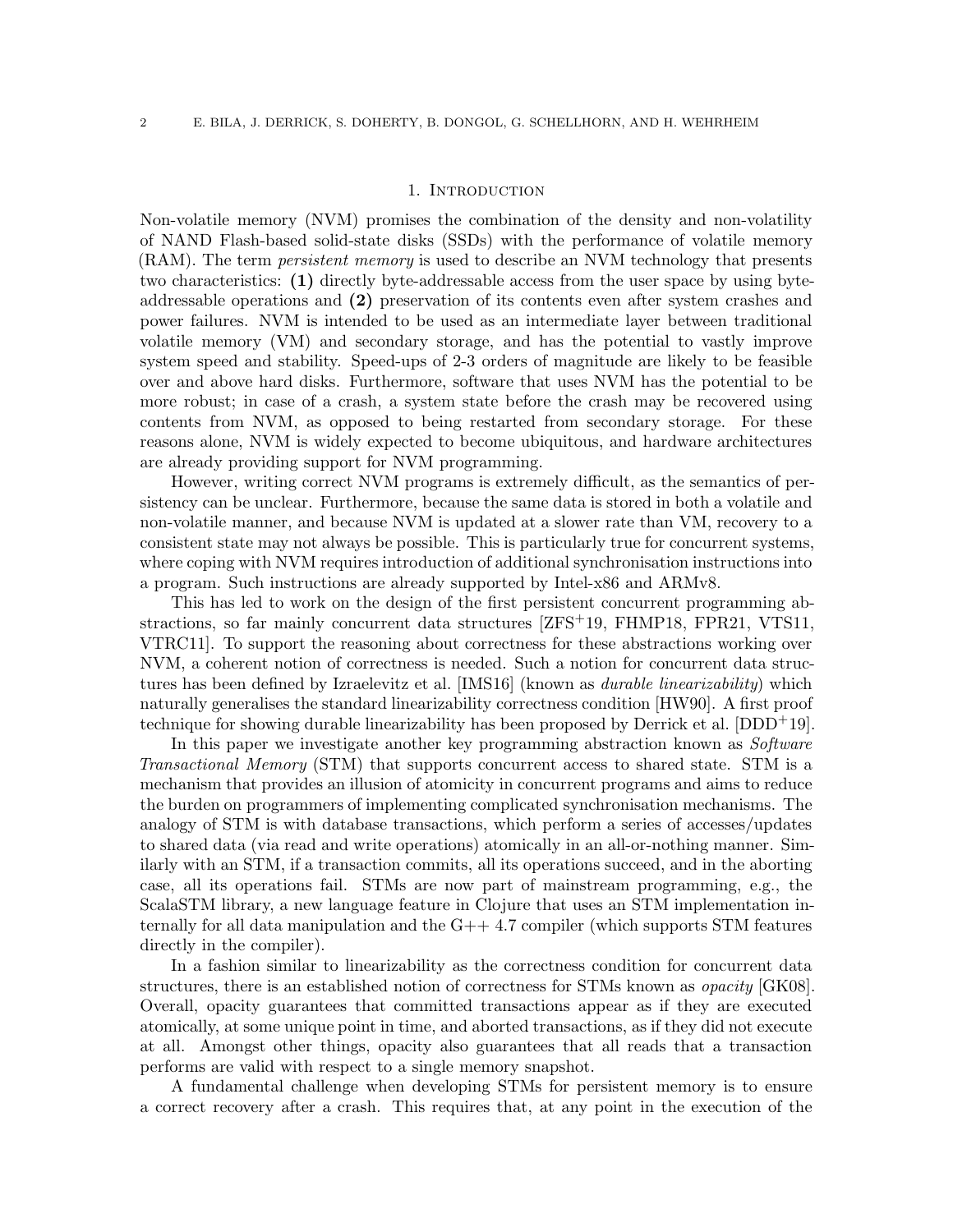program, the persistent state must be sufficient to enable the recovery procedure to recreate an appropriate consistent state. Verification of STMs has to show that this is achieved by the proposed algorithm, i.e., that enough data is persisted and the recovery procedure correctly uses this data to guarantee opacity.

In this paper, we investigate STMs and their correctness via opacity on non-volatile memory architectures. Doing this entails a number of steps. First, the correctness criterion of opacity has to be adapted to cope with crashes in system executions. Second, STM algorithms have to be extended to deal with the coexistence of volatile and non-volatile memory during execution and need to be equipped with recovery operations. Third, proof techniques for opacity need to be re-investigated to make them usable for durable opacity.

In our prior work  $[BDD^+20]$ , we have addressed the steps above as follows. The first step is addressed by defining a notion of correctness called *durable opacity*, which generalises opacity in the same way that durable linearizability [IMS16] generalises linearizability for NVM architectures. Durable opacity requires executions of STMs to be opaque even if they are interspersed with crashes. The second step is addressed by *developing* a durable version of the Transactional Mutex Lock  $[DDS^+10]$ . Finally, the third step is addressed by *proving* durable opacity of this new algorithm using a refinement-based approach.

This paper extends prior work  $\left[BDD+20\right]$  via the development of a *modular approach* to verifying durable opacity. Our new approach is inspired by the modularised verification of a filesystem for flash memory [PEB<sup>+</sup>17, BSR20]. The proof technique separates the proof of opacity (perceived atomicity of transactions) from the proof of durability (correct handling of non-volatile memory). Our proof technique assumes the existence of an STM that has been verified to be opaque by proving that it refines the specification TMS2 [\[DGLM13\]](#page-32-1) (which itself has been shown to satisfy opacity [\[LLM12a\]](#page-33-2)). This refinement proof is then re-used to construct a durably opaque version of the STM in three steps:

- (1) The original STM is adjusted to be durably opaque under the assumption that all transactional reads and writes interact directly with NVM. This typically requires only minor adjustments to the algorithms and the proofs since non-volatile memory is unaffected by a crash and only local variables (those that are used to implement the STM) must be reset.
- (2) Elementary reads and writes to NVM in the algorithm are replaced with calls to an external library, to allow durability to be decoupled from transaction atomicity. The library is then separately refined into a (fine-grained) implementation that uses volatile memory as a cache. The library and its implementation that must be developed follows general principles of using redo- and/or undo-logs, but the precise details are determined by the STM design. E.g., eager algorithms require undo logs, whereas lazy algorithm require redo logs.
- (3) The library is then separately verified to be durably linearizable. This proof shows that the implemented operations behave like atomic reads and writes to persistent memory even though the implementation uses a volatile cache that gets lost on a crash.

In this paper, we prove that, in general, verifying durable opacity for the adjusted algorithm together with proving durable linearizability for the library imply that the combined algorithm that uses the implementation of the library is durably opaque. We exemplify our technique by extending the No-Ownership-Records (NOrec) STM of Dalessandro et al. [DSS10] to create a durable NOrec. We define an adjusted version, that directly works on persistent memory and adds a recovery procedure, and prove that it is durably opaque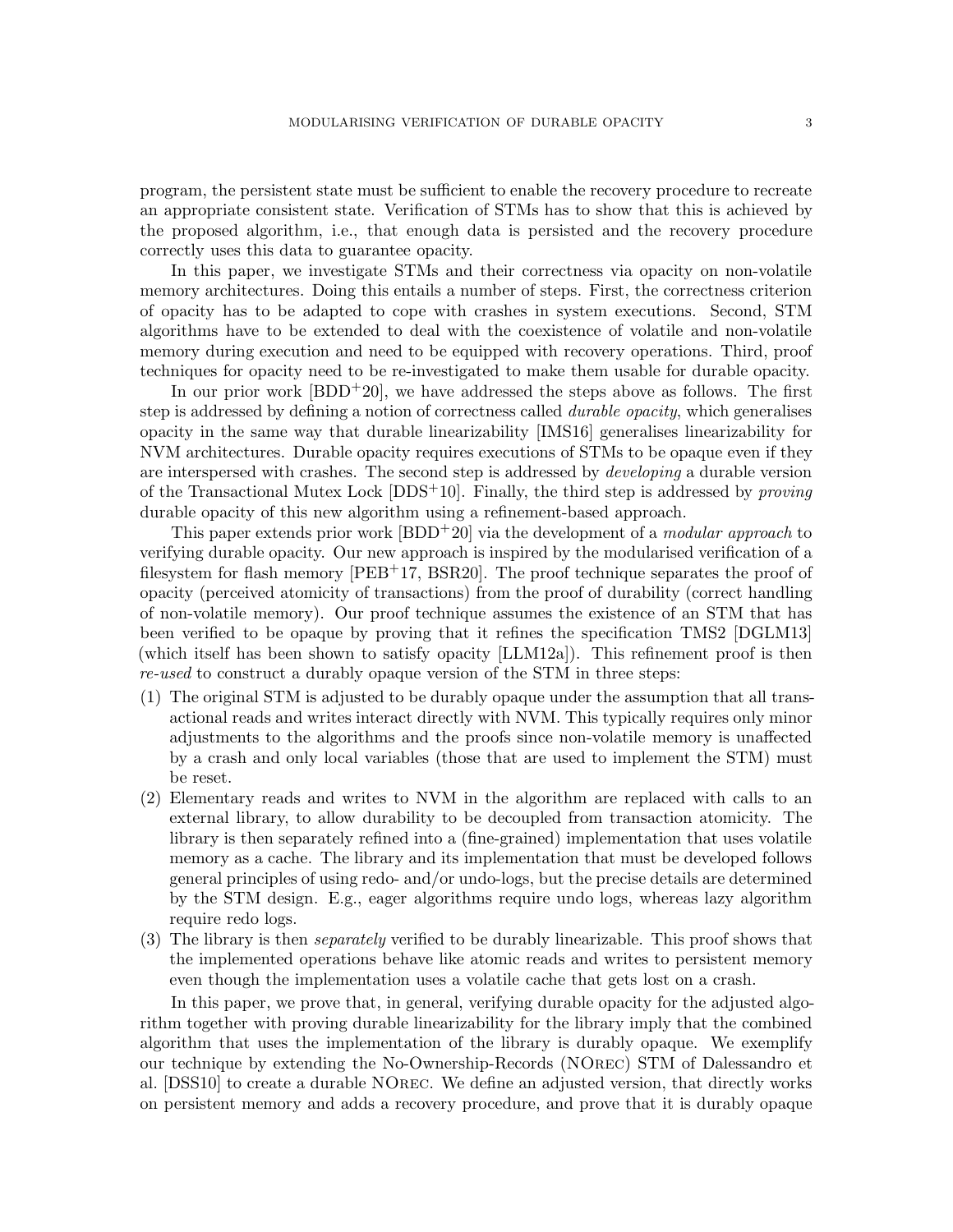by adjusting the existing PVS proof for opacity given by Lesani et al. [\[LLM12a\]](#page-33-2). Since this is by far the most complex proof that has to be done, reusing it saves a lot of work, compared to verification from scratch. We then define a library that implements atomic updates on persistent memory by using non-volatile memory as a cache. The library uses a logging mechanism which allows the recovery procedure to undo the effects of a partially completed transaction.

We mechanise the proof of durable linearizability of the library in the theorem prover KIV  $[EPS^+14]$ . KIV is also used to mechanise a general result on using refinement in a context, that specialises to the result, that the two refinement proofs together imply durable opacity of the final algorithm with library calls. These proofs are available online  $[BDD+21]$ .

Although we illustrate our technique on this particular example, our technique is general in scope, and in particular we believe our modularisation technique can be used on any transactional memory algorithm that uses a write-log and serialises commits [DSS10, [DSS06,](#page-32-4) [SMvP08a\]](#page-34-1).

**Overview.** This paper is organised as follows. In  $\S$ [2,](#page-3-0) we give background for this paper, which includes the execution model and the formal definitions of (durable) linearizability and (durable) opacity. In §[3,](#page-7-0) we present the use of IOA to verify correctness of durable concurrent objects. Our modular proof technique is given in §[4,](#page-15-0) which describes the transformation of an opaque algorithm to satisfy durable opacity, the modularisation of memory accesses using an abstract library and its fine-grained refinement of the abstract library to a concrete library. Both the modularisation and library refinement steps are guaranteed to preserve durable opacity. We cover related work in §[5.](#page-27-0)

# 2. FOUNDATIONS

<span id="page-3-0"></span>We start by explaining some basic assumptions we make about the memory model and by explaining how persistent and volatile memory interact. We then define the correctness conditions relevant for our approach. These are linearizability [\[HW90\]](#page-33-0) and opacity [\[GK08\]](#page-33-1). Linearizability (or better to say, its adaption for NVM) is part of our proof method, and the NVM-version of opacity, durable opacity, is the concurrent correctness criterion we intend to prove for STMs. Both correctness conditions formalise some form of atomicity in which a block of code executes seemingly atomically in an all-or-nothing manner. The difference lays in the level of atomicity: for linearizability blocks of code describe one operation of a concurrent data structure; for opacity we also have blocks of code for specific operations, and in addition group such operations into transactions.

2.1. Memory model, crashes and recovery. We assume that the shared state consists of a set  $Loc$  of locations and contains values from a set  $Val$ . Threads can concurrently access locations, and we assume these accesses to be sequentially consistent (SC [\[Lam79\]](#page-33-3)).

Algorithms running on NVM architectures operate on two versions of memory: persistent and volatile memory (later denoted as pmem and vmem, respectively). In an NVM architecture, a write to some location  $l \in Loc$  first of all only modifies  $vmem(l)$ . Volatile memory is then occasionally *flushed* to persistent memory by the system. This updates the value of persistent memory to the value currently in volatile memory for location l. The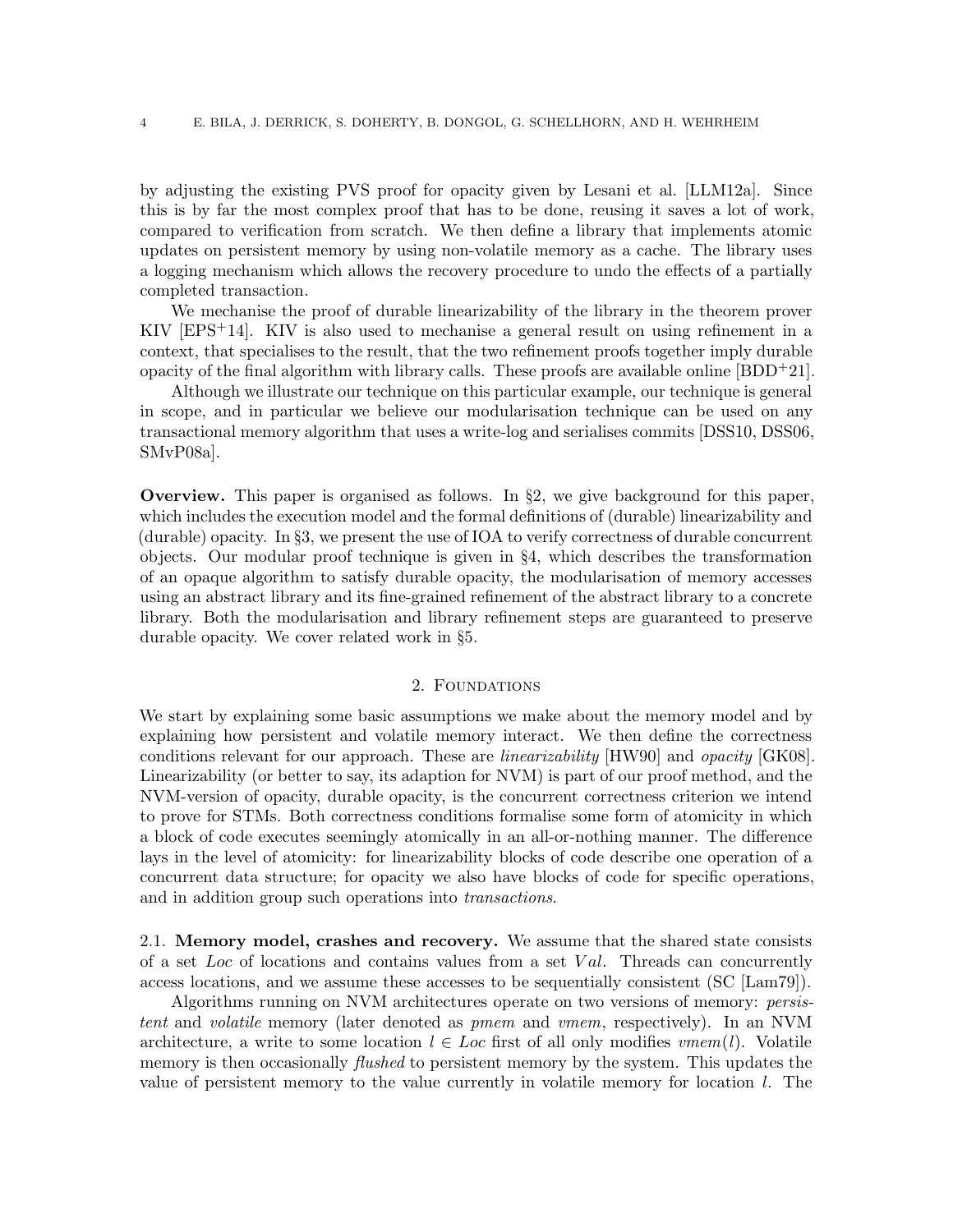programmer can also enforce such a flush to location l by executing  $\texttt{flux}(1)^1$  $\texttt{flux}(1)^1$  $\texttt{flux}(1)^1$ , which is modelled by an update that sets  $pmem(l)$  to  $vmem(l)$ .

When a crash occurs, the contents of volatile memory is lost and that of persistent memory is kept. We assume that immediately after a crash *vmem* is (re)set to *pmem*, thus any writes to vmem that have not been flushed will be lost.

The implementations of concurrent data structures or STM algorithms have to ensure that shared memory is kept in a consistent state, despite these losses. To this end, they need to persist enough data (i.e., flush it) to be able to bring shared memory back to a consistent state after crashes. For our implementations, we assume that such a recovery step is automatically executed by the algorithms after every crash. In our models of the algorithms, we formalise this by a single atomic operation crashRecovery . Note that this is not a strict requirement of durable opacity, i.e., durable opacity (like durable linearizability) admits other algorithms in which the crash and recovery occur as two separate steps.

The execution with persistent and volatile memory applies to actual *implementations*, i.e., the low-level descriptions of STM algorithms with all the implementation details filled in. Implementations are one conceptual entity within our reasoning technique based on refinement [DB14]. Refinement compares abstract *specifications* to concrete implementations. The purpose of an abstract specification is to fix the allowed execution traces. Abstract specifications are hence not subject to specific forms of execution with volatile and persistent memory; they are allowed to (and should) abstract from implementation details. Thus, we often develop intermediate models that interact directly to NVM (bypassing volatile memory), with more realistic interactions between volatile and persistent memory only appearing in the final implementation (see Figure [10\)](#page-26-0).

2.2. **Histories.** Both correctness conditions are formalised in terms of a *history*, which is a sequence of *events*. An event is either  $(1)$  an invocation  $(inv)$  or  $(2)$  a response (*res*) of an operation op out of a set of operations  $\Sigma$  or (3) a system-wide crash event c. Like durable linearizability, although crash events appear in the history, separate recovery operations do not explicitly appear in the histories. Invocation and response events of the same operation are said to match. Events are furthermore parameterised by thread or transaction identifiers from a set T. For simplicity, we do not distinguish between threads and transactions here. Invocation events may have input parameters and response events output parameters. We use the following notation on histories: for a history  $h, h \upharpoonright t$  is the projection onto the events of transaction or thread t only, and  $h[i..j]$  the subsequence of h from  $h(i)$  to  $h(j)$  inclusive. We write  $hh'$  for the concatenation of two histories h and h'. We say that two histories h and h' are equivalent, denoted  $h \equiv h'$ , if  $h \upharpoonright t = h' \upharpoonright t$  for all  $t \in T$ . For a response event e, we let  $rval(e)$  denote the value returned by e. If e is not a response event, then we let  $rval(e) = \perp$ . We furthermore let Res be the set of all response and Inv the set of all invocation events.

We consider two types of histories, transactional and non-transactional histories. A transactional history only contains the invocation and response events of Table [1.](#page-5-0) STM algorithms allow for a concurrent access to shared memory (a set of locations  $Loc$ ). Every transaction consists of an operation TMBegin followed by a number of operations TMWrite or TMRead and finally an operation TMCommit. All of these operations may also return abort meaning that the operation has not succeeded. We say that a transaction  $t$  is *committed* 

<span id="page-4-0"></span><sup>&</sup>lt;sup>1</sup>We use typewriter font to refer to program code.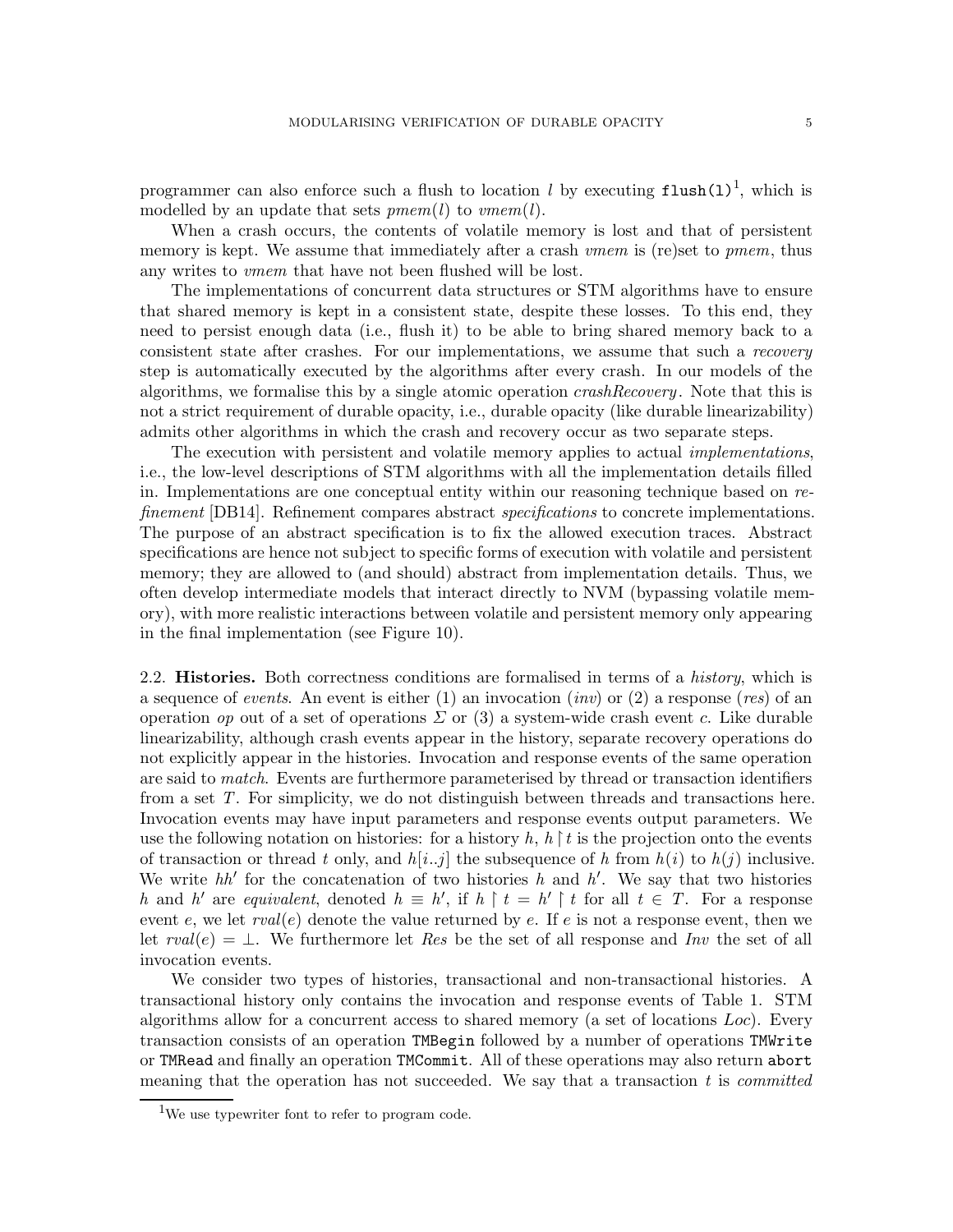| invocations                     | possible matching responses                                                              |
|---------------------------------|------------------------------------------------------------------------------------------|
| $inv_t$ (TMBegin)               | $res_t(\texttt{TMBegin(ok)}), res_t(\texttt{TMBegin(abort)})$                            |
| $inv_t(\texttt{TMCommit})$      | $res_t(\texttt{TMCommit}(\texttt{commit})), \, res_t(\texttt{TMCommit}(\texttt{abort}))$ |
| $inv_t(\texttt{TMRead}(x))$     | $res_t(\texttt{TMRead}(v)), \, res_t(\texttt{TMRead}(abort))$                            |
| $inv_t(\texttt{TMWrite}(x, v))$ | $res_t(\texttt{TMWrite(ok)}), res_t(\texttt{TMWrite(abort)})$                            |

<span id="page-5-0"></span>Table 1: Events appearing in transactional histories, where  $t \in T$  is a transaction identifier,  $x \in Loc$  is a location, and  $v \in Val$  a value

in a history h if  $res_t(\texttt{TMCommit}(commit))$  is contained in h. In non-transactional histories we only have invocations and responses of operations on an object (e.g., a data structure), where invocations appear before their corresponding responses, and there is no grouping of operations into transactions.

A (non-transactional) history is sequential if every invocation event (except for possibly the last event) is directly followed by its matching response. A transactional history is transaction sequential if it is sequential and there are no overlapping transactions. A history is complete if there are no pending operations, i.e., no invocations without a matching return. The function *complete* removes all pending operations from a history. A history is well-formed if  $h \restriction t$  is sequential for every  $t \in T$ . A well-formed transactional history is furthermore transaction well-formed if for every t,  $h \restriction t = \langle e_0, \ldots, e_m \rangle$  is a sequential history such that  $e_0 = inv_t(\texttt{TMBegin})$ , and for all  $0 < i \leq m$ , event  $e_i \neq inv_t(\texttt{TMBegin})$  and for all  $0 < i < m$ ,  $rval(e_i) \notin \{\text{commit}, \text{abort}\}\)$ . This, in particular, implies that transaction identifiers cannot be re-used.

For a history h and events  $e_1, e_2^2$  $e_1, e_2^2$  $e_1, e_2^2$ , we write (1)  $e_1 < h e_2$  whenever  $h = h_0 e_1 h_1 e_2 h_2$ , and (2)  $e_1 \ll_h e_2$  if  $e_1 \ll_h e_2$  and  $e_1 \in Res$ ,  $e_2 \in Inv$  (real-time order of operations). In a transactional history h, we furthermore write  $t_1 \prec_h t_2$  if the commit operation of transaction  $t_1$  completes before transaction  $t_2$  starts (real-time order of transactions).

<span id="page-5-2"></span>2.3. Linearizability and Durable Linearizability. Linearizability of concurrent data structures is defined by comparing the (possibly concurrent) histories arising in usages of the data structure to sequential *legal* histories. Legality is defined by specifying sequential objects S, i.e., sequential versions of a data structure (see Definition [3.3\)](#page-8-0). These sequential versions define the "correct" behaviour, e.g. a queue data structure adhering to a FIFO protocol or not losing elements. For now, in the formal definition of linearizability, we simply assume that we are given the set of sequential legal histories  $H<sub>S</sub>$  (as generated by a sequential object). Later, we will give an abstract data type in the form of an IOA [\[LT87\]](#page-33-4) as a specification of a sequential object.

A concurrent data structure is linearizable if all of its histories arising in usages of the data structure are linearizable.

**Definition 2.1** (Linearizability  $[HW90]$ ). A (concurrent) history h is linearizable (w.r.t. some set of sequential histories  $H_{\mathbb{S}}$ ) iff there exists some  $h_0 \in Res^*$  (completing some of the pending operations) such that for  $h' = complete(hh_0)$  there exists some  $h_s \in H_{\mathbb{S}}$  such that

**L1:**  $h' \equiv h_s$  and **L2:**  $e \ll_{h'} e'$  implies  $e \ll_{h_s} e'$ .

<span id="page-5-1"></span> ${}^{2}$ Following Herlihy and Wing [\[HW90\]](#page-33-0), we assume events are unique in a history by equipping them with a unique tag. For simplicity, these details are elided in our formalisation.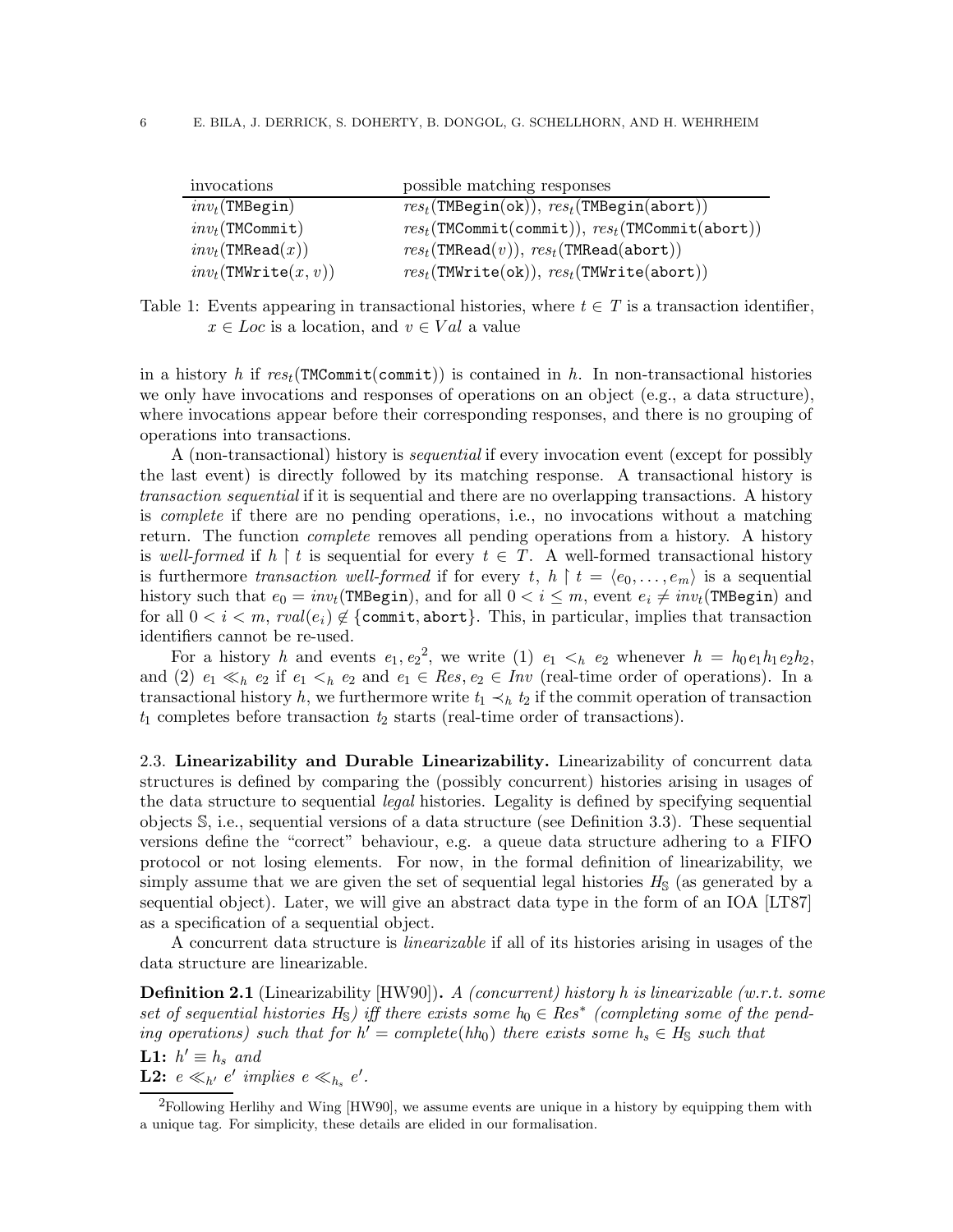In this definition, we assume the history does not contain any crash events. Linearizability only considers executions of data structures without intervening system crashes.

For durable linearizability, we need to consider histories with crash events. Given a history h, we let  $ops(h)$  denote h restricted to non-crash events. The crash events partition a history into  $h = h_0 c_1 h_1 c_2 ... h_{n-1} c_n h_n$ , such that n is the number of crash events in h,  $c_i$ is the *i*th crash event and  $ops(h_i) = h_i$  (i.e.,  $h_i$  contains no crash events). We call the subhistory  $h_i$  the *i*-th era of h. For well-formedness of histories we now also require every thread identifier to appear in at most one era.

These definitions allow us to lift linearizability to durable linearizability.

**Definition 2.2** (Durable Linearizability [IMS16]). A history h is durably linearizable iff it is well formed and ops(h) is linearizable.

Durable linearizability will later be used to establish correctness of a library implementation that provides synchronised access to shared memory in the presence of NVM.

2.4. Opacity and Durable Opacity. Opacity [\[GK10,](#page-33-5) [GK08\]](#page-33-1) compares concurrent histories generated by an STM implementation to sequential histories. The difference to linearizability is that we need to (a) consider entire transactions and (b) deal with aborted transactions. The correctness criterion opacity guarantees that values written by aborted transactions (i.e., transactions with events with abort as response value) cannot be read by other transactions.

For opacity, we again compare concurrent histories against a set of legal sequential ones, but now we employ transaction sequential histories. Again, we assume the set of legal sequential transactional histories  $TH<sub>S</sub>$  to be given, and out of these define the valid ones.

**Definition 2.3** (Valid History). Let hs be a sequential history and i an index of hs. Let hs' be the projection of hs[0..(i - 1)] onto all events of committed transactions plus the events of the transaction to which  $hs(i)$  belongs. Then we say hs is valid at i whenever hs' is legal. We say hs is valid iff it is valid at each index  $i$ .

We let  $V\dot{H}_{\rm S}$  be the set of transaction sequential valid histories. With this at hand, we can define opacity similar to linearizability.

**Definition 2.4** (Opacity [\[GK08,](#page-33-1) [GK10\]](#page-33-5)). A (concurrent) history h is end-to-end opaque iff there exists some  $h_0 \in Res^*$  (completing some of the pending operations) such that for  $h' = complete(hh_0)$  there exists some  $h_s \in VH_{\mathbb{S}}$  such that

**O1:**  $h' \equiv h_s$ , and

**O2:**  $t_1 \prec_h t_2$  implies  $t_1 \prec_{h_s} t_2$ .

A history h is opaque iff each prefix  $h'$  of h is end-to-end opaque.

An STM algorithm itself is *opaque* iff its set of histories occuring during executions of the STM is opaque. For durable opacity, we simply lift this definition to histories with crashes.

Like durable linearizability, the purpose of durable opacity is to ensure that histories with crashes leave the shared state in a consistent state as defined by opacity. This means that any live transaction that has not yet started its commit operation will be treated as an aborting transaction. If a transaction has started its commit, then the commit could be completed by either a successful commit or an abort. For well-formedness of TM histories, we now also require every *transaction* identifier to appear in at most one era. This means that no transaction survives a crash.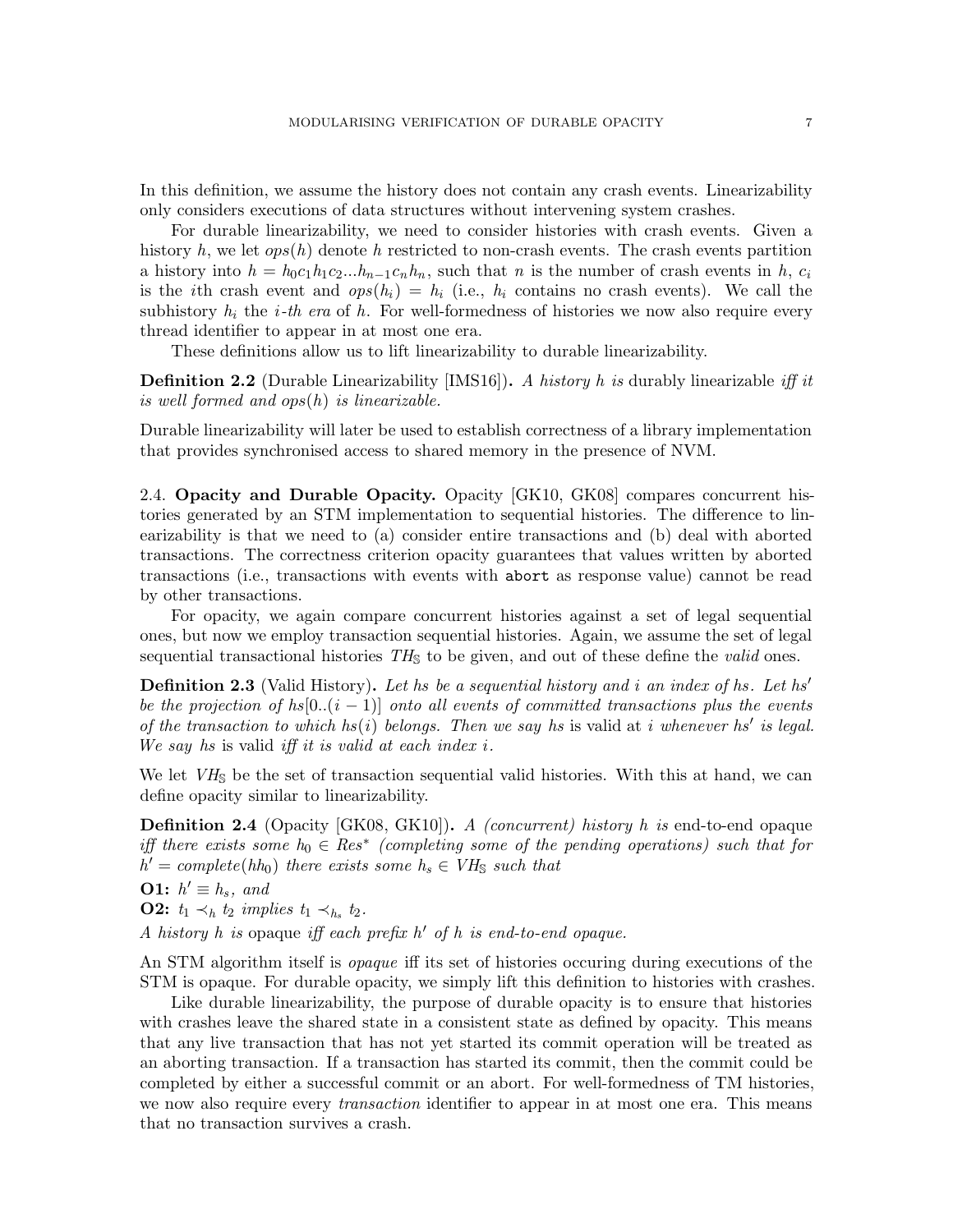**Definition 2.5** (Durable Opacity [BDD<sup>+</sup>20]). A history h is durably opaque iff it is transaction well-formed and ops(h) is opaque.

One of the guarantees of durable opacity (again like durable linearizability) is that it ensures every committed transaction is persisted. Thus, if a transaction's effects are globally visible, then this transaction is guaranteed to also survive any subsequent crashes. In other words, durable opacity ensures that for committed transactions, the *visibility order* (the order in which transactions are seen by other transactions) and the persistent order (the order in which transactions become durable) coincide.

Furthermore, durable opacity aims to transfer the atomicity property of opacity to the NVM setting. For opacity, this property has been shown via a study of a specification called TMS1 [\[DGLM13\]](#page-32-1). It is well known that TMS1 is both necessary and sufficient to ensure transactions are atomic [AGHR14]. Opacity is known to be stronger than TMS1 [\[LLM12b\]](#page-33-6), thus also guarantees the sufficiency property. Durable opacity ensures transactional atomicity even in the presence of crashes, thus ensures the same guarantees. However, the precise formulation of the atomicity problem in the setting of NVM deserves further study.

In this paper, we aim to develop a method for proving durable opacity of STM algorithms. For the proof, we develop a modular proof technique, which requires us to show durable linearizability of some library data structure providing access to shared memory.

#### 3. Using IOA to Prove Durable Opacity

<span id="page-7-0"></span>Previous works  $[ADD17, DDD+16, DD15, AD17]$  have considered proofs of opacity using the operational TMS2 specification [\[DGLM13\]](#page-32-1), which has been shown to guarantee opacity [\[LLM12b\]](#page-33-6). The proofs show refinement of the implementation against the TMS2 specification using either forward or backward simulation. In this, both implementation and specification are given as Input/Output automata (IOA) to enable use of a standard simulation-based proof technique. For durable opacity, we follow a similar strategy. We develop the  $DTMS2$  operational specification, a durable version of the TMS2 specification, that we prove satisfies durable opacity. By proving a simulation relation to hold between a (durable) STM implementation and  $DTMS2$  we can establish durable opacity of an STM.

In the following, we will first of all shortly explain IOA and simulations in general and thereafter develop  $DTMS2$ .

3.1. IOA, Refinement and Simulation. We use Input/Output Automata (IOA) [\[LT87\]](#page-33-4) to model both STM implementations and the specification,  $DTMS2$ .

Definition 3.1 (Input/Output Automaton (IOA)). An Input/Output Automaton (IOA) is a labeled transition system A with a set of states states(A), a set of actions  $acts(A)$ , a set of start states  $start(A) \subseteq states(A)$ , and a transition relation  $trans(A) \subseteq states(A) \times$  $acts(A) \times states(A)$  (so that the actions label the transitions).

The set  $acts(A)$  is partitioned into input actions  $input(A)$ , output actions  $output(A)$  and internal actions internal(A). The internal actions represent events of the system that are not visible to the external environment. The input and output actions are externally visible, representing the IOA's interactions with its environment. Thus, we define the set of *external* actions, external(A) = input(A) ∪ output(A). We write  $s \stackrel{a}{\longrightarrow}_A s'$  iff  $(s, a, s') \in trans(A)$ .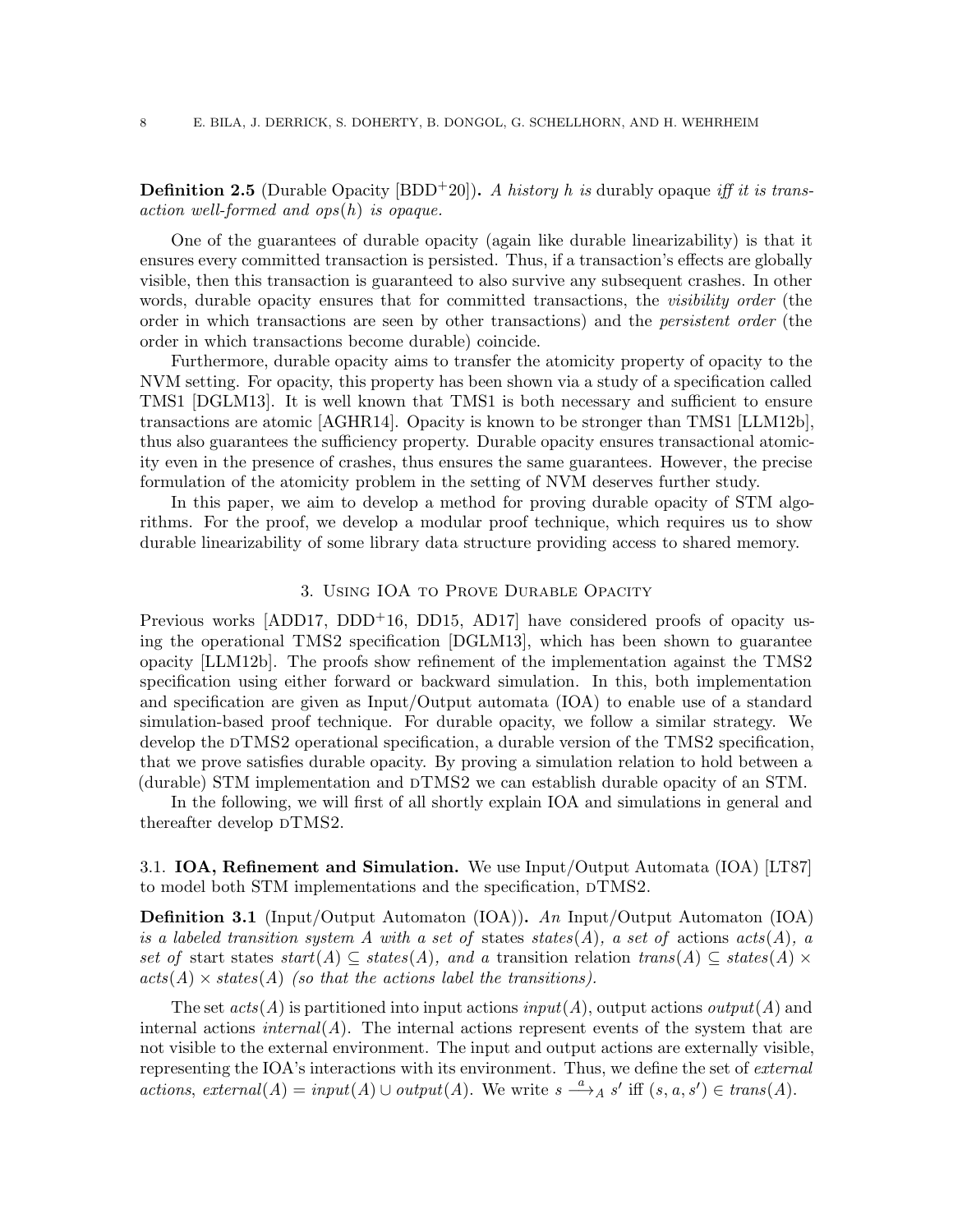An execution of an IOA A is a sequence  $\sigma = s_0 a_0 s_1 a_1 s_2 \ldots s_n a_n s_{n+1}$  of alternating states and actions, such that  $s_0 \in start(A)$  and for all states  $s_i$ ,  $s_i \xrightarrow{a_i} A s_{i+1}$ . We write  $exec(A)$ for the set of all executions of A and  $first(\sigma) = s_0$  for the initial state of an execution σ. Whenever we have several IOAs, we use indices to distinguish between them, e.g.  $\sigma_A$  is used to denote an execution of A.

A reachable state of A is a state appearing in an execution of A. We let reach(A) denote the set of all reachable states of  $A$ . An *invariant* of  $A$  is any superset of the reachable states of A (equivalently, any predicate satisfied by all reachable states of  $A$ ). A trace of  $A$  is any sequence of (external) actions obtained by projecting the external actions of any execution of A. The set of traces of A, denoted  $traces(A)$ , represents A's externally visible behaviour.

For IOA C and A, we say that C is a refinement of A, denoted  $C \leq A$ , iff traces  $(C) \subseteq$ traces(A). Note that refinement is transitive. We typically show that C is a refinement of A by proving the existence of a *forward simulation*, which enables one to check step correspondence between the transitions of C and those of A. The definition of forward simulation we use is adapted from that of Lynch and Vaandrager [\[LV95\]](#page-33-7).

<span id="page-8-1"></span>**Definition 3.2** (Forward Simulation). A forward simulation from a concrete IOA C to an abstract IOA A is a relation  $R \subseteq \text{states}(C) \times \text{states}(A)$  such that each of the following holds.

Initialisation.  $\forall cs \in start(C)$ .  $\exists as \in start(A)$ .  $R(cs, as)$ External step correspondence.

 $\forall cs \in reach(C), as \in reach(A), a \in external(C), cs' \in states(C).$ 

 $R(cs, as) \wedge cs \stackrel{a}{\longrightarrow}_C cs' \Rightarrow \exists \text{ as'} \in \text{states}(A). \ R(cs', as') \wedge \text{ as } \stackrel{a}{\longrightarrow}_A \text{ as'}$ 

Internal step correspondence.

$$
\forall cs \in reach(C), as \in reach(A), a \in internal(C), cs' \in states(C).
$$
  
\n
$$
R(cs, as) \land cs \xrightarrow{a} c cs' \Rightarrow
$$
  
\n
$$
R(cs', as) \lor \exists a' \in internal(A), as' \in states(A). R(cs', as') \land as \xrightarrow{a'} A as'
$$

Forward simulation is sound in the sense that if there is a forward simulation between A and C, then C refines A [\[LV95,](#page-33-7) Mül98].

3.2. Canonical IOA for (durable) linearizability. To prove linearizability the relevant set of sequential histories  $H_{\rm S}$  are given as the histories of a sequential object S, that defines a set atomic operations  $op_i$  that receive input, modify a state and return output.

<span id="page-8-0"></span>**Definition 3.3** (Sequential Object). A sequential object S is a 4-tuple  $(\Sigma, Val, State,Init)$ where

- State is a set of states, Init  $\subseteq$  State is a set of initial states,
- Val is a set of values used as input and output,
- $\Sigma$  is a set of atomic operations op<sub>i</sub> for some  $i \in I$ . Each operation is specified as a relation op<sub>i</sub>  $\subseteq$  Val  $\times$  State  $\times$  State  $\times$  Val.

Some operations may have no inputs/outputs and others may have several. This can be accommodated by including tuples including the empty tuple  $\epsilon$  in Val. We drop an empty input or output when writing an event. A sequential history of S has the form

 $inv(op_{k_1}(in_1)), res(op_{k_1}(out_1)), \ldots, inv(op_{k_n}(in_n)), res(op_{k_n}(out_n))$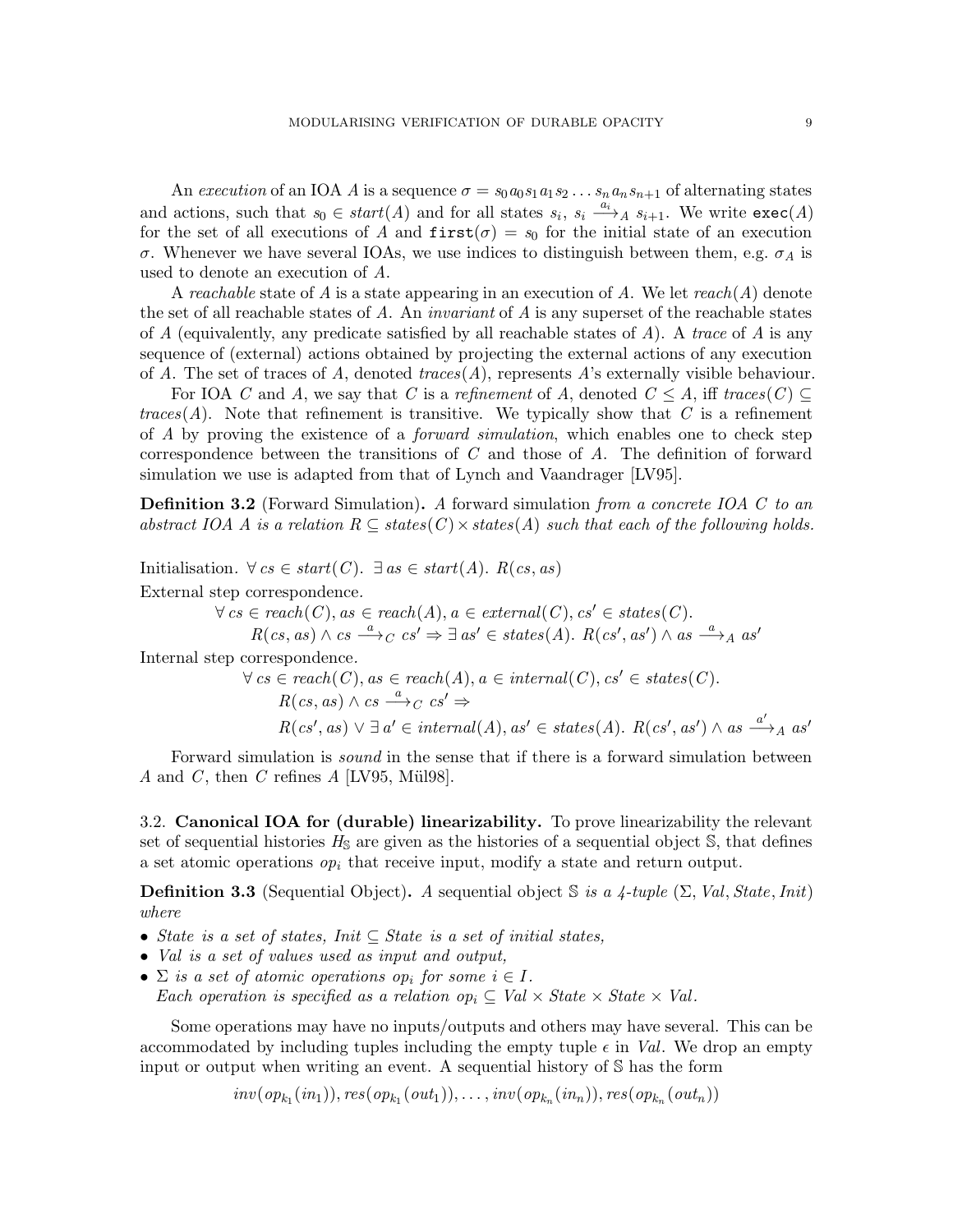The history is a legal sequential history in  $H_S$ , iff there is a sequence  $s_0 \ldots s_n$  of states, such that  $s_0 \in Init$  and  $(in_m, s_m, s_{m+1}, out_m) \in op_{k_m}$  for all  $m < n$ .

To prove durable linearizability of a concurrent implementation we will specify the concurrent program as an IOA C that generates a set of concurrent histories. Note that–as to mimic execution of an NVM architecture–this implementation IOA C would need to explicitly model persistent and volatile memory as well as its flushing discipline, i.e., when the implementation wants an update to a location to reach persistent memory. To prove that C is durably linearizable to  $H_{\rm S}$ , it is then sufficient to prove that C refines the *canonical* durable IOA DURAUT(S) shown in Fig. [1](#page-10-0) (see [DDD<sup>+</sup>19]). This IOA serves as an abstract specification of durable linearizability in the refinement proof: its traces are exactly the durably linearizable histories (of some sequential object).

The state of this IOA incorporates the state s of the sequential object S and adds a program counter  $pc_t$  for every transaction  $t \in T$ . The possible values of this program counter include notStarted, ready and crashed to indicate that the transaction has not started (its initial value), is running but not currently executing an operation, or has crashed. The execution of an operation  $op$  is split into three steps: an invocation and a response of the operation plus a do-step (where the actual effect of the operation takes place). Note that both run and do are internal actions and thus do not appear in the traces of the IOA.

- First, when  $pc_t = ready$  an invoke step with action  $inv_t(op(in))$  is executed. The input value of this step is arbitrary and gets stored in  $pc<sub>t</sub>$  by setting it to  $doOp(in)$ .
- Second, a step with internal action  $dofo_t$  is executed. This step will correspond to the linearization point of an implementation. The step modifies the state of  $op$  by choosing a new state and an output according to the specification of op (the step is not possible if there is no s', out' with  $op(in, s, s', out'))$ . The computed output is again stored in  $pc_t$ by setting it to  $\text{resOp}(out)$ .
- Finally, a response step, that returns the *out* value that was stored in  $pc<sub>t</sub>$  by emitting an action  $resOp(out)$ . This step finishes the execution of op by setting  $pc<sub>t</sub>$  to ready.

The durable canonical IOA (more details are in  $[DDD^+19]$ ) is an extension of the canonical IOA from [Lyn96] for linearizability to accommodate durable linearizability. It is the most general specification of concurrent runs that still allows us to construct an equivalent sequential history: the sequential history can be constructed as a sequence of invoke-response pairs from the sequence of executed  $dof(\mathfrak{op})$  steps. The IOA guarantees that this sequential history is obviously in  $H<sub>S</sub>$ .

The following theorem establishes a correspondence between the durable IOA and durable linearizability. For a sequential object  $\mathbb S$ , we let  $DURLIN(\mathbb S)$  be the set of histories that are durably linearizable with respect to S.

**Theorem 3.4** ([\[DDD](#page-32-5)<sup>+</sup>21]). Let S be a sequential object. Then traces( $DURAUT(S)$ ) =  $DURLIN(\mathbb{S}).$ 

As the durable IOA has durably linearizable histories only, it can serve as an abstract specification in a proof of durable linearizability via refinement.

<span id="page-9-0"></span>**Lemma 3.5.** Let C be an implementation IOA. If C refines DURAUT(S), then C is durably linearizable to S.

Summarising, this gives us the following: Whenever we have an algorithm Alg which runs on an NVM architecture and the implementation IOA C models the executions of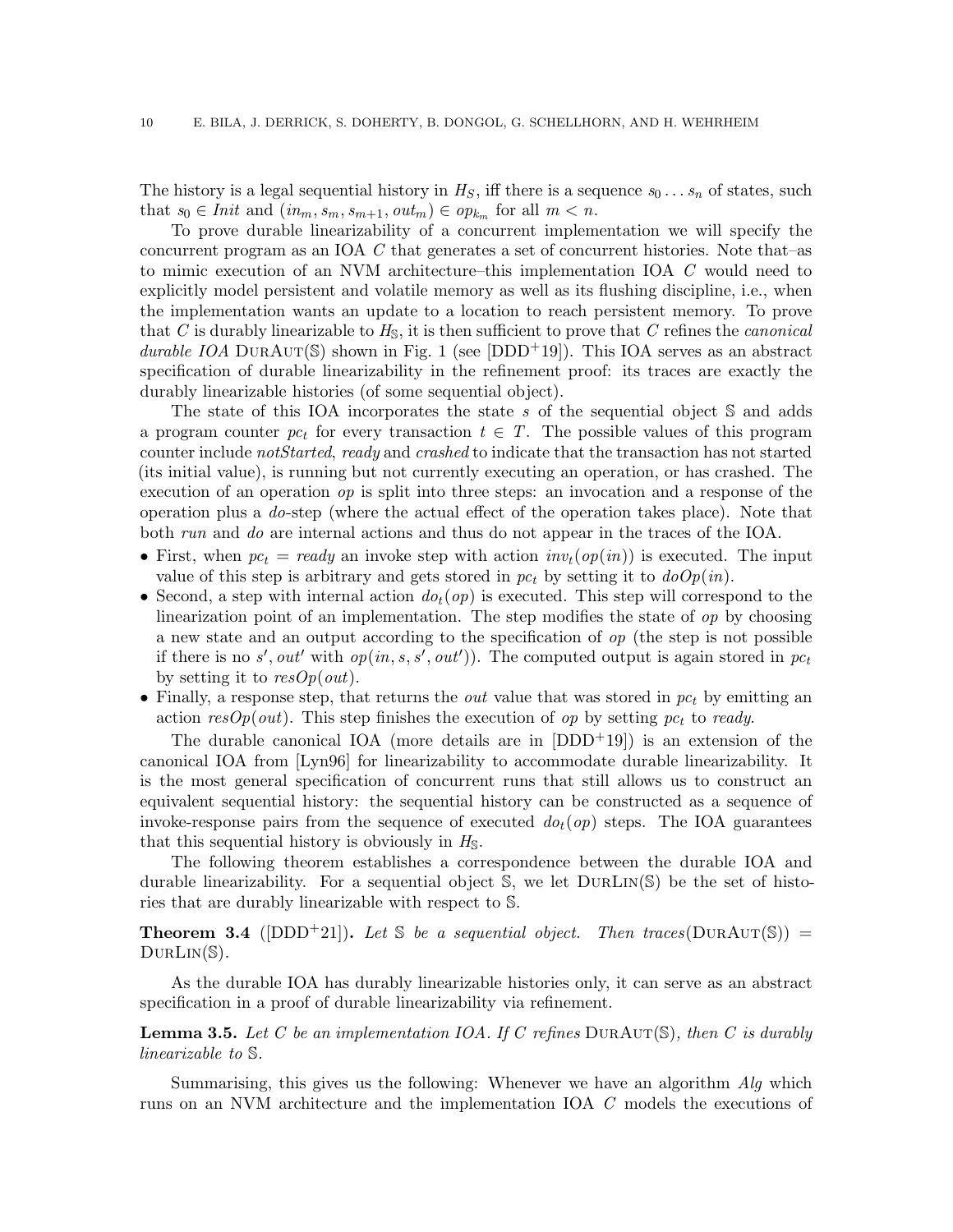| $inv_t(op(in))$ |                        | $do_t(op)$ |                                  |      | $rest(\text{op}(\text{out}))$      |
|-----------------|------------------------|------------|----------------------------------|------|------------------------------------|
| Pre:            | $pc_t = \text{ready}$  | Pre:       | $pc_t = doOp(in)$                | Pre: | $pc_t = resOp(out)$                |
| Eff:            | $pc_t := doOp(in)$     | Eff:       | $(s, out) := SOME(s', out').$    |      | <b>Eff:</b> $pc_t := \text{ready}$ |
|                 |                        |            | op(in, s, s', out')              |      |                                    |
|                 |                        |            | $pc_t := resOp(out)$             |      |                                    |
| $run_t$         |                        | crash      |                                  |      |                                    |
| Pre:            | $pc_t = notStarted$    | Pre:       | <i>true</i>                      |      |                                    |
| Eff:            | $pc_t := \text{ready}$ |            | Eff: $pc := \lambda t$ : T.      |      |                                    |
|                 |                        |            | <b>if</b> $pc_t \neq$ notStarted |      |                                    |
|                 |                        |            | then crashed else $pc_t$         |      |                                    |
|                 |                        |            |                                  |      |                                    |

<span id="page-10-0"></span>Figure 1: Durable IOA DURAUT(S)

this algorithm on NVM (i.e., adequately represents persistent and volatile memory) and C refines  $DurAur(\mathbb{S})$ , then the algorithm  $Alg$  is durably linearizable.

<span id="page-10-2"></span>3.3. Refinement in context. For our modular proof technique, we will let an STM algorithm call a library in order to manage access to shared state. As both STM and library will be formalised in terms of an IOA, we need some notion of a *context* IOA (i.e., the STM IOA) using a *library IOA*. To this end, we employ the following definition of product IOA [Lyn96], which requires synchronisation of two IOA on shared external actions.

**Definition 3.6** (Product IOA). Let A, B be two IOA with no shared internal actions. Then the product IOA  $A \times B$  is defined to have

- states( $A \times B$ ) = states( $A$ )  $\times$  states( $B$ ),
- $start(A \times B) = start(A) \times start(B)$ ,
- $acts(A \times B) = acts(A) \cup acts(B),$
- $(as, bs) \stackrel{a}{\longrightarrow}_{A \times B} (as', bs')$  iff the following two properties hold: if  $a \in \text{actions}(A)$ , then  $as \stackrel{a}{\longrightarrow}_A as'$ , else  $as' = as$ ; if  $a \in \text{actions}(B)$ , then bs  $\stackrel{a}{\longrightarrow}_B$  bs', else bs' = bs.

In the following we will use this product construction in an asymmetric way: the shared external actions of A (the library) and  $B[\cdot]$  (the STM algorithm) are the invocations and responses of library calls, and the library is required to have no further external actions. In such a setting, we write  $B[A]$  for the product of A and  $B[\cdot]$  (i.e., where IOA  $B[\cdot]$  uses library IOA A).

Later we will develop two versions of the library which provides access to shared memory: one with and one without volatile memory. These two versions are shown to be a refinement of each other (more precisely, one version is shown to be durably linearizable w.r.t. the other), and we need to lift this result to STMs using the libraries. It is folklore knowledge that refinement of an abstract object by a concrete object implies refinement between an algorithm (a context) using the abstract object and the same algorithm using the concrete one. Theorems stating such a property have been proven in many settings, e.g. for data refinement in [\[dRE98\]](#page-32-6). The fundamental paper on linearizability [\[HW90\]](#page-33-0) implicitly uses such a result when it assumes that the individual steps of algorithms are linearizable operations as well. We could however not find a formal proof of refinement in context for IOA, and thus both state and prove it in this setting.

<span id="page-10-1"></span>**Theorem 3.7.** If  $C \leq A$ , then  $B[C] \leq B[A]$ .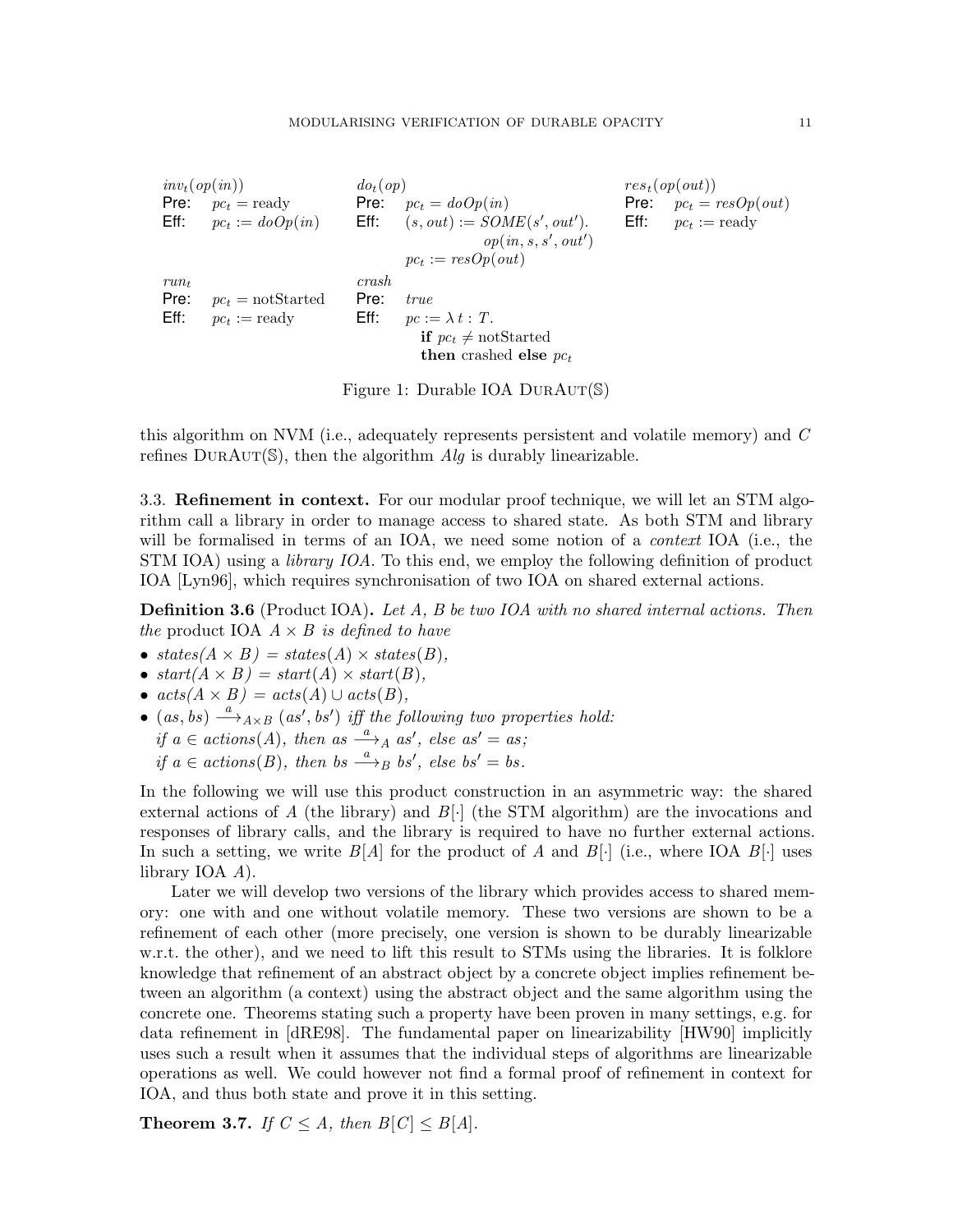

<span id="page-11-0"></span>Figure 2: Construction of an execution of  $B[A]$  from an execution of  $B[C]$ .  $a_1 \in acts(B) \setminus$  $external(C), a_2 \in internal(C), a_3 \in external(C) (= external(A), \subseteq external(B)),$  $\alpha \in internal(A)^*$ .

Note that  $C \leq A$  and  $B[C] \leq B[A]$  implies that the external actions of C and A are the same and that they are a subset of external actions of B.

To prove refinement, we need to construct an execution  $\sigma_{B[A]}$  of  $B[A]$  with the same trace (i.e., the same external events) when given an execution  $\sigma_{B[C]}$  of  $B[C]$ . The idea is shown in Fig. [2](#page-11-0) with an execution that executes three events  $a_1, a_2, a_3$ . The execution of  $B[C]$  contains an execution  $\sigma_C$  of C by projecting to the states of C and removing all steps (here:  $a_1$ ) where C is not involved. This execution can be split into finite segments of internal  $C$ -steps that each end with an external shared action (with possibly a final sequence of internal C -steps that is not used). In the example, there is one segment consisting of one internal action  $a_2$ , ending with the external action  $a_3$ . By refinement, there exists an execution  $\sigma_A$  of A with the same external actions. This execution can be split in the same way: in the example the new segment consists of internal actions  $\alpha$ , and ends with  $a_3$ . Now delete the internal C-steps from the combined execution of  $B[C]$ , and replace the C-step in each combined step of  $C$  and  $B$  with the corresponding  $A$ -step from the abstract execution. Add the sequence of internal A-steps (here:  $\alpha$ ) that leads to this step (here:  $a_3$ ) right before the combined step in the combined execution. The result is an execution  $\sigma_{B[A]}$  of  $B[A]$ which has the same trace as the original execution. Formally, the two steps are done by a projection function  $\pi_C$  and a repl function.

**Proof of Theorem [3.7:](#page-10-1)** To show that  $traces(B[C]) \subseteq traces(B[A])$  choose an arbitrary trace from  $traces(B[C])$ . For this trace an execution  $\sigma_{B[C]}$  of the form  $(bs_0, cs_0)$  a<sub>0</sub>  $(bs_1, cs_1)$ ...  $a_n$  ( $bs_{n+1}, cs_{n+1}$ ) must exist. For such an execution the projection  $\pi_C$ : exec( $B[C]$ )  $\rightarrow$  $\mathsf{exec}(C)$  to an execution of C can be defined recursively over its length n.

 $\pi_C((bs_0, cs_0)) = cs_0$  $\pi_C((bs_0, cs_0) \ a_0 \ \sigma'_{B[C]}) = cs_0 \ a_0 \ \pi_C(\sigma'_{B[C]})$  when  $a_0 \in acts(C)$  $\pi_C((bs_0, cs_0) \ a_0 \ \sigma'_{B[C]}) = \pi_C(\sigma'_{B[C]})$  when  $a_0 \in acts(B) \setminus external(C)$ 

In the second and third line  $\sigma'_{B[C]}$  is the rest of trace (of length n) with the first state and action removed. The actions of  $\pi_C(\sigma_{B[C]})$  are those of  $\sigma_{B[C]}$  which are in acts(C). Refinement then guarantees the existence of an execution  $\sigma_A \in \text{exec}(A)$  with  $\texttt{trace}(\pi_C(\sigma_{B[C]})) = \texttt{trace}(\sigma_A).$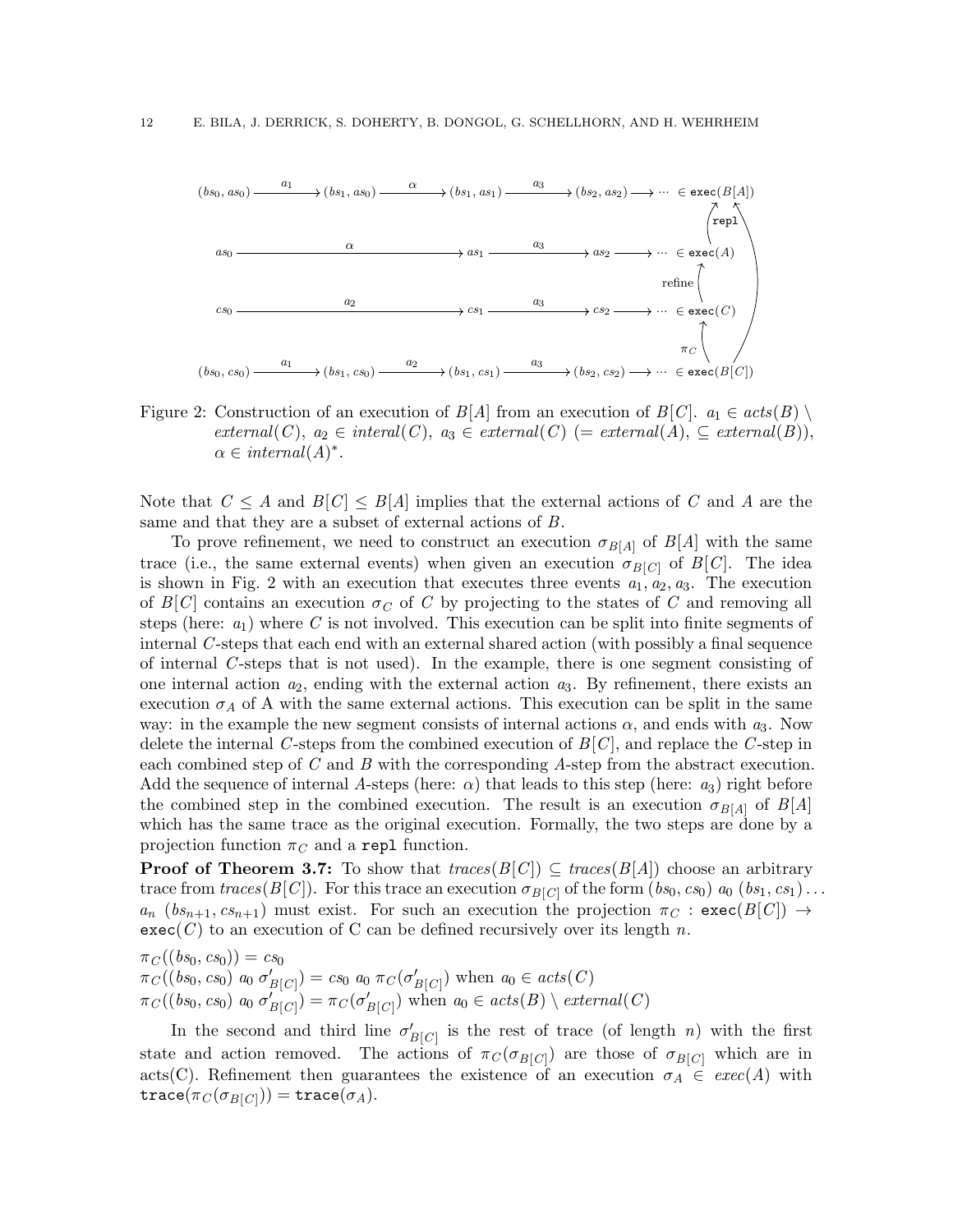This allows to define a function repl :  $exec(B[C]) \times exec(A) \rightarrow exec(B[A])$ . The result of repl $(\sigma_{B[C]}, \sigma_A)$  is defined when  $trace(\pi_C(\sigma_{B[C]})) = trace(\sigma_A)$ . It replaces the steps of C in  $\sigma_{B[C]}$  with the corresponding ones in  $\sigma_A$ . Again, repl is defined recursively. For  $n = 0$  we simply have

 $rep1((bs_0, cs_0), \sigma_A) = (bs_0, first(\sigma_A))$ 

When  $n > 0$  there are two cases: When  $a_0 \in \text{Acts}(B) \setminus \text{external}(C)$  then

 $\mathtt{repl}((\mathit{bs}_0, \mathit{cs}_0) \; a_0 \; \sigma'_{B[C]}, \sigma_A) = (\mathit{bs}_0, \mathtt{first}(\sigma_A)) \; a_0 \; \mathtt{repl}(\sigma'_{B[C]}, \sigma_A)$ 

Note that the first component of the pair  $first(\sigma'_{B[C]})$  is  $bs_0$  in this case, and that  $trace(\pi_C(\sigma'_{B[C]}))$  =  $trace(\sigma_A)$  is still true for the recursive call. Otherwise, when  $a_0 \in external(C)$  then  $a_0$  is in  $external(A)$  and  $external(B)$  as well, since the external actions of C and A are the same and shared with B. The trace of  $\pi_C(\sigma_{B[C]})$  then contains  $a_0$  as its first external action. By trace equality, the first external action of  $\sigma_A$  must be  $a_0$  as well.  $\sigma_A$  therefore has the form  $\sigma_A = as_0 a'_1 as_1 a'_2 \dots a'_m as_m a_0 \sigma'_A$  where  $m \geq 0$ , and  $a'_1 \dots a'_m \in internal(A)^*$  is a sequence of internal actions. The sequence  $\alpha$  in the example of Fig. [2](#page-11-0) is this sequence of actions. The resulting execution now first executes the internal steps, and finally the combined step, so repl is defined in this case as

$$
rep1((bs_0, cs_0) \ a_0 \ \sigma'_{B[C]}, \sigma_A) =
$$
  
(bs\_0, as\_0) \ a'\_1 (bs\_0, as\_1) \ \dots \ a'\_m (bs\_0, as\_m) \ a\_0 \ repl(\sigma'\_{B[C]}, \sigma'\_A)

Again,  $trace(\pi_C(\sigma'_{B[C]})) = trace(\sigma'_A)$  is still true for the recursive call. It is now easy to check that  $\text{repl}(\sigma_{B[C]}, \sigma_A)$  returns an execution of  $B[A]$ : all steps of the constructed execution are steps of  $B[A]$ . When  $\mathtt{first}(\sigma_{B[C]}) = (bs_0, cs_0),$  then the first state of  $\mathtt{repl}(\sigma_{B[C]}, \sigma_A)$  is  $(bs_0, \text{first}(\sigma_A))$ , which is initial, if the first states of  $\sigma_{B[C]}$  and  $\sigma_A$  are. The result of repl has the same trace as  $\sigma_{B[C]}$  since all external actions are preserved. This implies that the original trace the construction started with is also a trace of  $B[A]$ , finishing the proof.  $\Box$ **Remark:** Although we do not need this generalisation here, the result holds as well if refinement is defined as trace inclusion for finite as well as infinite traces (see [\[LV95\]](#page-33-7)). Both  $\pi_C$  and repl are prefix-monotone, so the result of applying the functions to infinite traces can be defined as the limit of applying them to finite prefixes. The proof for this extended scenario has been formalised in KIV [\[BDD](#page-32-3)<sup>+</sup>21].

3.4. IOA for  $DTMS2$ . In this section, we describe the  $DTMS2$  specification, an operational model that ensures durable opacity, which is based on TMS2 [\[DGLM13\]](#page-32-1). TMS2 itself has been shown to imply opacity [\[LLM12b\]](#page-33-6), and hence has been widely used as an intermediate abstract specification in the verification of transactional memory implementa-tions [ADD17, [DDS](#page-32-7)<sup>+</sup>15, AD17, DDD<sup>+</sup>16].  $\text{DTMS2}$  is thus designed to play the rôle of an abstract specification for refinement proofs of durable opacity like  $DURAUT(S)$  is for proofs of durable linearizability.

In the following, we let  $f \oplus g$  denote functional override of f by g, where we define  $f \oplus g = \lambda k \in \text{dom}(f)$ . if  $k \in \text{dom}(g)$  then  $g(k)$  else  $f(k)$ .

Formally,  $DTMS2$  is specified by the IOA in Figure [3,](#page-13-0) which describes the required ordering constraints, memory semantics and prefix properties. Recall that we assume a set Loc of locations and a set Val of values. Thus, a memory is modelled by a function of type  $Loc \rightarrow Val$ . A key feature of DTMS2 (like TMS2) is that it keeps track of a sequence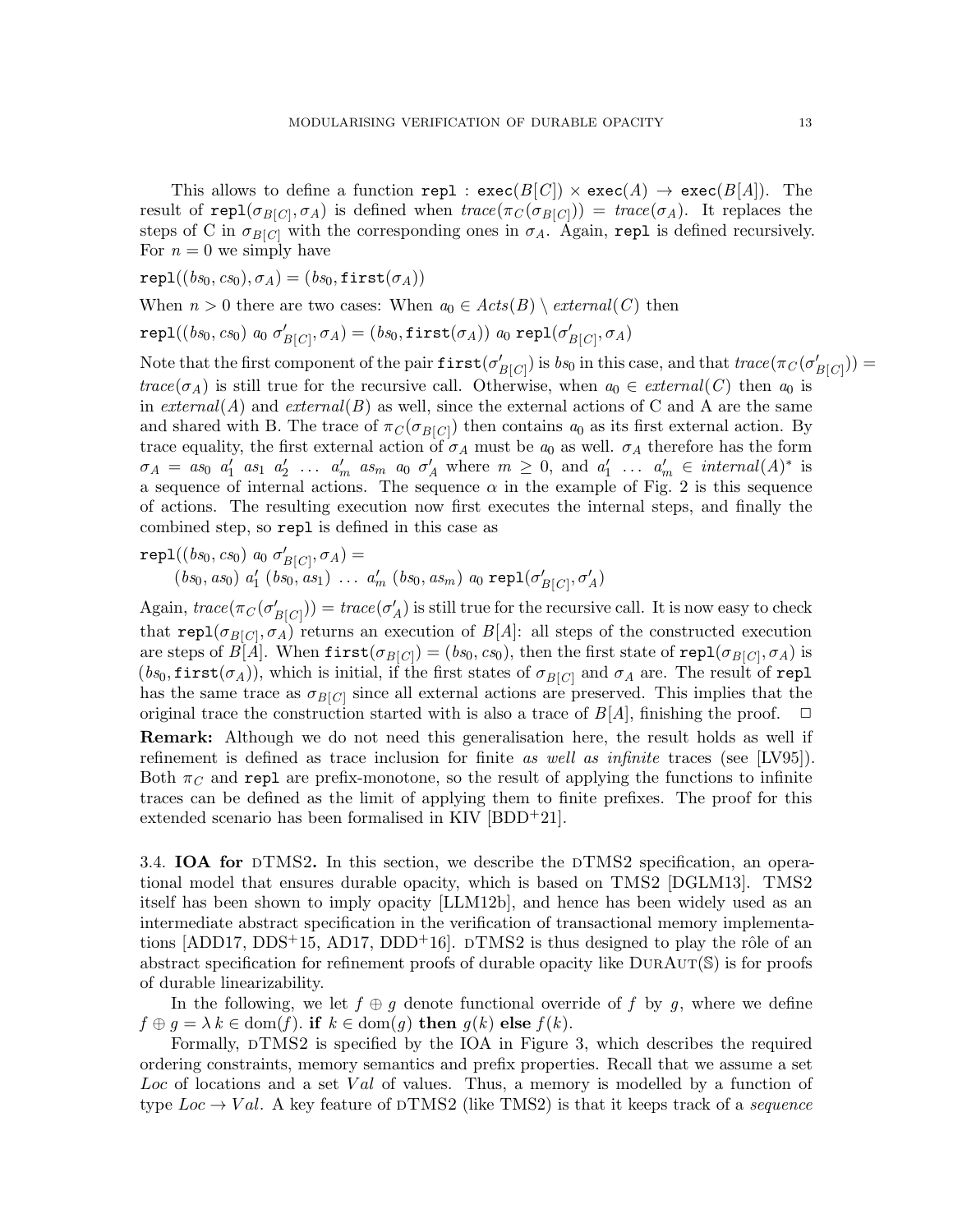# State variables:

*mems* :  $seq(Loc \rightarrow Val)$ , initially satisfying dom  $mens = \{0\}$  $pc_t$ :  $PCVal$ , for each  $t \in T$ , initially  $pc_t = \text{notStarted}$  for all  $t \in T$ beginId $x_t$ : N for each  $t \in T$ , unconstrained initially  $rdSet_t : Loc \rightarrow Val$ , initially empty for all  $t \in T$ , where  $\rightarrow$  denotes a partial function  $wrSet_t: Loc \rightarrow Val$ , initially empty for all  $t \in T$ Transition relation:

 $inv_t$ (TMBegin) **Pre:**  $pc_t = \text{notStarted}$  $Eff:$  $pc_t := \text{beginPending}$  $begin{aligned} \textit{begin} \textit{idx}_t := \textit{len}(\textit{mens}) - 1 \end{aligned}$  $res_t(\texttt{TMBegin}(\texttt{ok}))$ **Pre:**  $pc_t = \text{beginPending}$  $Eff:$  $pc_t := \text{ready}$  $inv_t(\texttt{TMRead}(l))$ Pre:  $pc_t = \text{ready}$ **Eff:**  $pc_t := \text{doRead}(l)$  $res_t(\texttt{TMRead}(v))$ **Pre:**  $pc_t =$  resRead(*v*)  $Eff:$  $pc_t :=$  ready  $inv_t(\texttt{TMWrite}(l, v))$ Pre:  $pc_t = ready$  $Eff:$  $pc_t := \text{doWrite}(l, v)$  $res_t(\texttt{TMWrite(ok)})$ **Pre:**  $pc_t =$  resWrite  $Eff:$  $pc_t := \text{ready}$  $inv_t(\texttt{TMCommit})$ **Pre:**  $pc_t = \text{ready}$  $Eff:$  $pc_t :=$  doCommit  $res_t(\texttt{TMCommit}(\texttt{commit}))$ **Pre:**  $pc_t = \text{resCommit}$  $Eff:$  $pc_t :=$  committed  $res_t(op(abort))$ **Pre:**  $pc_t \notin \{\text{notStarted}, \text{ready},\}$ resCommit, committed, aborted}  $Eff:$  $pc_t :=$  aborted DoWrite $_t(l, v)$ **Pre:**  $pc_t = \text{doWrite}(l, v)$  $Eff:$  $pc_t := \text{resWrite}$  $wrSet_t := wrSet_t \oplus \{l \rightarrow v\}$  $\mathtt{DoCommitReadOnly}_{t}(n)$ **Pre:**  $pc_t =$  doCommit  $dom(wrSet_t) = \varnothing$  $validIdx(t, n)$  $Eff$ :  $pc_t := \text{resCommit}$  $DoCommitWriteer_t$ **Pre:**  $pc_t =$  doCommit  $rdSet_t \subseteq last(mems)$  $Eff:$  $pc_t := \text{resCommit}$  $mems := mems$   $\cap$  (last(mems)  $\oplus$  wrSet<sub>t</sub>)  $D\noRead<sub>t</sub>(l, n)$ **Pre:**  $pc_t = \text{doRead}(l)$  $l \in \text{dom}(wrSet_t) \vee validIdx(t, n)$ Eff: if  $l \in \text{dom}(wrSet_t)$ **then**  $pc_t := resRead(wrSet_t(l))$ else  $v := mems(n)(l)$  $pc_t := \text{resRead}(v)$  $rdSet_t := rdSet_t \oplus \{l \rightarrow v\}$ crashRecovery Pre: true Eff:  $pc := \lambda t : T$ . if  $pc_t \notin \{\text{notStarted}, \text{committed}\}\$ then aborted else  $pc_t$  $mems := \langle last(mems) \rangle$ where  $PCExternal \cong {\text{notStarted}}, \text{ready}, \text{resCommit}, \text{result}, \text{committed}, \text{aborted} \} \cup$  $\{\text{resRead}(v) \mid v \in Val\}$  $PCVal \cong PCExternal \cup \{beginP}$ eginPending, doCommit, cancelPending}  $\cup \{\text{doRead}(l) \mid l \in L\} \cup \{\text{doWrite}(l, v) \mid l \in Loc, v \in Val\}$ validId $x(t, n) \triangleq$  beginId $x_t \leq n < len(mems) \wedge r dSet_t \subseteq mems(n)$  $op \in \{TMBegin, TMRd, TMWr, TMCommit\}$ 

<span id="page-13-0"></span>Figure 3: The state space and transition relation of  $DTMS2$ , which extends TMS2 with a crash-recovery event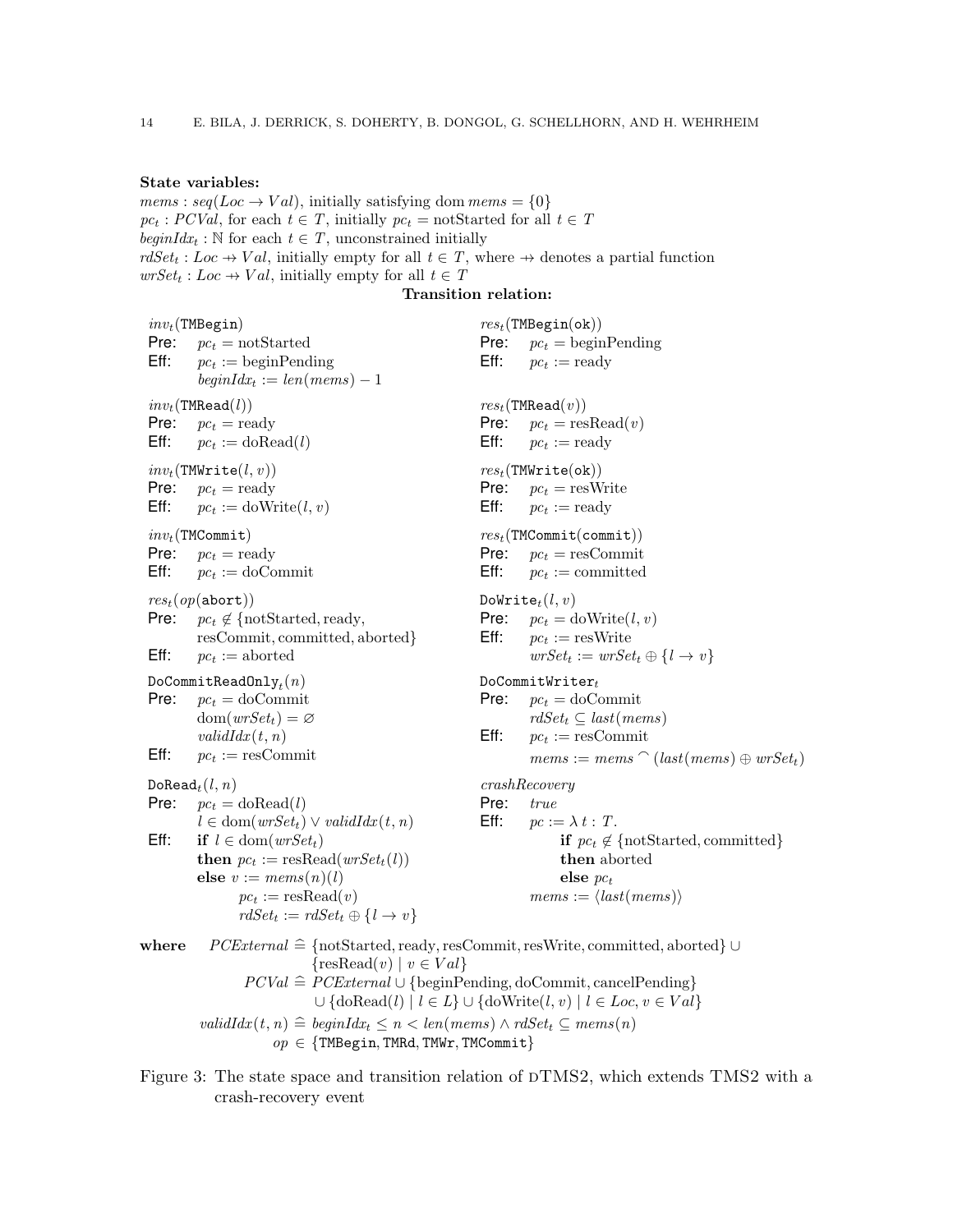of memory states, one for each committed writing transaction. This makes it simpler to determine whether reads are consistent with previously committed write operations. Each committing transaction containing at least one write adds a new memory version to the end of the memory sequence. Note that  $DTMS2$  is an IOA used for abstract specification in a refinement proof only; it is not an implementation that has to keep track of persistent and volatile memory.

The state space of  $DTMS2$  has several components. The first, mems is a nonempty sequence of *memory* states, which initially contains one state. The original specification of TMS2 is parameterised by some initialisation predicate describing this initial memory state, which we elide here for simplicity (and simply assume the implementation to employ the same initialisation). For each transaction  $t$  there is a program counter variable  $pc<sub>t</sub>$ , which ranges over a set of *program counter values*, which are used to ensure that each transaction is well-formed, and to ensure that each transactional operation takes effect between its invocation and response. There is also a *begin index* variable *beginIdx<sub>t</sub>*, that is set to the index of the most recent memory version when the transaction begins. This variable is critical to ensuring the real-time ordering property between transactions. Finally, there is a read set, rdSet<sub>t</sub>, and a write set,  $wrSet_t$ , which record the values that the transaction has read and written during its execution, respectively.

The read set is used to determine whether the values that have been read by the transaction are consistent with the same version of memory (using *validIdx*). The write set, on the other hand, is required because writes in  $DTMS2$  are modelled using *deferred update* semantics: writes are recorded in the transaction's write set, but are not published to any shared state until the transaction commits.

The *crashRecovery* action again models the effect of crashes and consecutive recoveries. It sets the program counter of every in-flight transaction to aborted, which prevents these transactions from performing any further actions in the era following the crash (for the generated history). Note that since transaction identifiers are not reused, the program counters of completed transactions need not be set to any special value (e.g., crashed) as with durable linearizability  $[DDD+19]$ . Moreover, after restarting, it must not be possible for any new transaction to interact with memory states prior to the crash. We therefore reset the memory sequence to be a singleton sequence containing the last memory state prior to the crash.

The external actions of DTMS2 are all invocation and response actions (inv<sub>t</sub> and rest) plus the new *crashRecovery* action. The latter is the crash action  $c$  of histories. Note that the traces of  $DTMS2$  hence take the form of histories.

The following theorem ensures that  $DTMS2$  can be used as an intermediate specification in our proof method.

## <span id="page-14-0"></span>**Theorem 3.8.** Each trace of  $\text{DTMS2}$  is durably opaque.

The proof of this theorem can be found in the appendix of  $[BDD+20]$ . Like durable linearizability, we have the following lemma, which allows us to establish durable opacity using refinement.

**Lemma 3.9.** Let C be an implementation IOA. If C refines  $DTMS2$ , then C is durably opaque.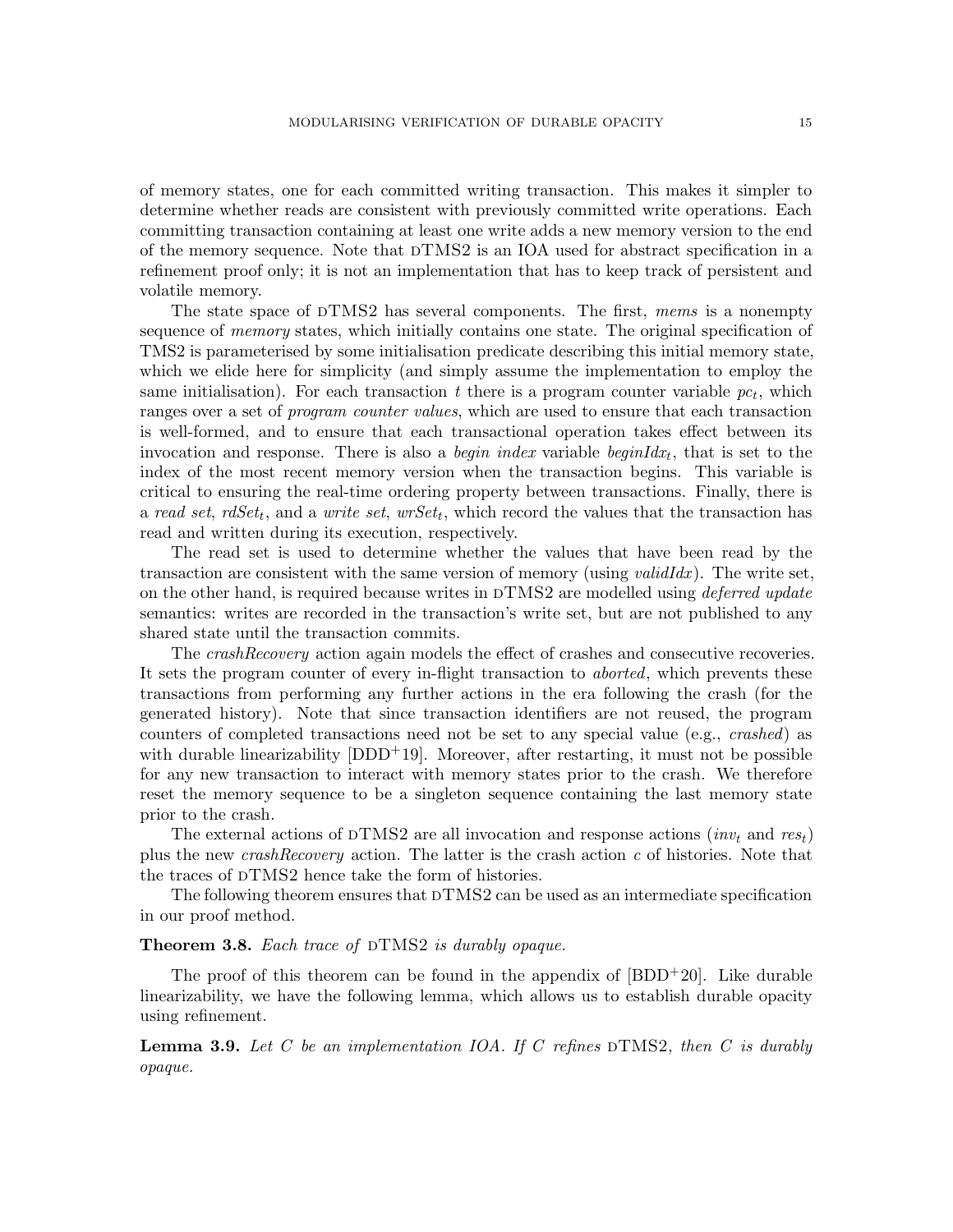

<span id="page-15-1"></span>Figure 4: Overview of proof steps

# 4. A Modular Proof Technique

<span id="page-15-0"></span>In this section, we present a new approach to verifying durable opacity that allows one to leverage existing simulation-based proofs of opacity. An overview of the proof steps is shown in Figure [4.](#page-15-1) Given an existing opacity proof (step  $(1)$ ) that uses simulation against TMS2, the majority of the effort in the modularised proof method is the development of libraries AM and CM that handle memory operations and a proof of durable linearizability between the two. We exemplify this proof technique on a durable version of the STM algorithm NOrec which we newly develop below.

Overview of the proof technique. The main idea behind the proof steps is to gradually introduce more complex (fine-grained) interactions between persistent and volatile memory, as outlined in Figure [4.](#page-15-1) We start with models (the implementation of the STM called IMPL and TMS2) in which all reads and writes interact directly with persistent memory, thus crashes have no effect.

Next, we introduce models  $\text{DIMPL}$  and  $\text{DTMS2}$ , where we assume memory is partitioned into two sorts: locations that the transactional memory implementations read from and write to (aka the *heap*), and variables that are used to implement the STM. E.g., for our running example (NOREC in Figure [5\)](#page-18-0), variables such as  $glb, loc_t$  and  $rdSet_t$  are implementation variables. In the models DIMPL and DTMS2, we assume that the operations on the heap are directly over persistent memory, whereas operations on implementation variables are over volatile memory. The former are assumed to be preserved upon a system crash, whereas the latter are lost. In our IOA models, the loss of implementation is modelled by setting the program counter of any running transactions to aborted when a crash occurs; since transactions are not restarted, this is equivalent to losing the local variables. Upon recovery, shared implementation variables must be reset since they are reused. For our example, the global counter *qlb* is reset to 0 during recovery.

The next phase introduces  $\text{DIMPL}[\text{AM}]$ , which uses a library AM that manages reads and writes to the heap. This model is a simple refactoring of DIMPL and hence has the same memory model: all reads and writes performed by AM are directly over persistent memory, whereas those performed by  $DIMPL[\cdot]$  are on the transactional memory implementation and are hence volatile.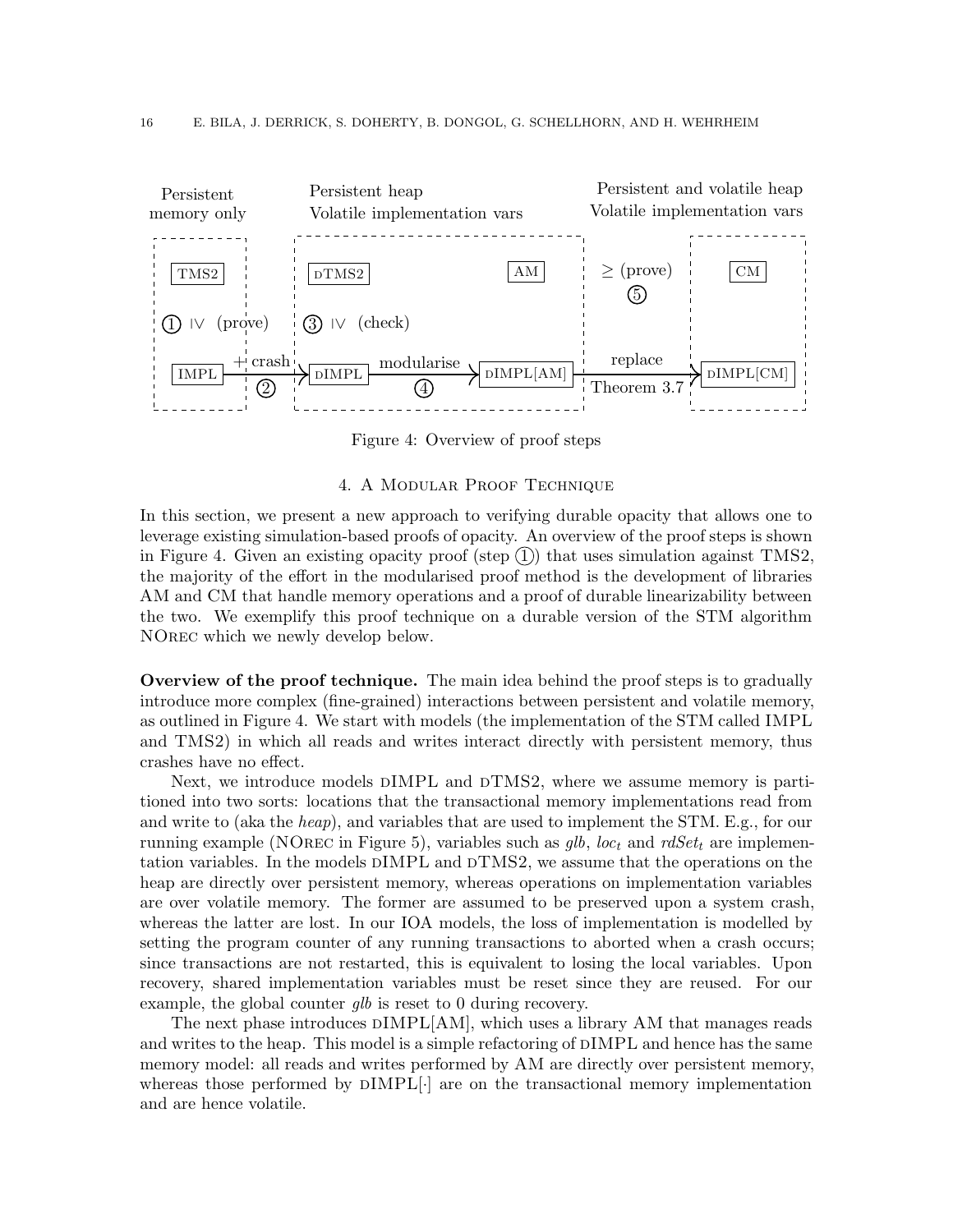The final phase refines AM into CM such that CM is durably linearizable w.r.t. AM. Here, CM is a fine-grained implementation of AM, and hence we assume that it operates over both volatile and persistent memory.

We now describe the main steps of our proof method, as outlined in Figure [4](#page-15-1) in more detail.

- 1 Our modular proof method starts with an existing simulation-based proof between an STM implementation, IMPL, and TMS2, which establishes opacity of IMPL. In our example case study, we consider NOrec as our implementation, which has already been proven correct with respect to TMS2 [\[LLM12a\]](#page-33-2). Our primary motivation for the new approach is to develop a durable version of an already opaque algorithm and avoid full re-verification of the durable version (against  $DTMS2$ ).
- 2 To make sense of the adaptation of IMPL to persistent memory, we start by assuming IMPL runs directly on persistent memory, i.e., all memory accesses are persistent, and there is no notion of volatile memory. Hence, there are no flush operations that transfer memory contents from volatile to persistent memory. Of course, IMPL also does not contain a recovery operation since it has been designed to be opaque as opposed to durably opaque.

This step of the transformation therefore is to define a new version of IMPL,  $\text{DIMPL}$ , that extends IMPL with a "crash-recovery" operation. The purpose of this operation is to crash any live transactions so that they are no longer able to execute and to rollback the memory to a consistent state. We will require that the crash-recovery introduced into  $\text{DIMPL}$  is a refinement of the *crashRecovery* operation of  $\text{DTMS2}$  from Figure [3.](#page-13-0)

The introduction of a crash-recovery operation must be coupled with some small adjustments to the original algorithm. For instance, performing a write-back must be made atomic; a crash-recovery in the middle of a non-atomic write-back would leave the transactional memory heap in an inconsistent state. Details in the context of our running example are given in §[4.2.](#page-19-0)

- 3 The next step is to verify that the transformed algorithm dIMPL is durably opaque. To do this, we must adapt the existing simulation proof between IMPL and TMS2 to prove simulation between  $\text{DIMPL}$  and  $\text{DTMS2}$ . Recall that the transformation from both IMPL to DIMPL and TMS2 to DTMS2 involves the introduction of a crash-recovery operation. Also recall that we assume both algorithms run directly on persistent memory, and no volatile memory is assumed in either case. Therefore, the effect of this crashrecovery operation in both cases is straightforward, and the adaptation of the proof is therefore straightforward too.
- 4 In the next step we adapt dIMPL so that it relegates all memory operations to an external library. We call this adapted algorithm  $DIMPL[\cdot]$ , which is  $DIMPL$  but with calls to external operations that manage memory interactions. We must additionally develop a data type (library IOA), AM, that handles these memory events. This enables one to define a composition  $\text{DIMPL}[\text{AM}]$  (via a product of two IOA), where the library used by  $\text{DIMPL}[\cdot]$  is AM.

There are two requirements for the library AM.

(1) We must be able to show that the traces of dIMPL[AM] are a subset of the traces of  $\text{DIMPL},$  i.e.,  $\text{DIMPL}[\text{AM}]$  is a *trace refinement* of  $\text{DIMPL}$ . Note that by transitivity of refinement this means that the composition dIMPL[AM] will be durably opaque.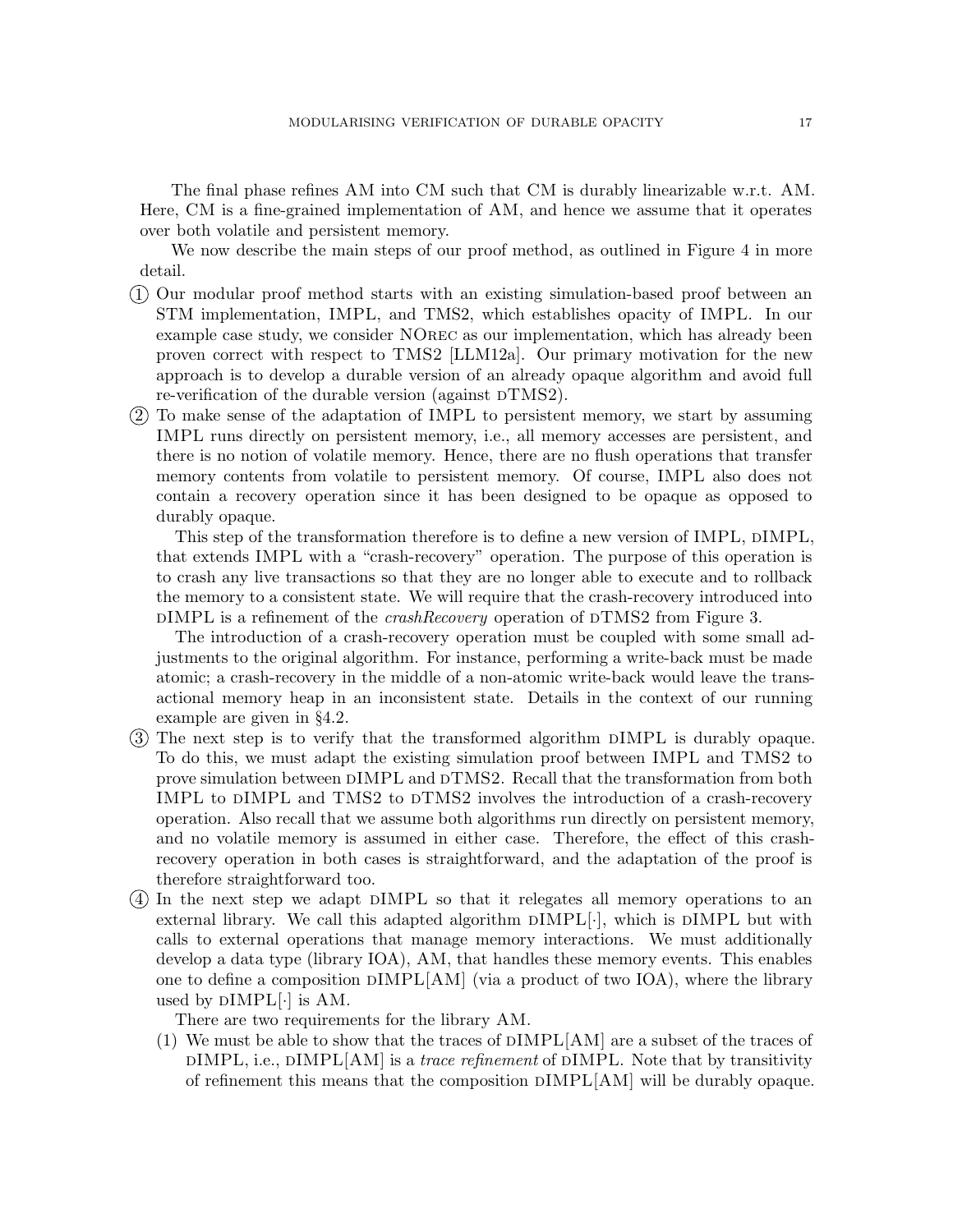(2) We must allow AM to be implemented by a concrete memory library that uses both a volatile and persistent memory so that the algorithm can ultimately be implemented in a non-volatile memory architecture.

To satisfy both criteria while keeping the proof burden light, we make AM an atomic object, i.e., reads and write-backs are coarse-grained atomic operations (see Figure [8\)](#page-22-0). Moreover, AM operates directly on persistent memory, i.e., it does not use volatile memory. With these restrictions in place, it becomes straightforward to show trace refinement between the traces of  $\text{DIMPL}$  and  $\text{DIMPL}[\text{AM}].$ 

(5) In the last step, we develop CM, a *durably linearizable* implementation of AM, comprising a fine-grained concurrent memory library that operates over both volatile memory and persistent memory. The library CM manages (persistent) logging to undo partially completed operations (in case of a crash and recovery) and flushing to ensure operations on volatile memory are made persistent.

More importantly (see Theorem [4.3](#page-24-0) below), we obtain a trace refinement property: the traces of dIMPL[CM] projected onto the events of dIMPL only (i.e., ignoring the library calls) are a subset of the traces of  $\text{DIMPL}[\text{AM}]$  projected onto the events of  $\text{DIMPL}$ .

4.1. Step 1: NOrec. We start by instantiating IMPL to NOrec [DSS10], which is given by the algorithm in Figure  $5<sup>3</sup>$  $5<sup>3</sup>$  $5<sup>3</sup>$  NOREC employs a deferred update strategy: writes to shared state are first stored in a write set and at commit time written to main memory – if there are no conflicts with other transactions. For conflict detection, NOrec uses value-based validation (see the operation TMValidate).

To synchronise concurrent transactions, NOrec uses a global counter glb (initially 0) and a local variable loc, which is used to store a copy of glb. Each transaction maintains a local write set, wrSet, and a local read set, rdSet. Inside its wrSet a transaction records all the addresses that it attempts to update and their values. The actual update of the memory takes place inside the commit operation. An odd glb indicates that a live writing transaction attempts to commit. After a successful commit glb is incremented so that its value is once again even. Thus a live transaction can determine whether another writing transaction has performed a commit operation by checking whether the value of glb is equal to its local copy, loc. Inside its rdSet, a transaction records the addresses that it reads and their corresponding values. Every time a transaction attempts to read an address that is not inside its wrSet, if loc  $\neq$  glb, then the validation method is executed. The validation method waits until the global lock is not held (glb is even), then checks that the rdSet is still valid (w.r.t., the current memory state). In the case of writing transactions, the validity of rdSet is also checked at the commit stage.

Operation TMBegin copies the value of glb into its local variable loc and checks whether glb is even. If this is so, the transaction is started. Otherwise, a writing transaction is in progress, so the process attempts to start again by rereading loc. The operation TMValidate checks if the transaction's rdSet is consistent with the current state of memory to glb, and returns time.

TMRead first checks if the transaction has already written the address it attempts to read. In that case it returns the address' value from its wrSet. Otherwise it checks if loc is up to date, i.e., equal to glb. If it is not up to date, another transaction has updated the memory and rdSet should be checked to ensure that its values are consistent with the

<span id="page-17-0"></span> ${}^{3}\text{In}$  [\[DDD](#page-32-5)<sup>+</sup>21], we describe a procedure for transforming pseudocode into IOA, which we use here.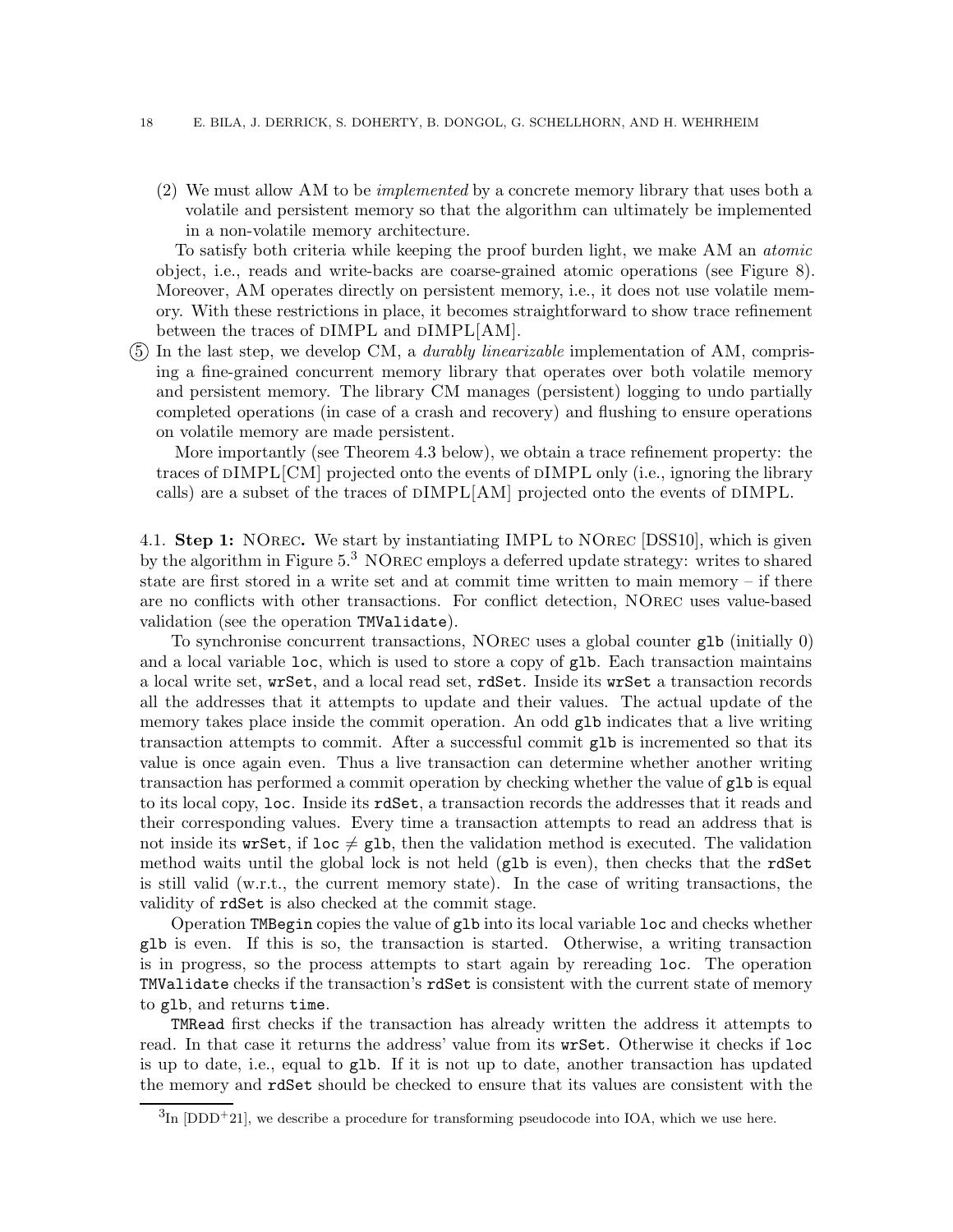```
Init :
I1 glb := 0;TMBegin_t:
B1 do loc_t := g1b;
B2 until even (loc_t)return ok ;
\texttt{TMRead}_{t}(\texttt{addr}):R1 if addr \in dom(wrSet_t) then
      return wrSet_t(addr);
R2 v_t := *addr;
R3 if loc_t \neq glb then {
R4 loc_t := TMValidate<sub>t</sub>;
R5 goto R2 ;
    }
R6 rdSet_t. insert (addr, v_t);
    return v_t;
TMWrite_t (addr, val):
W1 wrSet_t. insert (addr, val);
   return ok ;
                                          TMCommit_t:E1 if wrSet_t. is Empty()
                                                 then return ok;
                                          E2 while ! \text{cas}(\text{glb}, \text{loc}_t, \text{loc}_t + 1)E3 loc_t := TMValidate<sub>t</sub>;
                                          E4 for \forall(addr, val) \in wrSet_tE5 *addr := val;E6 glb := loc_t + 2;
                                              return ok ;
                                          TMValidate_t:
                                          V1 while true
                                          V2 time_t := glb;
                                          V3 if odd (time_t) then goto V2;
                                          V4 for \forall(addr, val) \in rdSet_t do
                                          V5 if *addr \neq val
                                                        then abort ;
                                          V6 if time_t = glb
                                                     then return time_t;
```
<span id="page-18-0"></span>Figure 5: The NOrec algorithm. Line numbers for return statements are omitted.

current state of the memory. The check is performed by calling the operation TMValidate. If the rdSet is found consistent, the loc is updated with the value of time that TMValidate returns (R4).The (address, value) pair is then added in rdSet for future validation (R6). Finally, the value of the read address is returned. If the rdSet is not found consistent, the transaction aborts.

TMWrite adds the (address, value) pair that is to be written at the wrSet of the transaction. The memory is updated at the commit stage. The operation TMCommit first checks if the transaction is a read-only transaction. If it is, then no further checking is required and the transaction commits at E1. If it is not, E2 checks whether a concurrent writing transaction has been committed. If no such commit has occured, the CAS at E2 succeeds, i.e., loc = glb, so glb becomes odd (meaning that the writing transaction obtains the lock). If the CAS does not succeed a concurrent writing transaction has been committed and rdSet needs further validation. E3 validates rdSet and updates the value of loc. By this, it prepares the transaction for another commit attempt. When the commit has obtained the lock by making glb odd, memory us updated with all the values from the write set in the loop at E4 and E5. At E6 the transaction releases the lock by making the glb value even again.

Correctness of NOrec has been verified by Lesani et al. [\[LLM12a\]](#page-33-2) using the theorem prover PVS. The proof proceeds via showing a refinement relationship (simulation relation) between NOrec and TMS2 [\[DGLM13\]](#page-32-1). For the proof, NOrec is first of all transformed into an IOA. Here, we only exemplify this on one operation, TMWrite with one statement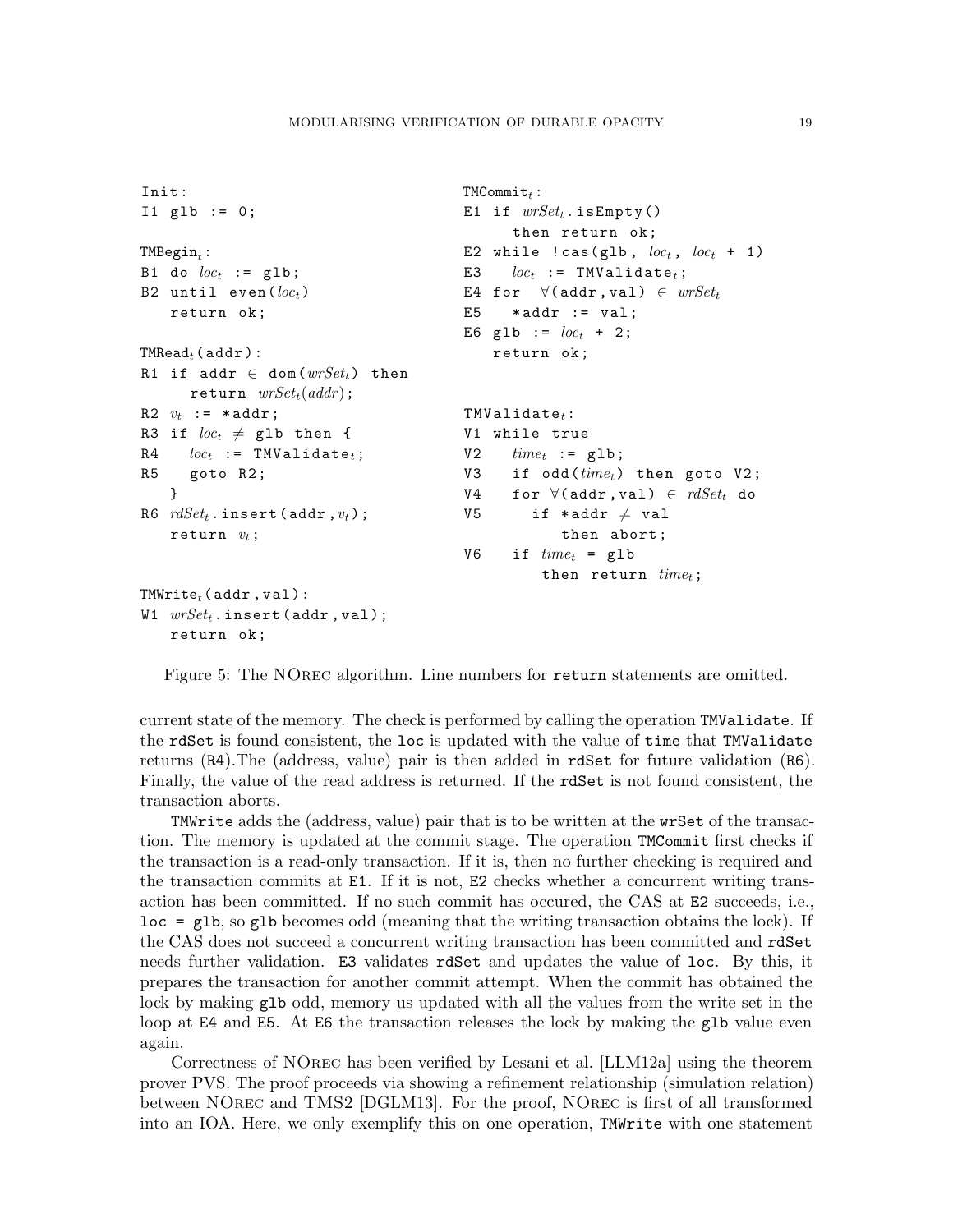```
TMRead_t (addr):R1 if addr \in dom(wrSet_t) then
      return wrSet_t(addr)R2 atomic {
      if owns = t \vee owns = \perpthen v_t := *addr
      else v_t := ? }
R3 if loc_t \neq glb then {
R4 loc_t := TMValidate<sub>t</sub>
R5 goto R2
   }
R6 rdSet_t. insert (addr, v_t);
   return v_tTMCommit_t:E1 if wrSet_t. is Empty()
                                              then return ok;
                                        E2 while ! \text{cas}(\text{glb}, \text{loc}_t, \text{loc}_t + 1)E3 loc_t := TMValidate<sub>t</sub>
                                        E4 atomic {
                                              if owns = \perp then owns := t }
                                        E5 atomic {
                                              for \forall addr. (addr, val) \in wrSet_t*addr := val}
                                        E6 atomic {
                                              if owns = t then owns := \perp }
                                        E7 g1b := loc_t + 2;
                                            return ok ;
                                        Recovery:
                                        RC1 glb := 0RC2 owns := \perp
```
<span id="page-19-2"></span>Figure 6: The TMRead, TMCommit and Recovery operations of DNOREC. Note that the loop at E5 now executes atomically.

W1. The operation is split into three actions, an invocation and a response action (both external) plus a do action (internal).

| $inv_t(\texttt{TMWrite}(l, v))$                                                  | $Dowrite_{t}$ |                                                 | $res_t(\texttt{TMWrite(ok)})$        |
|----------------------------------------------------------------------------------|---------------|-------------------------------------------------|--------------------------------------|
| <b>Pre:</b> $pc_t = \text{ready}$                                                |               | <b>Pre:</b> $pc_t = \text{doWrite}(l, v)$       | <b>Pre:</b> $pc_t = \text{resWrite}$ |
| <b>Eff:</b> $pc_t := \text{doWrite}(l, v)$ <b>Eff:</b> $pc_t := \text{resWrite}$ |               |                                                 | <b>Eff:</b> $pc_t := ready$          |
|                                                                                  |               | $wrSet_t := wrSet_t \oplus \{l \rightarrow v\}$ |                                      |

The proof of refinement between NOrec and TMS2 is carried out via the construction of a sequence of IOA in between TMS2 and NOrec, and a sequence of simulation proofs from one to the next IOA on this sequence. We will not give all the details of this proof here, rather concentrate on the key concepts and their relationships to the durable version.

<span id="page-19-0"></span>4.2. Step 2: Defining NOrec with crash and recovery. Next, we define an enhanced algorithm DNOREC. DNOREC plays the role of DIMPL in Figure [4.](#page-15-1) It differs from NOREC in three ways.

First, dNOrec has an additional operation which abstractly models the occurrence of a crash and the subsequent recovery operation.<sup>[4](#page-19-1)</sup> In particular, it (1) simulates crashes by ensuring that no transaction "survives" crashes, i.e., the currently running transactions cannot continue their operations, and (2) performs a recovery to bring the metadata (in  $DNOREC$ ,  $g1b$ ) back to the initial state. As discussed above, in  $DNOREC$ , we assume that

<span id="page-19-1"></span><sup>&</sup>lt;sup>4</sup>Note that crash and recovery could be modelled as two separate operations. However, we expect recovery to execute in our implementation immediately after a crash and before any new transactions are started, i.e., the crash and subsequent recovery are sequential. Thus, we simplify the model and combine the crash and recovery operations.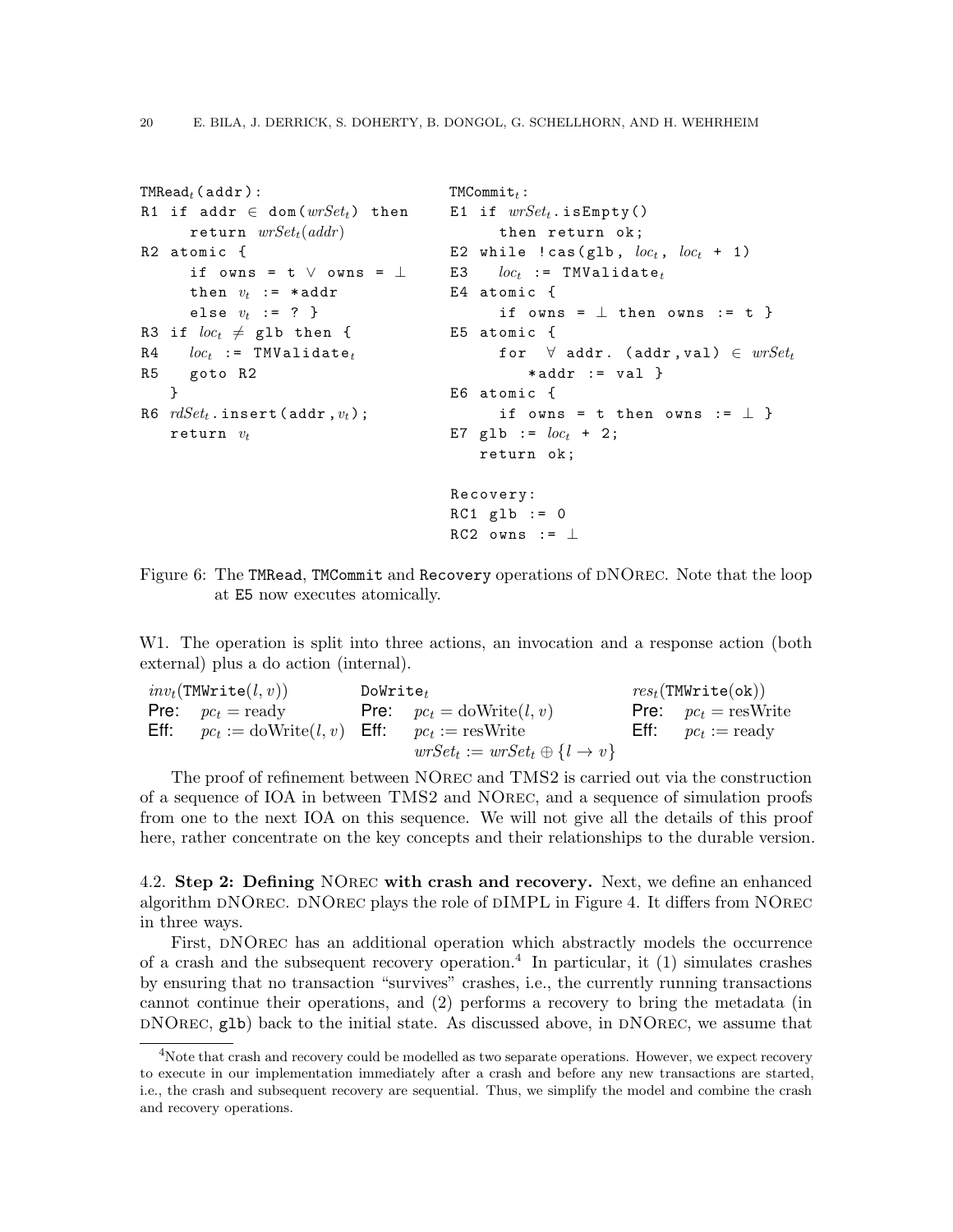the heap is persistent, thus the recovery part is almost empty. We give this additional operation directly as an IOA action:

crashRecovery

```
Pre: true
Eff: pc := \lambda t \in T. if pc_t \notin \{notStudented, committed\} then aborted else pc_tqlb := 0owns := \bot
```
In Figure [6,](#page-19-2) we present pseudocode describing the Recovery procedure modelled by an atomic action.

Second, DNOREC's commit operation is different to that of NOREC to deal with the fact that a crash can occur at any time. DNOREC must therefore update the shared memory with its write set *atomically*. In a later step (see  $\S 4.5$ ) we show how the write-back can be safely made non-atomic when using both volatile and non-volatile memory.

Third, to be compatible with the abstract library in step  $(4)$ , we introduce an ownership variable, owns, whose value is equal to a transaction iff that transaction currently has permission to write to the memory. In particular, owns is acquired by a transaction immediately prior to performing a write back (E4), and released immediately after (E6). A read from the (persistent) heap must return a random value in the presence of a concurrent writer since this indicates a potential data race between a reader and writer. In DNOREC (see Figure [6\)](#page-19-2), the read at line R2 reads from memory only if  $\alpha$  owns =  $t \vee \alpha$  wns =  $\bot$  and otherwise returns a random value. A read returning a random value in the presence of another writing transaction is unproblematic from the perspective of (durable) opacity since such read operations will either be revalidated, or if a revalidation is not possible, the reading transaction will abort. In particular, for the implementation to be (durably) opaque, a read must never return an illegitimate value even if it reads this value from memory.

The idea of using ownership in an interface to enforce atomicity has been explored in prior work [\[SBPR20\]](#page-34-2). Variables akin to ownership are typically already present in correctness proofs of opacity since a transaction must have exclusive access to the shared memory during write back. For NOrec the owns variable is equivalent to the already existing auxiliary commitLock variable in the proof by Lesani et al [\[LLM12a\]](#page-33-2).

4.3. Step 3: Checking DNOREC refines DTMS2. We prove durable opacity of DNOREC by showing that it refines  $DTMS2$ . This is straightforward to check for three reasons. (1) We make the write-back in TMCommit of NOrec atomic, and this trivially preserves behaviours of a non-atomic write-back. (2) The only new operation is  $crash Recovery$ , which preserves the original simulation relation used in the original proof by Lesani et al. (3) Reads from memory return an undefined value only when we know that the corresponding TMRead operation will fail.

# <span id="page-20-0"></span>Lemma 4.1.  $D$ NOREC  $\leq$  DTMS2.

The proof has been mechanised in PVS  $[BDD+21]$ , and is an adaptation of the mechanised proof by Lesani et al. [\[LLM12a\]](#page-33-2) that shows that NOrec refines TMS2. Their proof is structured into four layers as shown in Figure [7.](#page-21-0) This structure keeps each refinement proof small, and design details of the NOrec algorithm are incrementally introduced. The most abstract is the TMS2 specification, which is shown to be refined by the next layer, NOrecAtomicCommitValidate, where read validation and commit write back are atomic. The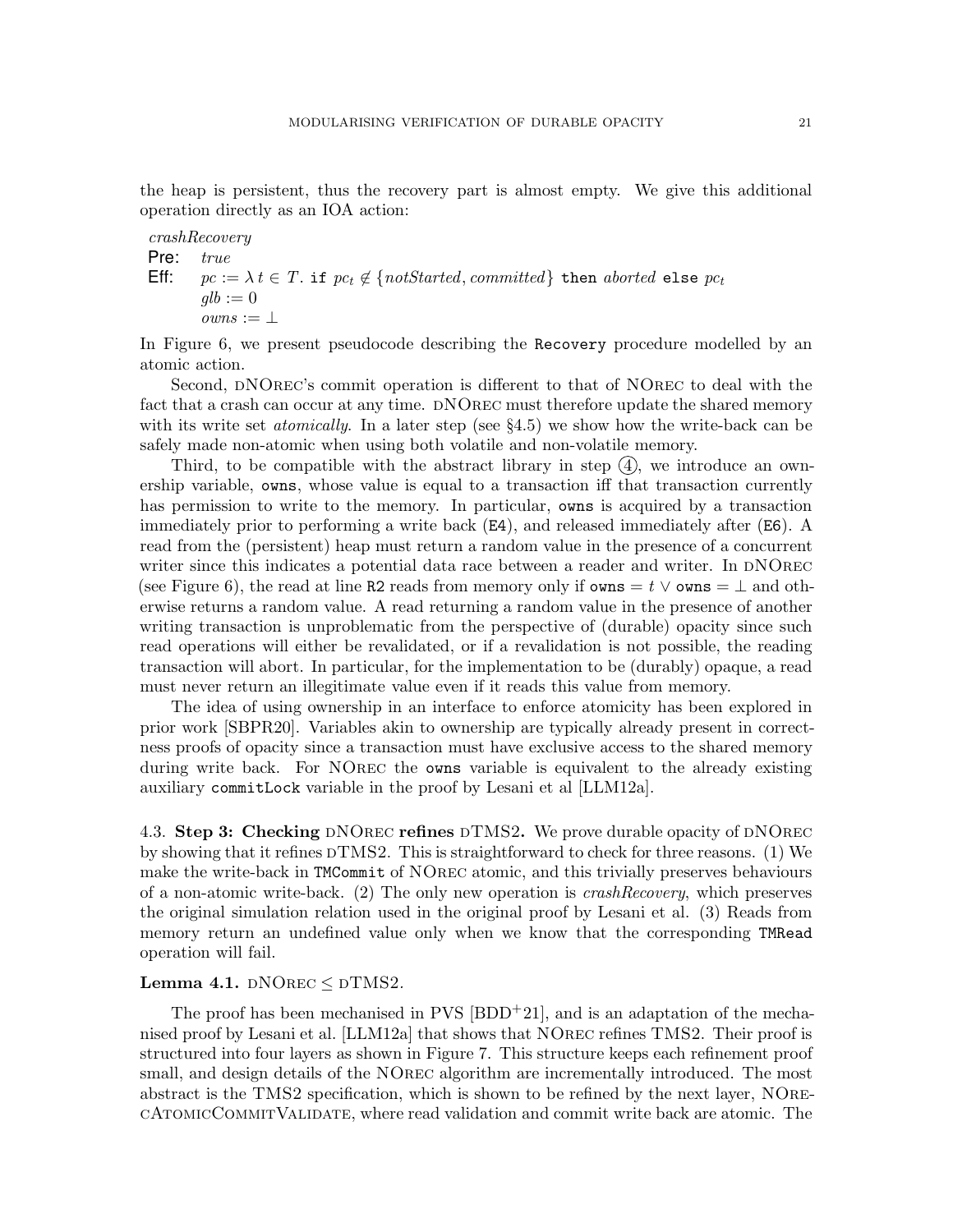

<span id="page-21-0"></span>Figure 7: Adapting Lesani et al's [\[LLM12a\]](#page-33-2) proof steps

next layer, NOrecDerived, introduces a fine-grained write back operation, but leaves the read validation atomic. Finally, NOREC is shown to be a refinement of NORECDERIVED, where reads and validation are split into separate atomic steps.

The three changes needed between NOrec and dNOrec must be reflected in each of these layers as shown in Figure [7,](#page-21-0) i.e., we obtain dNOrecAtomicCommitValidate and DNORECDERIVED, which are analogues of NORECATOMICCOMMITVALIDATE and NOrecDerived, respectively. We have the following changes as highlighted in Figure [7.](#page-21-0)

- DNORECATOMICCOMMITVALIDATE is obtained from NORECATOMICCOMMITVALIDATE by introducing a crash-recovery operation, which, like DNOREC resets glb to 0. No other changes are necessary since transactional read and write operations are atomic.
- DNORECDERIVED is derived from NORECDERIVED by introducing the crash-recovery operation described above, and additionally reintroducing an atomic write-back (since NOrecDerived uses a fine-grained commit loop). From the perspective of the simulation proof, this introduces a minor change to the verification, whereby the linearization point is shifted. In NOrecDerived, the line corresponding to the successful cas at line E3 can be used as the linearization point since this is the point at which the commit lock (aka ownership) is taken. In the context of durable opacity, linearizing the commit at a successful cas is no longer valid since the operation could still crash even after the cas is successful. Thus, in the revised proof, we shift the linearization point to the atomic write-back itself.
- The differences between NOREC and DNOREC are already described above; the modified operations TMRead and TMCommit are shown in Figure [6.](#page-19-2) Since this level splits the atomicity of TMRead, in addition to the changes described for DNORECDERIVED, we must allow reads to return a random value if the read is destined to fail (as discussed above). This allows one-one compatibility with the abstract library introduced in the next step. Use of a read that returns a random value is unproblematic from the perspective of the proof since a key invariant for NOrec is that no other transaction is performing its write back when a transaction is reading.

4.4. Step 4: Modularising DNOREC and defining AM. Next, we modularise DNOREC by calling a library instead of directly accessing shared memory. We start with a sequential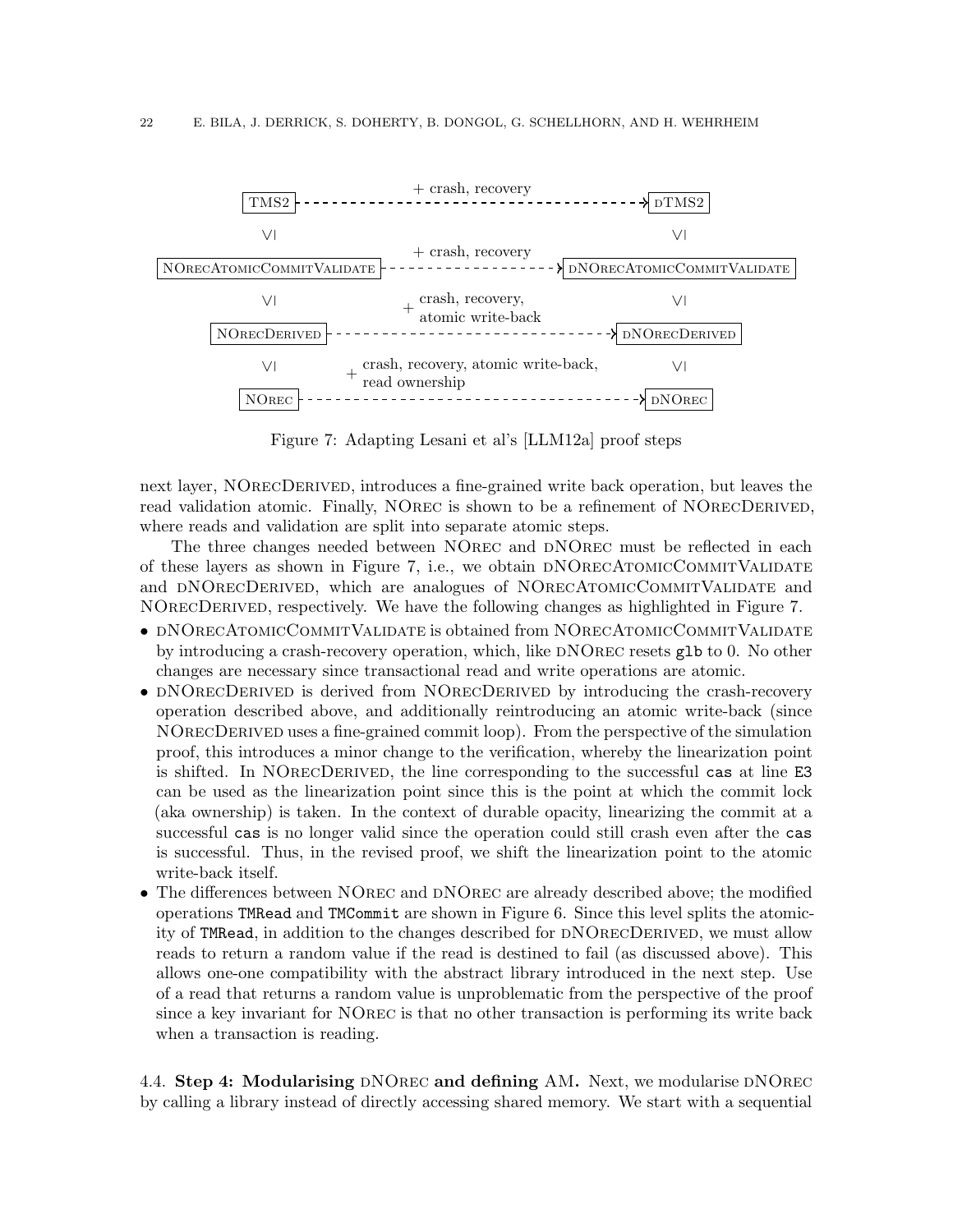$LibAcquire_t$ Pre: true Eff: if  $owns = \perp$  then  $owns := t$ LibRead<sub>t</sub> $(addr; v)$ Pre: true Eff: if  $owns = t \vee owns = \bot$ then  $v := mem(\text{addr})$ else  $v := ?$  $LibRelease_t$ Pre: true Eff: if  $owns = t$  then  $owns := \perp$ LibWriteSet $_t(wrset)$ Pre:  $owns = t$ **Eff:**  $mem := mem \oplus wrset$ LibRecovery Pre: true

Eff:  $lpc := \lambda t$  : T. if  $lpc_t \neq \text{notStarted}$ then crashed else  $lpc_t$ 

 $inv_t(\texttt{LibRead}(addr))$ Pre:  $lpc_t = ready$ **Eff:**  $lpc_t := \text{doLibRead}(addr)$  $D$ oLibRead $_t(addr)$ **Pre:**  $lpc_t = \text{doLibRead}(addr)$ Eff: if  $owns = \perp \vee owns = t$ then  $v := mem(\alpha ddr)$ else  $v := ?$  $lpc_t := \text{resLibRead}(v)$  $res_t(\text{LibRead}(v))$ **Pre:**  $lpc_t = \text{resLibRead}(v)$ **Eff:**  $lpc_t := \text{ready}$ 

<span id="page-22-0"></span>Figure 8: Sequential Specification L (left) of the library and transitions for LibRead of the IOA  $AM = DURAUT(L)$  (right)

library specification L (Figure [8,](#page-22-0) left), which we convert into a concurrent durable IOA (Figure [8,](#page-22-0) right) using the technique described in §[2.3.](#page-5-2)

The modularised algorithm  $DNOREC[AM]$  is given in Figure [9,](#page-23-0) where reads from memory occur through calls to the LibRead operation, the write-back occurs via LibWriteSet, and acquire/release of ownership via LibAcquire and LibRelease, respectively. In the first instance, we start with an abstract library AM (see Figure [8\)](#page-22-0) that matches the code in dNOrec exactly. Technically, moving atomic steps of dNOrec to library calls that execute the same atomic step does not change the algorithm. Its traces are unchanged if the external invoke and response actions calling and returning from library operations are hidden.

Note that it is crucial for the library to include operations for acquiring and releasing ownership. The specification  $\mathbb L$  directly expresses that concurrent LibWriteSet calls are impossible since the precondition of LibWriteSet requires that the calling thread is the current owner. This is exploited when developing a concurrent implementation such as CM defined in the next subsection. In particular, the correctness proof of CM does not have to prove linearizability for two concurrent calls of LibWriteSet, which would have been necessary for a library that only offers LibRead and LibWriteSet without mentioning ownership. Ownership therefore is used as a way to formalise "linearizability under constraints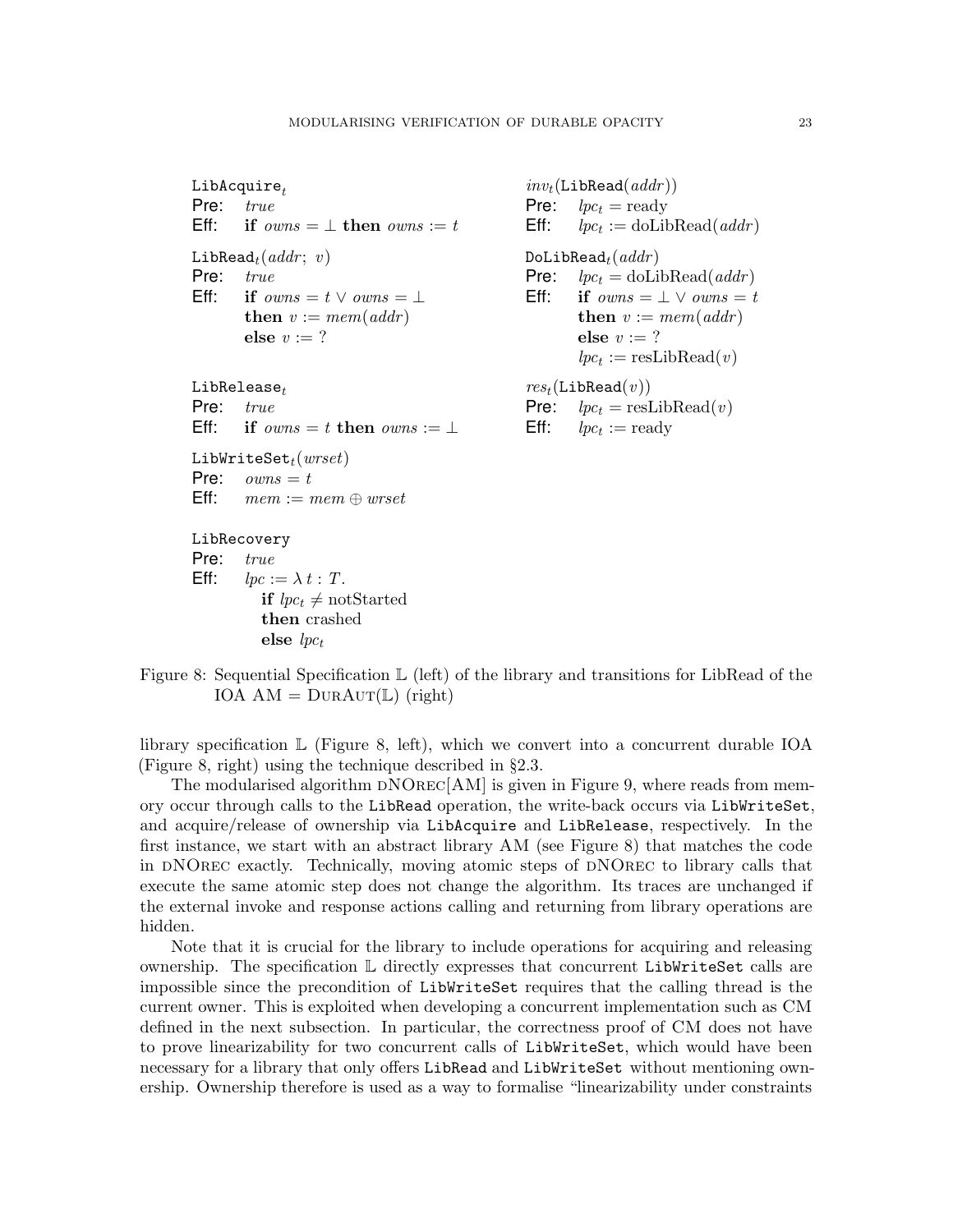```
TMBegin_t:
B1 do loc_t := glb;
B2 until even (loc_t)return ok ;
\texttt{TMRead}_{t}(\texttt{addr}):R1 if addr \in dom(wrSet_t) then
      return wrSet_t(addr)R2 v_t := LibRead<sub>t</sub> (addr)
R3 while loc_t \neq glb
R4 loc_t := TMValidate<sub>t</sub>
R5 v_t := LibRead<sub>t</sub> (addr)
R6 rdSet_t. insert (addr, v_t);
    return v_tRecovery:
RC1 atomic {
      LibRecovery;
      g1b := 0; }
TWWrite_t (addr, val):
W1 wrSet_t. insert (addr, val);
    return ok ;
                                             TMCommit_t:E1 if wrSet_t. is Empty()
                                                      then return ok;
                                              E2 while ! \text{cas}(\text{glb}, \text{loc}_t, \text{loc}_t + 1)E3 loc_t := TMValidate<sub>t</sub>
                                              E4 LibAcquire,
                                              E5 LibWriteSet<sub>t</sub> (wrSet_t)
                                              E6 LibRelease<sub>t</sub></sub>
                                              E7 glb := loc_t + 2;
                                                  return ok ;
                                              TWalidate_t:
                                              V1 while true
                                              V2 time_t := glb
                                              V3 if odd (time<sub>t</sub>) then goto V2
                                              V4 for \forall (addr, val) \in rdSet_t do
                                              V5 if LibRead<sub>t</sub> (addr) \neq val
                                                       then abort
                                              V6 if time_t = g1bthen return time_t
```
<span id="page-23-0"></span>Figure 9: The  $\text{DNOREC}$ . algorithm with library calls that relegate memory operations to a library

of not calling specific operations concurrently" as ordinary linearizability (here: durable linearizability).

Using the notation from §[3.3,](#page-10-2)  $\text{DNOREC}[\text{AM}]$  denotes the program in Figure [9](#page-23-0) using the abstract memory in Figure [8.](#page-22-0) The traces of dIMPL[AM] include, as external actions, the external actions of both DIMPL and those of the library AM. Let  $traces(DIMPL[AM])_{\text{IMPIL}}$ denote the traces restricted to just dIMPL. The next lemma establishes durable opacity of  $\text{DNORec}[\text{AM}]$  by stating that it refines  $\text{DNORec}$  which we know to refine  $\text{DTMS2}$  (by Lemma [4.1\)](#page-20-0) which itself is durably opaque (by Theorem [3.8\)](#page-14-0).

<span id="page-23-1"></span>**Lemma 4.2.**  $traces(DNOREC[AM])_{|DNOREC} = traces(DNOREC)$ .

Note that we prove that the trace sets are equal, not just subset. To do this we prove that the preconditions of AM operations are always satisfied at their call sites in DNOREC [AM]. A client that violates the precondition of an AM call at some call site would be deadlocked due to the semantics of IO Automata: a violated precondition of a transition means that it is disabled. The refinement would still be correct for such a client, since IO automata refinement as well as (durable) linearizability/opacity does not guarantee any liveness. In the extreme an empty implementation that has no transitions enabled at all is correct, though not useful. Proving that preconditions of calls hold, together with the fact that a sequential program, when translated to an IO automaton always has its next step enabled, guarantees that deadlocks are avoided in our case study.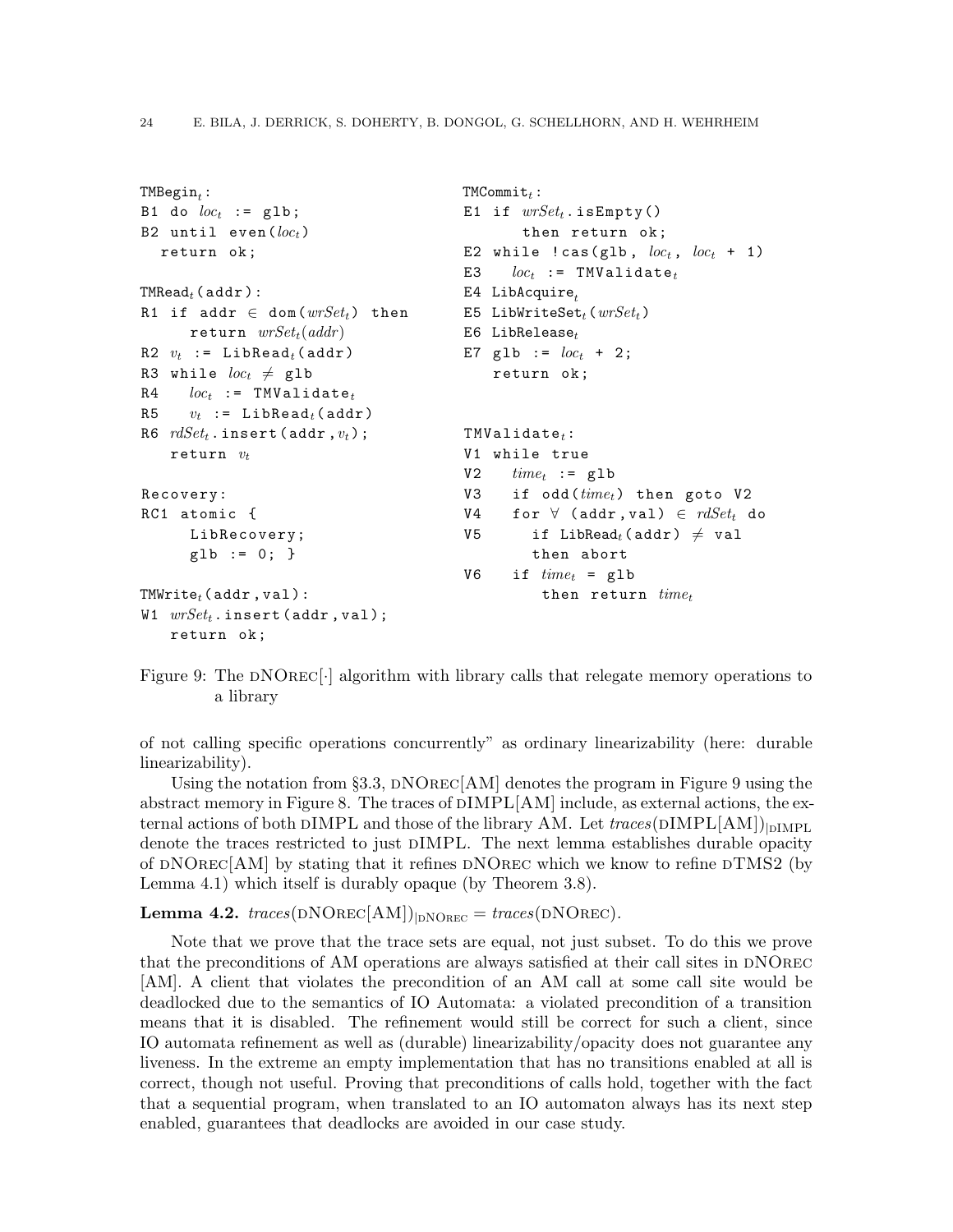<span id="page-24-1"></span>4.5. Step 5: Defining CM and proving durable linearizability. So far, the read/write operations on transactional variables have existed entirely on persistent memory. Our final task, therefore, is to develop a concrete library, CM, that is durably linearizable w.r.t. AM and manages low-level read/write operations across volatile and persistent memory (see Figure [4\)](#page-15-1). The following theorem ensures that it is safe to perform such a replacement without violating durable opacity.

<span id="page-24-0"></span>**Theorem 4.3.** If (1) CM is durably linearizable w.r.t.  $\mathbb{L}$ , (2) AM equals  $DurAur(\mathbb{L})$  and (3)  $\text{DIMPL}[\text{AM}]$  is a refinement of  $\text{DTMS2}$ , then  $\text{DIMPL}[\text{CM}]$  is durably opaque.

**Proof:** The proof is by applying Theorem [3.7.](#page-10-1) Durable linearizability of CM to  $\mathbb{L}$  is equivalent to CM being a refinement of the canonical IOA, AM, which has been shown in Lemma [4.4.](#page-25-0)  $\text{DIMPL}[\text{CM}]$  and  $\text{DIMPL}[\text{AM}]$  can be constructed as the product IOA of  $\text{DIMPL}[\cdot]$ and CM/AM, respectively. The shared external actions and steps between both IOA are the invocations and responses of library operations, together with the crash. We assume that the  $run_t$  action of AM and CM is synchronised with the  $inv_t(\texttt{TMBegin})$  action of the DNOREC<sup>[.]</sup> which starts a transaction. The theorem states that  $DIMPL[CM]$  is a refinement of  $\text{DIMPL}[\text{AM}]$ , implying that traces( $\text{DNOREC}[\text{CM}])_{\text{INOREC}} \subseteq \text{traces}(\text{DNOREC}[\text{AM}])_{\text{IDNOREC}}$ hiding invocations and responses of library operations. Since  $\text{DIMPL}[\text{AM}]$  refines  $\text{DTMS2}$ (Lemmas [4.1](#page-20-0) and [4.2\)](#page-23-1), and by transitivity of refinement we get that  $DIMPL[CM]$  refines dTMS2, implying durable opacity. ✷

We now describe the instance of CM that we use (see Figure [10\)](#page-26-0). CM implements AM on an architecture with persistent and volatile memory: instead of writing directly to persistent memory mem (as in the case of AM), CM first writes to the concrete volatile memory, vmem, and this is later flushed to the concrete persistent memory, pmem.

Functional correctness is not affected when all transactions read and write to vmem instead of mem. However, after a crash the data in vmem is lost, and computation resumes from the state of pmem. Therefore, to ensure durable opacity, we have to ensure that pmem is updated during a commit so that the memory snapshot that results from the successful commit is available even after a crash. For a lazy STM implementation like NOrec, committing the write set is the only place in the code which writes to memory, so the implementation must update both vmem and pmem during a commit write back.

In NOrec, a crash occurring partway through a commit write back may result in an inconsistent memory state, i.e., one that is not a snapshot of the successfully completed transactions. We treat transactions that crash during (or before) a commit write back to be an aborted transaction, thus any memory updates performed by a partially completed write back operation must be reverted. To make this possible, we keep a *persistent* log plog that stores old values for those locations of the write set that have already been committed.

This leads to the following algorithm for committing the given write set  $wrSet$ :

```
for \forall (addr, val) \in wrSet do
      oldv := *addr;plog := plog \oplus {addr \mapsto oldv};
      *addr := val;flush (addr);
plog := \varnothing;
```
In KIV, the abstract code "for  $\forall$  (addr, val)  $\in$  wrSet" is realised as a while loop, that iterates over the write set. Translating to steps of an IOA, this gives the steps shown in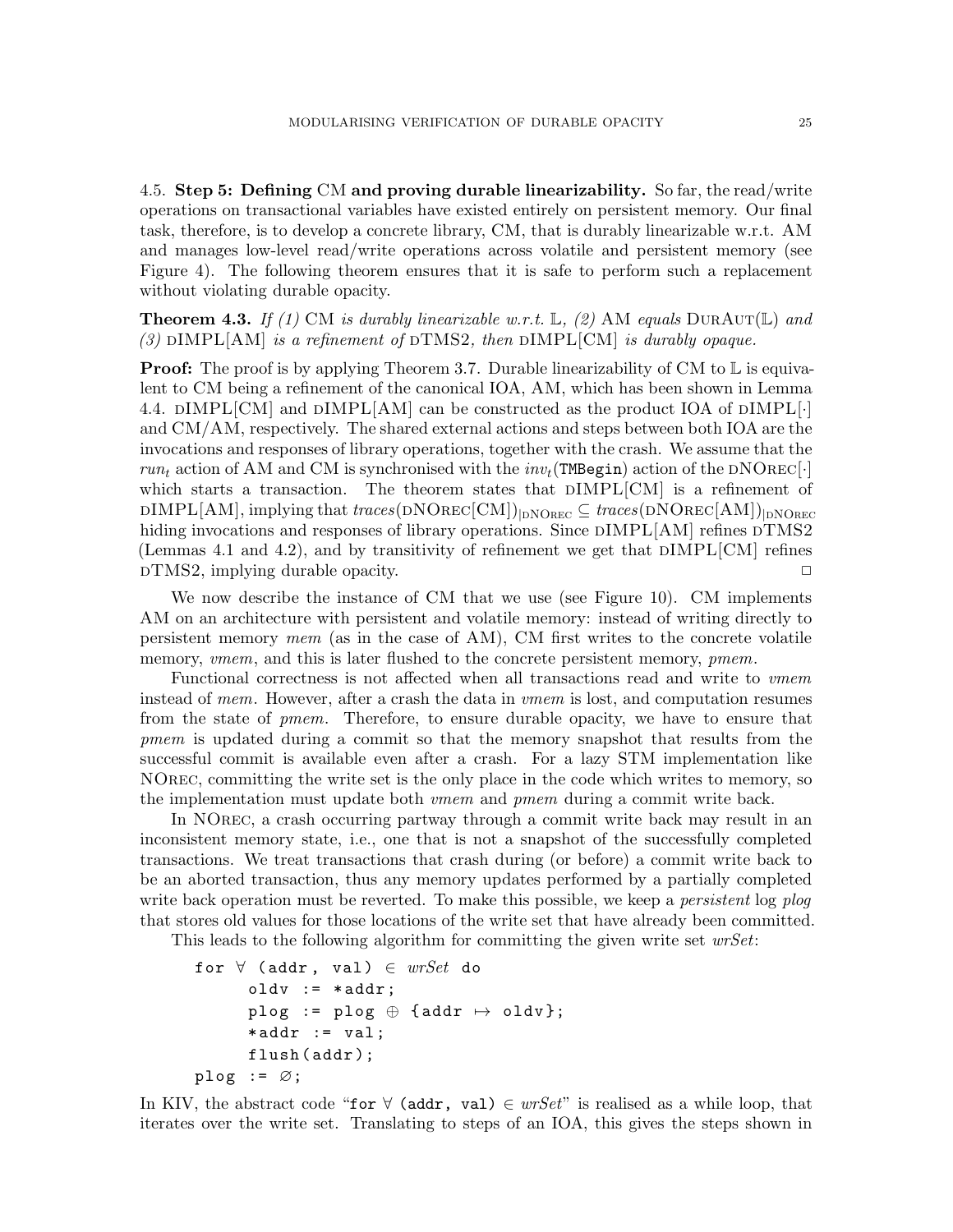Figure [10.](#page-26-0) The first action  $W1$  is the loop test, that checks whether  $wrSet$  is empty. In case it is not, an *addr* is chosen in step  $W2$ , and the four instructions of the loop body above are executed as steps W3 to W6. Flushing moves  $vmem(addr)$  to  $pmem(addr)$ . addr is then removed from  $wrSet$  in step W7 which jumps back to the loop test. When  $wrSet$  is empty, the loop is left and step  $W8$  resets the persistent log. In addition to the program steps the IO automaton for CM includes a  $\text{flux}(l)$  step (with an internal action) that models flushing a memory location  $l$  that is possible at any time.

On a crash, the log is used to undo the partial commit<sup>[5](#page-25-1)</sup>. When the write set has been fully committed, the log is cleared, and clearing the log at  $W8$  becomes the linearization point of the implementation of commit. After this point the transaction has successfully committed.

For the concrete library CM we have shown the following result.

#### <span id="page-25-0"></span>Lemma 4.4. CM refines AM.

Since AM is DURAUT(L) for the sequential specification L of the library given in Figure [8,](#page-22-0) we get the following corollary of Lemma [3.5.](#page-9-0)

## **Corollary 4.5.** CM is durably linearizable to  $\mathbb{L}$ .

Lemma [4.4](#page-25-0) has been mechanically proven in the theorem prover KIV  $[EPS^+15]$ . Both the IOA for AM and for CM are specified in KIV by giving labelled programs which generate a predicate logic specification of the transition relation. Specifications and proofs are online at  $[BDD+21]$ .

The refinement from AM to CM is proven in two steps. First an invariant for CM is proven which overapproximates the set of reachable states. The invariant is then used in place of  $reach(C)$  in the proof of a forward simulation according to Def. [3.2.](#page-8-1)

The invariant of CM consists of a global invariant and local assertions. The global invariant

## if owns  $= \perp$  then vmem  $= pmem \wedge plog = \varnothing$  else vmem  $\oplus plog = pmem \oplus plog$

states that as long as there is no writer that commits a write set, volatile and persistent memory agree, and the log is empty. Otherwise overriding the volatile and persistent memory with the log gives the same result: both result in the memory snapshot at the start of the commit.

The local assertions give formulas that hold when a transaction  $t$  is at a specific program counter,  $lpc_t$ . (We use  $lpc$  here to distinguish the library program counter.) As an example, while t is executing the write operation ( $lpc_t$  is one of  $W1$  to  $W8$ ) it has write ownership (*owns = t*). The KIV specification specifies this implication (and many more) as pairs of a label range and a formula. The full invariant is generated as a conjunction of all local assertions, that is universally quantified over all  $t$ , together with the global invariant. To have a thread-modular proof of the assertions, a rely predicate  $rely(t, s, s')$  is specified that the steps of all other transactions  $t' \neq t$  (from state s to s') and flush steps of the system must satisfy. Assertions for thread  $t$  and the global invariant are shown to be stable with

<span id="page-25-1"></span> $^{5}$ In the IOA, the recovery executes *vmem* :=  $pmem \oplus plog$ ; the KIV specification uses a recovery program that writes each log entry separately in a loop.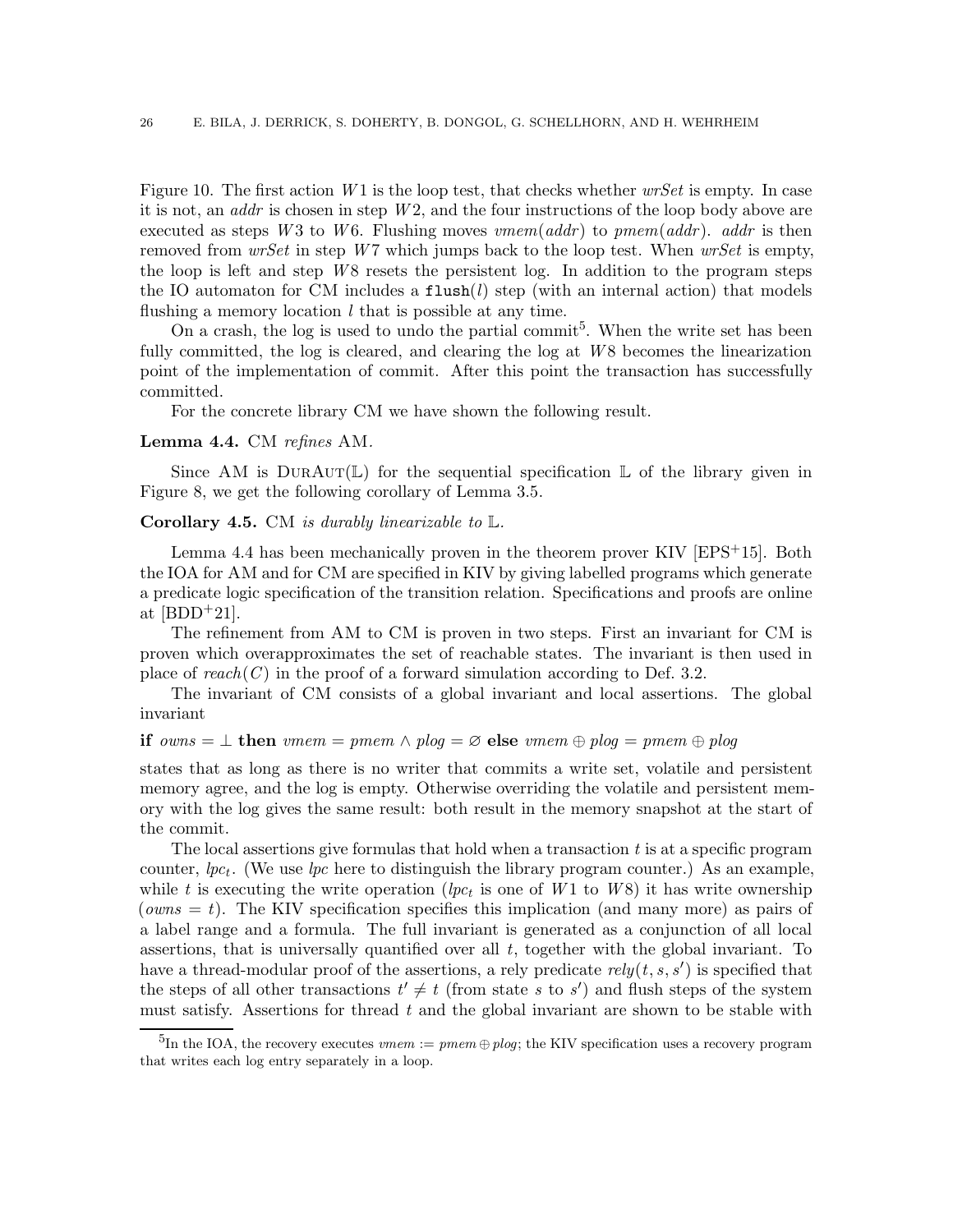| Pre:<br>Eff:                                     | $inv_t(\texttt{LibWriteSet}(wrSet))$<br>$lpc_t = ready \wedge owns = t$<br>$lpc_t := W1(wrSet)$                                                                                        | $W1_t$<br>Pre:<br>Eff:                  | $lpc_t = W1(wrSet)$<br>$lpc_t := \textbf{if} (wrSet \neq \emptyset) \textbf{then } W2(wrSet)$<br>else W8                             |
|--------------------------------------------------|----------------------------------------------------------------------------------------------------------------------------------------------------------------------------------------|-----------------------------------------|--------------------------------------------------------------------------------------------------------------------------------------|
| $W2_t$<br>Pre:<br>Eff:                           | $lpc_t = W2(wrSet)$<br>SOME addr. addr $\in dom(wrSet)$<br>$lpc_t := W3(wrSet, addr)$                                                                                                  | $W3_t$<br>Pre:<br>Eff:                  | $lpc_t = W3(wrSet, addr)$<br>$lpc_t := W4(wrSet, addr)$<br>$oldv_t := vmem(addr)$                                                    |
| $W_4$<br>Pre:<br>Eff:                            | $lpc_t = W4(wrSet, addr)$<br>$lpc_t := \text{W5}(wrSet, addr)$<br>$plog := plog \oplus \{addr \rightarrow oldv_t\}$                                                                    | $W5_t$<br>Pre:<br>Eff:                  | $lpc_t = W5(wrSet, addr)$<br>$lpc_t := \text{W6}(wrSet, addr)$<br>$vmem(addr) := wrSet(addr)$                                        |
| $W6_t$<br>Pre:<br>Eff:                           | $lpc_t = \text{W6}(wrSet, addr)$<br>$lpc_t := \text{W7}(wrSet, addr)$<br>$pmem(addr) := vmem(addr)$                                                                                    | $W7_t$<br>Pre:<br>Eff:                  | $lpc_t = \mathrm{W7}(wrSet, addr)$<br>$lpc_t := W1(wrSet \setminus \{(addr, wrSet(addr))\})$                                         |
| $W8_t$<br>Pre:<br>Eff:<br>$R1_t$<br>Pre:<br>Eff: | $lpc_t = W8$<br>$lpc_t := \text{resLibWriteSet}$<br>$plog := \varnothing$<br>$lpc_t = \text{doLibRead}(addr)$<br>$v := vmem(addr)$<br>$lpc_t := \text{resLibRead}(v)$                  | Pre:<br>Eff:<br>$run_t$<br>Pre:<br>Eff: | $res_t(\texttt{LibWriteSet}() )$<br>$lpc_t := \text{resLibWriteSet}$<br>$lpc_t := ready$<br>$lpc_t = notStarted$<br>$lpc_t := ready$ |
| Pre:<br>Eff:                                     | LibRecovery<br>true<br>$lpc := \lambda t$ : T. if $lpc_t \neq ready$<br>then <i>crashed</i> else $lpc_t$<br>$owns := \bot$<br>$vmem := pmem \oplus plog$<br>$pmem := pmem \oplus plog$ | flush $(l)$<br>Pre:<br>Eff:             | true<br>$pmem(l) := vmem(l)$                                                                                                         |

<span id="page-26-0"></span>Figure 10: Transition relation of CM. Transitions for Acquire/Release, as well as invoke and response transitions for read are the same as in AM.

respect to this predicate. In our case the rely predicate consists of three formulas.

 $owns = t \rightarrow vmem = vmem' \land owns = owns' \land plog = plog'$  $owns = t \rightarrow between(pmem, pmem', vmem)$  $owns \neq t \rightarrow owns' \neq t$ 

 $p \log := \varnothing$ 

The first ensures that while a transaction  $t$  is writing other transactions will leave  $vmem$ , owns and plog unchanged. The second asserts that while a writer is running, pmem may only be changed by system flushes: *between*(pmem, pmem', vmem) asserts that all values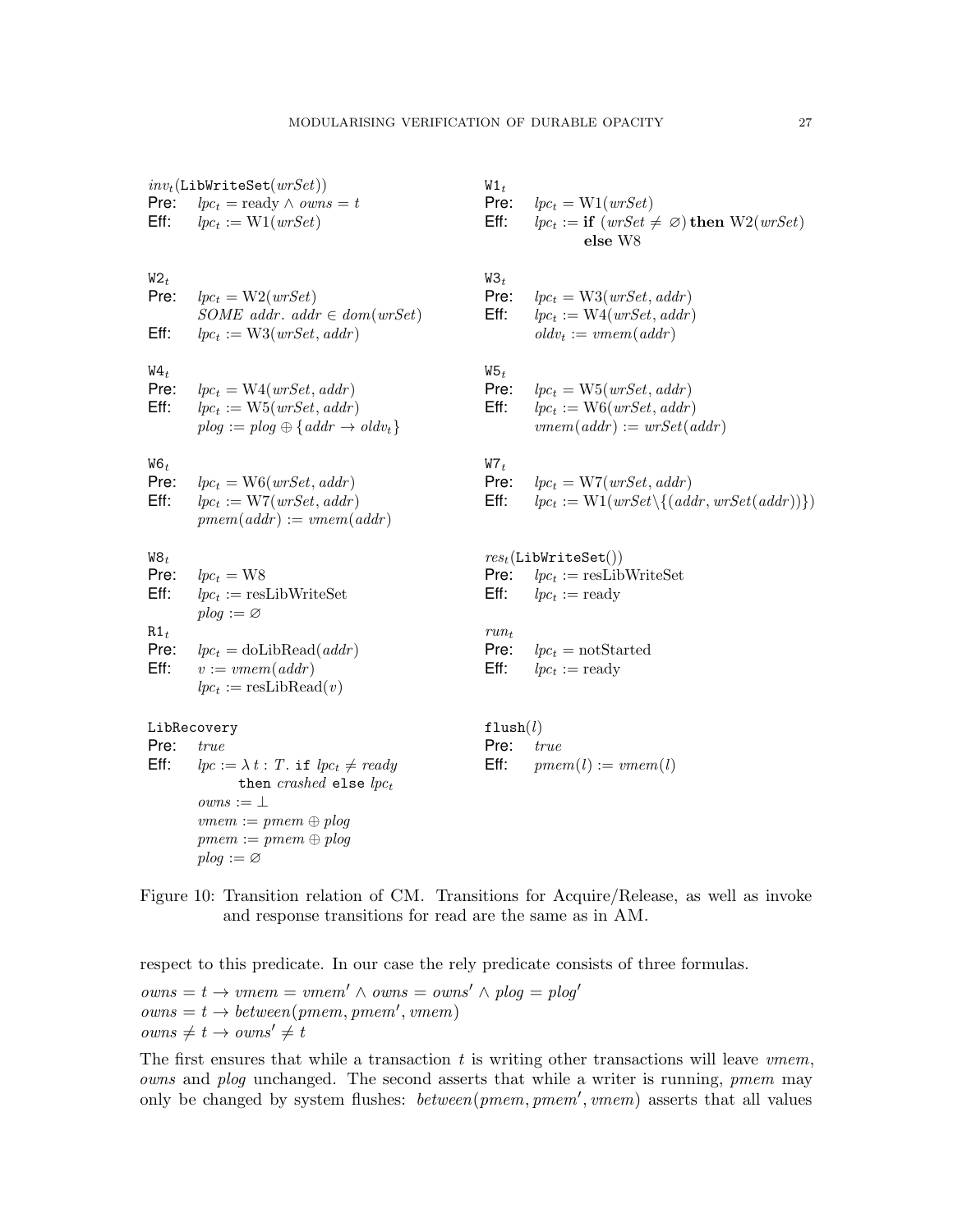$pmem'(l)$  will either still be  $pmem(l)$  or be the flushed value  $vmem(l)$ . The third guarantees that steps of other threads cannot make t the writer.

The specification of CM in KIV also fixes the linearization points of CM, by defining non- $\tau$  actions for such steps. Reading linearizes at doLibRead, when the value is read from volatile memory. Committing linearizes at  $W_8$ , when the log is set to empty.

The forward simulation between CM and AM consists of a global part and a local part for every transaction t too. The global part simply states that *owns* of AM and CM are identical and that the abstract memory mem of AM is always equal to vmem  $\oplus$  plog (the invariant implies that it is then equal to  $pmem \oplus plog$  as well).

The local part of the simulation for thread  $t$  gives a mapping between program counter values of CM and AM in the obvious way. As an example, since the linearization point of commit is at W6, all lpc<sub>t</sub> values before and including W6 are mapped to doLibWriteSet( $wrSet_t$ ), while  $lpc_t$  = resLibWriteSet is mapped to resLibWriteSet. The local part of the simulation also ensures that input received by an operation of CM that is stored in a local variable is equal to the corresponding input of AM, and similar for the outputs.

With this forward simulation, the proof has to show a commutativity for every step of CM according to Definition [3.2.](#page-8-1) The proofs of this refinement in KIV are simple. Three days of work were required to set up the specifications and to do the proofs, which have ca. 300 interactive steps.

The final step is to combine the steps above instantiating Theorem [4.3,](#page-24-0) resulting in the corollary below.

**Corollary 4.6.** If (1) CM is durably linearizable w.r.t.  $\mathbb{L}$ , (2) AM equals DURAUT( $\mathbb{L}$ ) and (3) DNOREC[AM] is a refinement of DTMS2, then DNOREC[CM] is durably opaque.

Note, that in the implementation CM the owns variable is an auxiliary variable, that has no effect on computations. Therefore the final program code equivalent to the IOA  $\text{DIMPL}[\text{CM}]$  can omit the variable together with the calls to LibAcquire and LibRelease.

# 5. Related Work

<span id="page-27-0"></span>The literature around persistent memory has grown remarkably quickly. Below we provide a snapshot of some related work, focussing in particular on correctness and atomicity.

5.1. Correctness conditions. Constructing robust shared objects for NVM requires the development of criteria that provide meaningful guarantees in the presence of crashes. Linearizability [\[HW90\]](#page-33-0), is one of the most well-known, broadly used, correctness conditions for concurrent objects. Several correctness conditions attempt to adapt linearizability to histories that include crash events.

As mentioned before, durable linearizability [IMS16] extends the events that can appear in an abstract concurrent history with crash events. Crashes are considered global events. Durable linearizability expects that no thread survives after a crash, thus a thread can operate only in one crash-free region. On the contrary, strict linearizability [\[AF03\]](#page-31-0), consider crashes to be local to the threads that they occur. Under this condition, operations that are not subjected to a failure can take effect between their invocation and response. In the case that a thread crashes while executing an operation, it requires this operation to take effect between its invocation and the crash, but not after the crash. Operations that are disrupted by a crash either take effect or abort when a crash occurs. Guerraoui and Levy [\[GL04\]](#page-33-9) have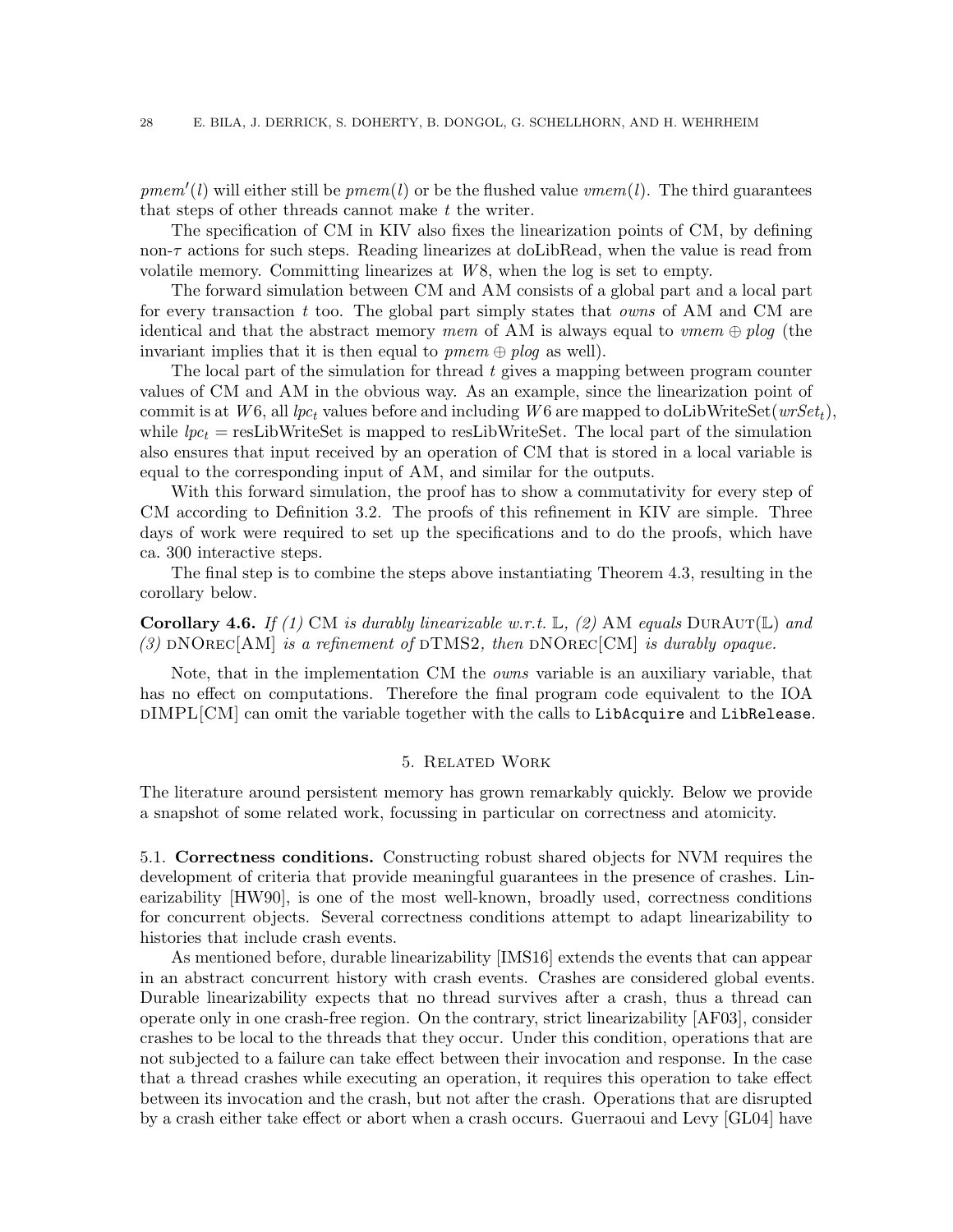defined two more correctness conditions that extend linearizability, *persistent atomicity*, and transient atomicity. Persistent atomicity requires that, in the event of a crash, every pending operation on the crashed thread either takes effect or aborts before a subsequent operation of the same thread is invoked, noting that an operation may take effect after a crash. Transient atomicity relaxes this condition further, by allowing an incomplete operation to take effect before a subsequent write response of the same thread. Berryhill et al. [\[BGT16\]](#page-32-9) have proposed recoverable linearizability, which requires every pending operation on a thread to take effect or abort before the thread linearizes another operation. This condition does not provide consistency around the crash — a thread can perform an operation on some other object before coming back to the pending operation causing "program order inversion". The main disadvantage of strict linearizability, persistent atomicity and transient atomicity is that they are not compositional. On the other hand, durable and recoverable linearizability are compositional.

Several models, both hardware and software specific, aim to define the correctness of the order in which writes are persisted in NVM. Pelley et al. [\[PCW14\]](#page-33-10) described various such low-level models including *strict persistency* and relaxed persistency models such as *epoch* persistency and strand persistency. Those models consider hardware to be able to track persist dependences and perform flushes in a manner described by the persistency model. Izraelevitz et al. [IMS16] gave formal semantics to epoch persistency which corresponds to real-world explicit ISAs, where flushes are issued explicitly with dedicated instructions by the respective application. Raad et al. [\[RWV19\]](#page-34-3) developed declarative semantics that formalise the persistency semantics of ARMv8 architecture. [\[RWNV19\]](#page-34-4) propose persistency semantics for the Intel-x86 Architecture and [\[CLRK21\]](#page-32-10) provides view-based and axiomatic persistency models for Intel-x86 and ARMv8.

On the language level, Kolli et al.  $[KGS<sup>+</sup>17]$  proposed an acquire and release persistency model based on the acquire-release consistency of C++11. Furthermore, Raad et al. [\[RLV20\]](#page-34-5) have developed a program logic for reasoning about persistent programs on Intel-x86, based on the Owicki-Gries proof system.

Regarding transactional memory [\[HLR10\]](#page-33-12), not many correctness conditions have been adapted to the persistent memory setting. Raad et al [\[RWV19\]](#page-34-3) base their framework for formalising ARMv8 to a persistent variant of serializability (PSER) under relaxed memory. Even though serializability provides simple intuitive semantics, it does not handle aborted transactions. TimeStone [\[KKM](#page-33-13)+20] and Pisces [\[GYW](#page-33-14)+19] are recent persistent transactional memories that guarantee snapshot isolation  $[BBG^+95]$  $[BBG^+95]$ , which is weaker than serializability, and hence opacity.

5.2. Persistent Transactional Memory (PTM). Mnemosyne [\[VTS11\]](#page-34-0) provides a lowlevel interface to persistent memory with high-level transactions based on TinySTM [\[FFR08\]](#page-33-15). The Mnemosyne transaction system combines lazy version management with the eager conflict detection that encounter-time locking provides. The lazy version management is implemented with a redo log, which has been chosen to reduce ordering constraints. The new writes to persistent memory are kept in a redo log and are buffered in the volatile memory. When a write transaction commits, it flushes the log to the persistent memory and optionally writes back the new values. Unlike TMs that use undo logging, the write transactions do not update the memory until they commit. This adds an overhead to read transactions, since they should recognise the modified values, but not yet committed values, and then return them from the buffer. Moreover, the size of the log increases proportionally to the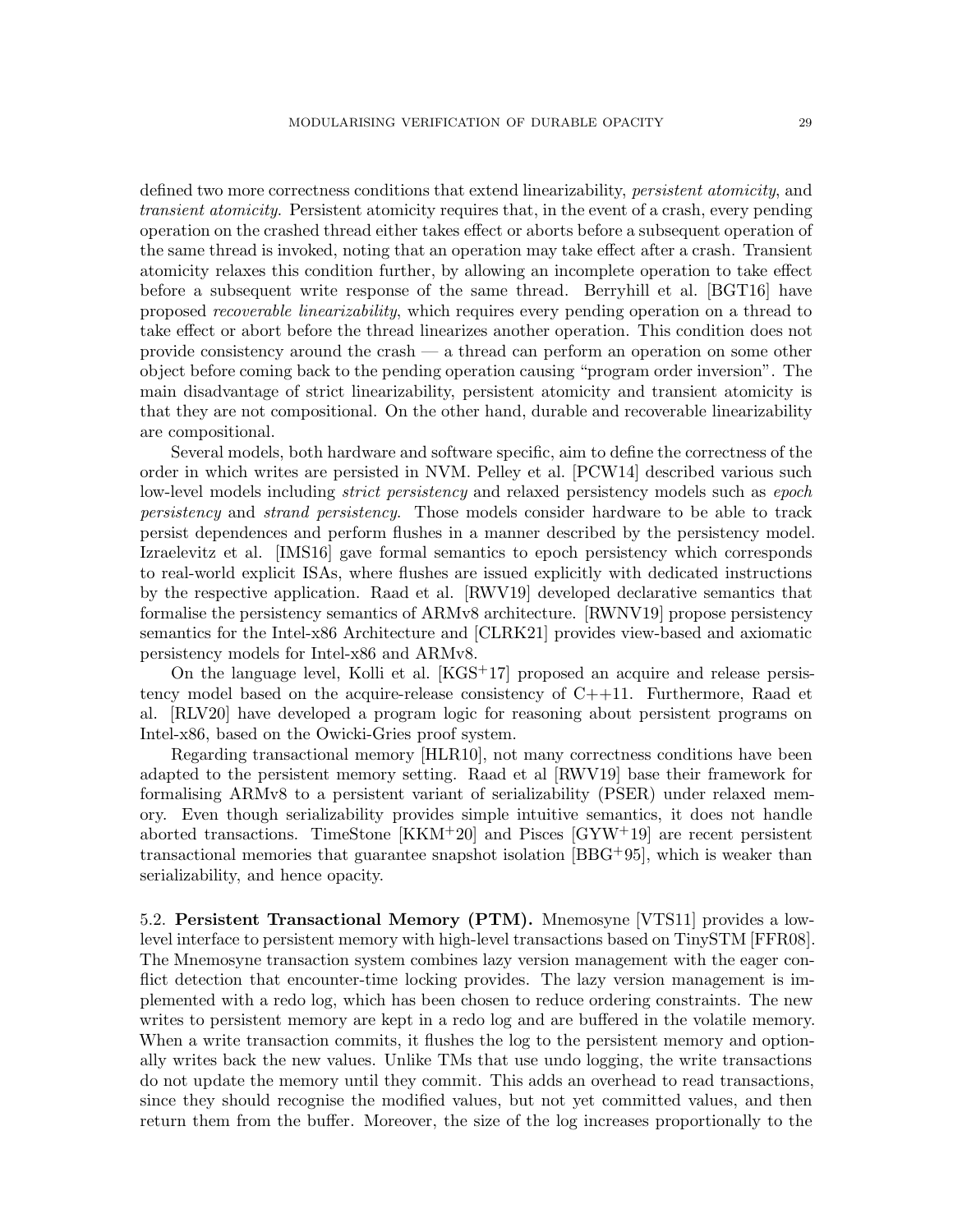size of the transaction, potentially making commits time consuming. Mnemosyne uses a global array of volatile locks to implement encounter-time locking. Every memory location is associated with a lock. Prior to accessing a memory location, the transaction identifies its associated lock and tries to acquire it. In the case that the operation succeeds, it adds the lock to the lock-set. Otherwise, it aborts and releases all the locks contained in its lock-set.

 $NV$ -heaps  $[CCA<sup>+</sup>11]$  is a persistent object system that aims to integrate persistent objects into conventional programs, and furthermore seeks to prevent safety bugs that occur in predominantly persistent memory models, such as multiple frees, pointer errors etc. NVheaps only handle updates to persistent memory inside transactions and critical sections. It uses ACID transactions to guarantee the consistency of persistent objects in the face of system failures. Specifically, NV-heaps rely on atomic sections that log all the updates of the non-volatile memory to provide fine-grain consistency. Each transaction keeps a volatile read log and a non-volatile write log. NV-heaps provide eager conflict detection for writes. The system keeps a copy of the objects that are going to be modified by write transactions in an undo log. In this way, the modifications to an object can be rolled back in the case of an atomic section abort or a system failure. Each log update needs an epoch barrier, which affects the overall performance. Before a transaction tries to modify an object, its atomic section attempts to take ownership of the object by acquiring a volatile lock in a table of ownership records. In case of success, the entire object is copied into the write undo log and the transaction proceeds to modify the object. Otherwise, the atomic section retries. To read an object, NV-heaps store a pointer to the object and its current version number in the read log. The version numbers help in detecting read conflicts at access time.

Unlike persistent transactional memories that provide durable transactions via undo and redo logs, Romulus [\[CFR18\]](#page-32-12) provides durable transactions by keeping two copies (main and back) of the data in non-volatile memory and ensuring that at any time at least one of the copies is consistent. When a transaction begins, any modification of the data that is caused by the user-code is immediately flushed to the main copy. Before a transaction ends, the modifications in the main copy are copied to the back copy. If a failure occurs when the copying from main to back takes place, then the recovery procedure copies the contents of main to back. In the same way, if a failure occurs while the modification of main is taking place, the recovery procedure copies the contents of back to main. In order to avoid full replication of the data of the main to the back, Romulus introduces a volatile redo log that tracks the addresses of the modified data. At the end of the transaction, only those addresses are flushed to the back. There are two implementations of Romulus available, one with a scalable reader-writer lock and another that uses a universal construct and supports wait-free read-only transactions.

OneFile [\[RCFC19\]](#page-34-6) is a wait-free PTM that supports durably linearizable transactions. It uses a redo log for durability and a time based concurrency control. In this design, every thread maintains a redo log as write set that can be read by other threads in order to help the completion of the ongoing transaction, but does not maintain a read set. All writing transactions are associated with a unique sequence number that allows their serialization. A technique that is similar to TL2 [\[DSS06\]](#page-32-4) and also uses sequence numbers is applied to ensure consistency of read operations. The design of OneFile allows write transactions to run concurrently with read-only transactions. There are two variants of the OneFile available: one with lock-free progress and providing bounded wait-freedom.

QSTM [\[BCWS20\]](#page-31-2) is a non-blocking persistent transactional memory. Its design is based on RingSTM [SMvP08b] enhanced with a redo log based on the persistent lock-free queue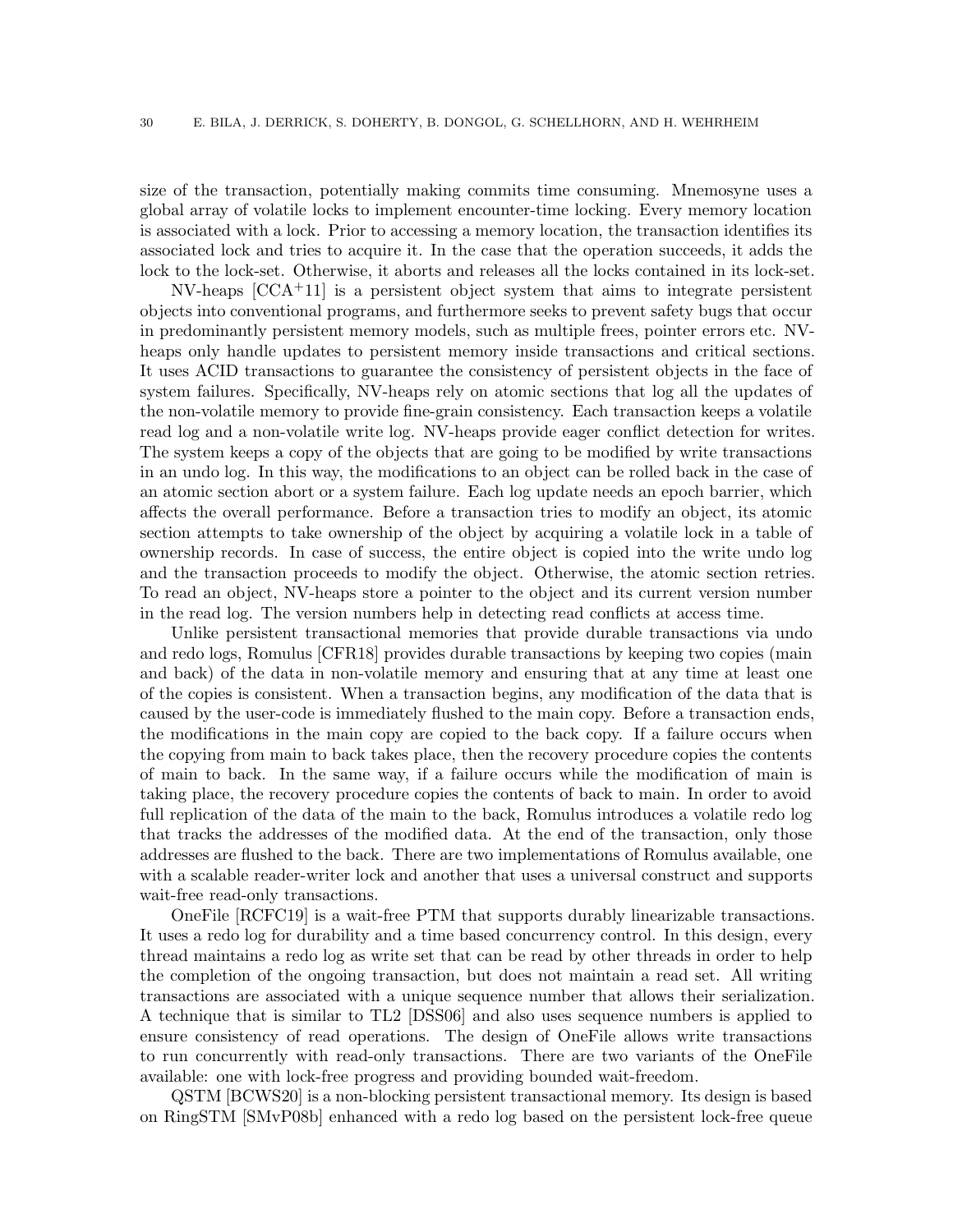of Friedman et al. [FHMP18]. Each transaction maintains a read and a write filter. The entries of the redo log represent the live transactions. Each entry consists of a pointer to the transaction's write set (this allows any thread to perform the writes of a committed transaction), a unique timestamp associated with the represented transaction and its write filter. The validation mechanism is taking place within the read operation. Each transaction while reading is checking if its read filter conflicts with any write filter of the committed transactions. If so, it aborts. Queue entries are deleted only when their respective writes are persisted. Beadle et al [\[BCWS20\]](#page-31-2) provide several correctness arguments of QSTM. Specifically, they argue that QSTM is linearizable as a single concurrent object, durably linearizable, and lock-free. Compared to OneFile, QSTM uses significantly less space due to the fact that it does not require modifications in data declaration or the use of cas and LL/SC instructions. However OneFile achieves higher throughput than QSTM, due to QSTM's global log.

5.3. Generic Approaches to Persistency. Apart from PTMs, several generic frameworks have been developed to tackle the problem of consistency under persistent memory. Indicatively, Naama Ben-David et al. [\[BDBFW19\]](#page-31-3) developed a system that can transform programs that consist of read, write and cas operations in shared memory, to persistent memory. The system aims to create concurrent algorithms that guarantee consistency after a fault. This is done by introducing persist checkpoints, which record the current state of the execution and from which the execution can continue after a fault.

Izraelevitz et al. [\[IKK16\]](#page-33-16) develop and implement a logging mechanism based on undo and redo log properties named JUSTDO logging and introduce the concept of FASE (failureatomic sections). This mechanism aims to reduce the memory size of log entries while preserving data integrity after crash occurrences. Unlike optimistic transactions [\[CBB14\]](#page-32-13), JUSTDO logging resumes the execution of interrupted FASEs at their last store instruction, and then executes them until completion. One disadvantage of this strategy is that the FASEs cannot be rolled back after a system failure. As a consequence, there is no tolerance of bugs inside the FASEs. In this system, it is assumed that the cache memory is persistent, and the system also requires that all load/store instructions access persistent data. A small log is maintained for each thread, that records its most recent store within a FASE. The small per thread logs simplify the log management and reduce the memory requirements.

## 6. Conclusion

In this paper, we use *durable opacity* as a correctness condition for STMs running on nonvolatile hardware architectures. We have proposed an abstract specification  $\text{DTMS2}$  which is durably opaque and have shown how this can be employed in refinement-based proofs of durable opacity. We have furthermore developed a modular proof technique for such refinement proofs, separating out the proof of durability from that of opacity. We have exemplified this proof technique on the STM NOrec for which we have – to this end – developed a version adequate for non-volatile memory.

Our proof technique is inspired by work on the verification of a Flash file system by Schellhorn et al. [\[SBPR20\]](#page-34-2). Although this prior work does not target NVM or STMs, it also uses ownership as a mechanism for restricting concurrency at the interface of a library. The development, which refines an abstract POSIX-compatible file system specification in several steps to the Linux interface MTD for flash hardware, uses intermediate layers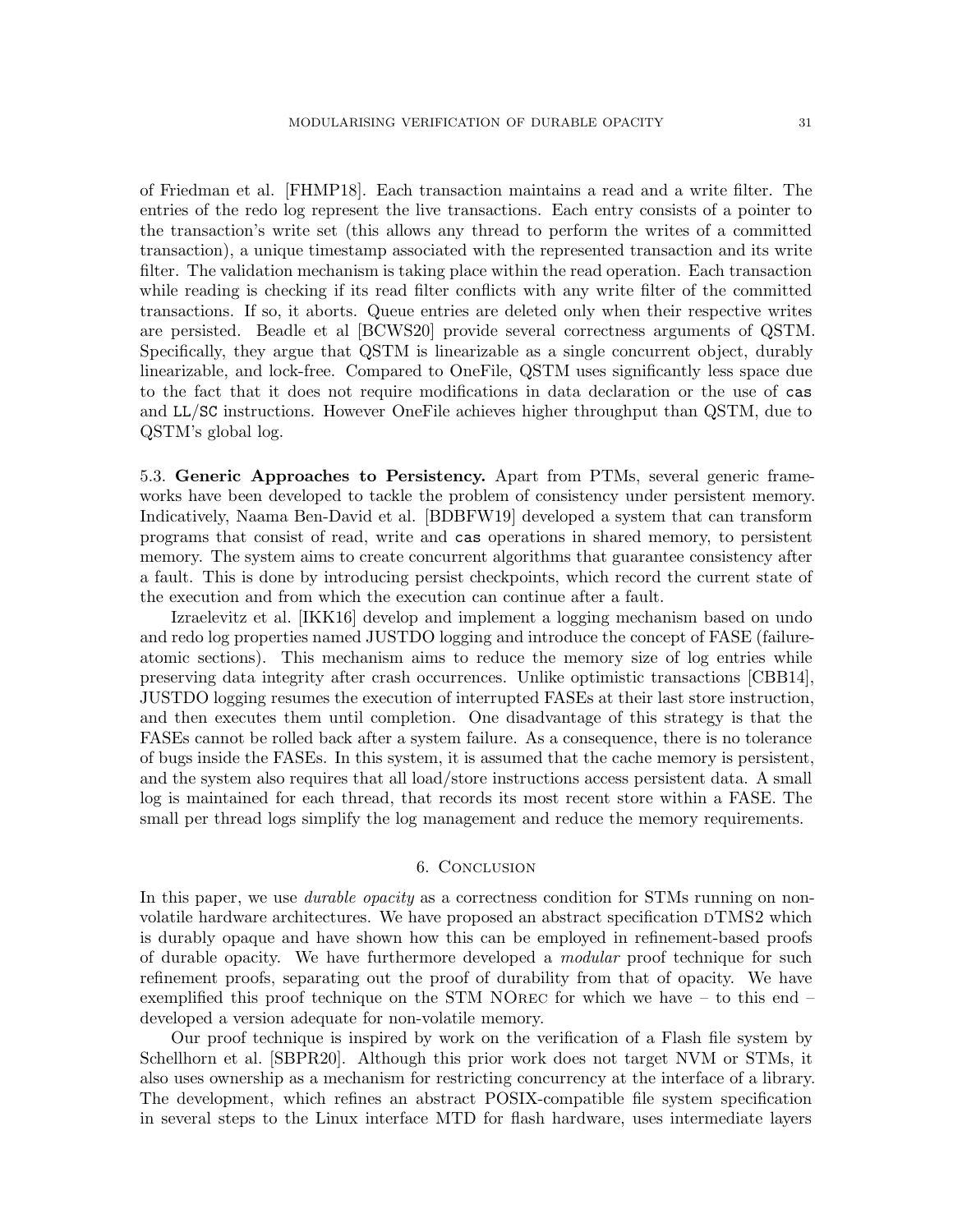(similar to the library AM used here) to introduce caches for flash pages  $[PEB<sup>+</sup>17]$  and for file-content [BSR20], though the correctness criteria defined in these papers are strictly weaker than durable linearizability.

Our new proof technique (outlined in Figure [4\)](#page-15-1) describes a similar technique in the setting of STMs. In particular, we provide an abstract library that operates directly on persistent memory and a concrete implementation that uses both volatile and persistent memory. The original STM is placed in an execution context that could have system crashes and uses the abstract and concrete library to perform memory operations. Given an STM that already refines TMS2 (and hence is opaque), the bulk of the verification effort using our method is focused on verifying durable linearizability between the abstract and concrete libraries. This proof is the only one that has to consider the distinction between volatile and persistent memory. In our case it is not very difficult when the correct ownership annotations are used. In contrast, a non-modular proof would have to re-do the already complex opacity proof in the more complex setting where the distinction between volatile and persistent memory is present.

Future work. We conjecture that the libraries AM and CM that we have defined could be used to transform other opaque algorithms into durably opaque algorithms when the STMs use a lazy write-back commit with mutual exclusion between the write-back operations. Other types of STMs, e.g., TL2 [\[DSS06\]](#page-32-4) (which uses a per-location lock to allow concurrent write-backs) and TML [\[DDS](#page-32-0)<sup>+</sup>10] (which uses an eager write-back mechanism) cannot use the libraries AM and CM that we have developed directly. Whether the modular library based approach presented in this paper applies to these other algorithms as well remains a future research topic.

#### **REFERENCES**

- [AD17] A. Armstrong and B. Dongol. Modularising opacity verification for hybrid transactional memory. In A. Bouajjani and A. Silva, editors, *FORTE*, volume 10321 of *LNCS*, pages 33–49. Springer, 2017.
- [ADD17] A. Armstrong, B. Dongol, and S. Doherty. Proving opacity via linearizability: A sound and complete method. In A. Bouajjani and A. Silva, editors, *FORTE*, volume 10321 of *LNCS*, pages 50–66. Springer, 2017.
- <span id="page-31-0"></span>[AF03] M. K. Aguilera and S. Frølund. Strict linearizability and the power of aborting. *Technical Report HPL-2003-241*, 2003.
- [AGHR14] H. Attiya, A. Gotsman, S. Hans, and N. Rinetzky. Safety of live transactions in transactional memory: TMS is necessary and sufficient. In F. Kuhn, editor, *DISC*, volume 8784 of *LNCS*, pages 376–390. Springer, 2014.
- <span id="page-31-1"></span>[BBG<sup>+</sup>95] H. Berenson, P. Bernstein, J. Gray, J. Melton, E. O'Neil, and P. O'Neil. A critique of ansi sql isolation levels. *ACM SIGMOD Record*, 24(2):1–10, 1995.
- <span id="page-31-2"></span>[BCWS20] H Alan Beadle, Wentao Cai, Haosen Wen, and Michael L Scott. Nonblocking persistent software transactional memory. In *2020 IEEE 27th International Conference on High Performance Computing, Data, and Analytics (HiPC)*, pages 283–293. IEEE, 2020.
- <span id="page-31-3"></span>[BDBFW19] N. Ben-David, G. E Blelloch, M. Friedman, and Y. Wei. Delay-free concurrency on faulty persistent memory. In *The 31st ACM Symposium on Parallelism in Algorithms and Architectures*, pages 253–264, 2019.
- [BDD<sup>+</sup>20] E. Bila, S. Doherty, B. Dongol, J. Derrick, G. Schellhorn, and H. Wehrheim. Defining and verifying durable opacity: Correctness for persistent software transactional memory. In A. Gotsmanj and A. Sokolova, editors, *FORTE 2020*, volume 12136 of *Lecture Notes in Computer Science*, pages 39–58. Springer, 2020.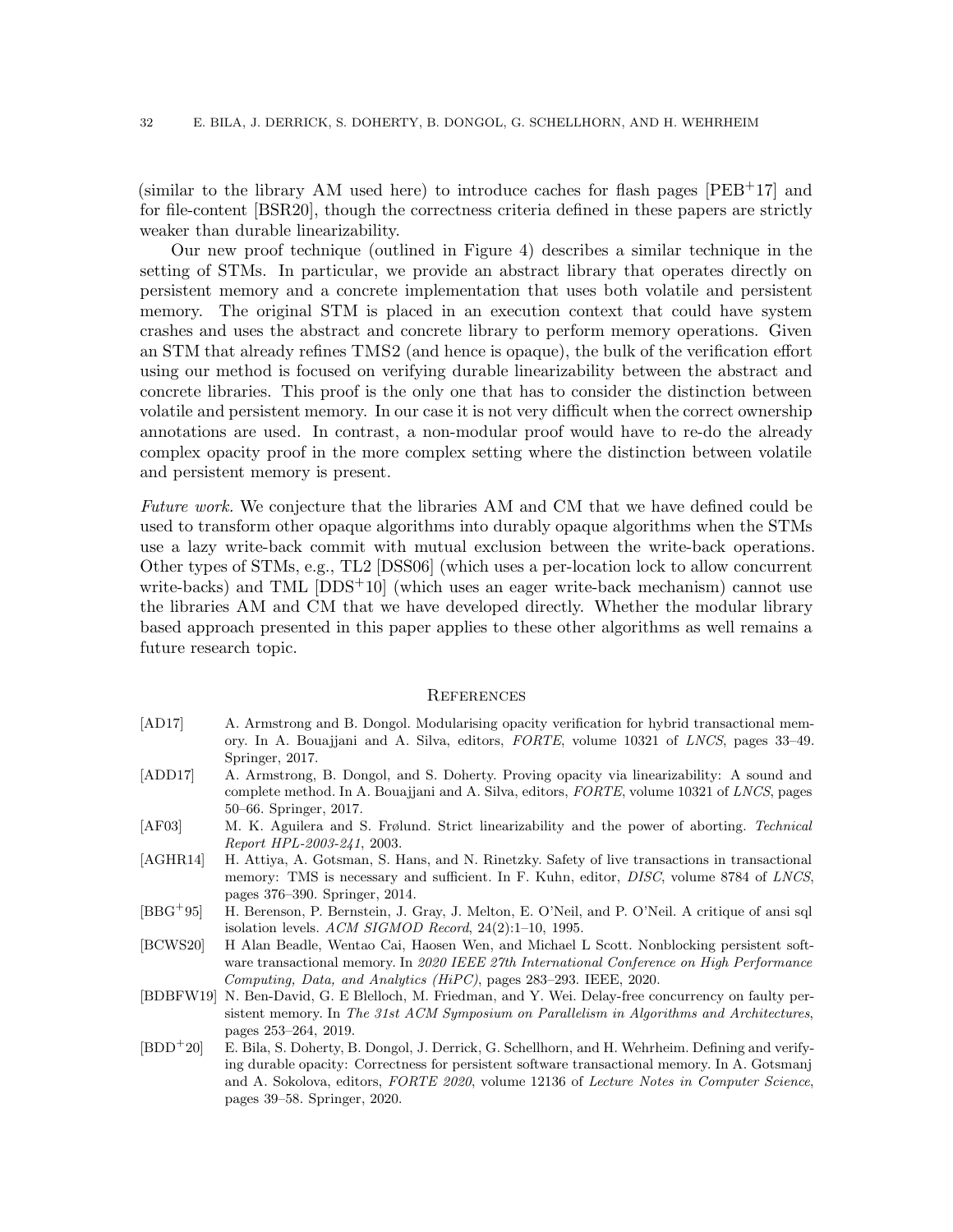- <span id="page-32-3"></span>[BDD<sup>+</sup>21] E. Bila, J. Derrick, S. Doherty, B. Dongol, G. Schellhorn, and H. Wehrheim. Verification of a durable opaque version of NOREC with KIV and PVS, 2021. URL: <http://www.informatik.uni-augsburg.de/swt/projects/DNOREC.html>.
- <span id="page-32-9"></span>[BGT16] R. Berryhill, W. Golab, and M. Tripunitara. Robust shared objects for non-volatile main memory. In *19th International Conference on Principles of Distributed Systems (OPODIS 2015)*. Schloss Dagstuhl-Leibniz-Zentrum fuer Informatik, 2016.
- [BSR20] S. Bodenmüller, G. Schellhorn, and W. Reif. Modular integration of crashsafe caching into a verified virtual file system switch. In B. Dongol and E. Troubitsyna, editors, *iFM*, volume 12546 of *Lecture Notes in Computer Science*, pages 218–236. Springer, 2020.
- <span id="page-32-13"></span>[CBB14] D. R. Chakrabarti, H.-J. Boehm, and K. Bhandari. Atlas: Leveraging locks for non-volatile memory consistency. *ACM SIGPLAN Notices*, 49(10):433–452, 2014.
- <span id="page-32-11"></span>[CCA<sup>+</sup>11] Joel Coburn, Adrian M Caulfield, Ameen Akel, Laura M Grupp, Rajesh K Gupta, Ranjit Jhala, and Steven Swanson. Nv-heaps: making persistent objects fast and safe with next-generation, non-volatile memories. *ACM SIGARCH Computer Architecture News*, 39(1):105–118, 2011.
- <span id="page-32-12"></span>[CFR18] Andreia Correia, Pascal Felber, and Pedro Ramalhete. Romulus: Efficient algorithms for persistent transactional memory. In *Proceedings of the 30th on Symposium on Parallelism in Algorithms and Architectures*, pages 271–282, 2018.
- <span id="page-32-10"></span>[CLRK21] Kyeongmin Cho, Sung-Hwan Lee, Azalea Raad, and Jeehoon Kang. Revamping hardware persistency models: view-based and axiomatic persistency models for intel-x86 and armv8. In *Proceedings of the 42nd ACM SIGPLAN International Conference on Programming Language Design and Implementation*, pages 16–31, 2021.
- [DB14] John Derrick and Eerke A. Boiten. *Refinement in Z and Object-Z Foundations and Advanced Applications (2. ed.)*. Springer, 2014.
- [DD15] B. Dongol and J. Derrick. Verifying linearisability: A comparative survey. *ACM Comput. Surv.*, 48(2):19:1–19:43, 2015.
- [DDD<sup>+</sup>16] S. Doherty, B. Dongol, J. Derrick, G. Schellhorn, and H. Wehrheim. Proving opacity of a pessimistic STM. In P. Fatourou, E. Jim´enez, and F. Pedone, editors, *OPODIS*, volume 70 of *LIPIcs*, pages 35:1–35:17. Schloss Dagstuhl - Leibniz-Zentrum f¨ur Informatik, 2016.
- [DDD<sup>+</sup>19] J. Derrick, S. Doherty, B. Dongol, G. Schellhorn, and H. Wehrheim. Verifying correctness of persistent concurrent data structures. In *FM*, volume 11800 of *Lecture Notes in Computer Science*, pages 179–195. Springer, 2019.
- <span id="page-32-5"></span>[DDD<sup>+</sup>21] John Derrick, Simon Doherty, Brijesh Dongol, Gerhard Schellhorn, and Heike Wehrheim. Verifying correctness of persistent concurrent data structures: a sound and complete method. *Formal Aspects of Computing*, 2021. Online first.
- <span id="page-32-0"></span>[DDS<sup>+</sup>10] L. Dalessandro, D. Dice, M. L. Scott, N. Shavit, and M. F. Spear. Transactional mutex locks. In P. D'Ambra, M. R. Guarracino, and D. Talia, editors, *Euro-Par (2)*, volume 6272 of *LNCS*, pages 2–13. Springer, 2010.
- <span id="page-32-7"></span>[DDS<sup>+</sup>15] J. Derrick, B. Dongol, G. Schellhorn, O. Travkin, and H. Wehrheim. Verifying opacity of a transactional mutex lock. In *FM*, volume 9109 of *LNCS*, pages 161–177. Springer, 2015.
- <span id="page-32-1"></span>[DGLM13] S. Doherty, L. Groves, V. Luchangco, and M. Moir. Towards formally specifying and verifying transactional memory. *Formal Asp. Comput.*, 25(5):769–799, 2013.
- <span id="page-32-6"></span>[dRE98] W. P. de Roever and K. Engelhardt. *Data Refinement: Model-oriented Proof Theories and their Comparison*, volume 46 of *Cambridge Tracts in Theoretical Computer Science*. Cambridge University Press, 1998.
- <span id="page-32-4"></span>[DSS06] Dave Dice, Ori Shalev, and Nir Shavit. Transactional locking ii. In Shlomi Dolev, editor, *Distributed Computing*, pages 194–208, Berlin, Heidelberg, 2006. Springer Berlin Heidelberg.
- [DSS10] L. Dalessandro, M. F. Spear, and M. L. Scott. Norec: streamlining STM by abolishing ownership records. In R. Govindarajan, D. A. Padua, and M. W. Hall, editors, *PPoPP*, pages 67–78. ACM, 2010.
- <span id="page-32-2"></span>[EPS<sup>+</sup>14] G. Ernst, J. Pfähler, G. Schellhorn, D. Haneberg, and W. Reif. KIV - Overview and VerifyThis Competition. *Software Tools for Techn. Transfer*, pages 1–18, 2014.
- <span id="page-32-8"></span>[EPS<sup>+</sup>15] G. Ernst, J. Pfähler, G. Schellhorn, D. Haneberg, and W. Reif. KIV—Overview and VerifyThis competition. *Software Tools for Technology Transfer (STTT)*, 17(6):677–694, 2015.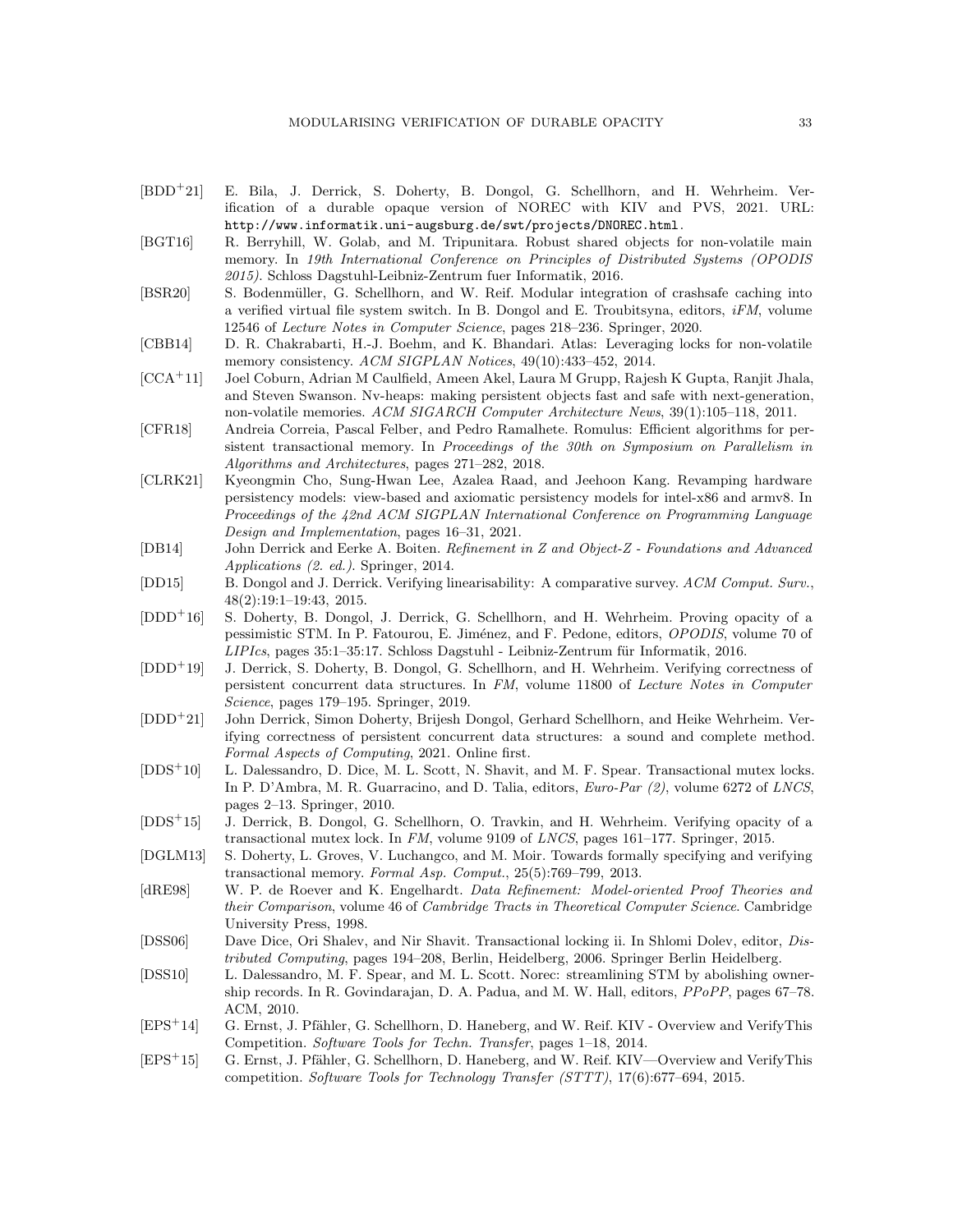- <span id="page-33-15"></span>[FFR08] Pascal Felber, Christof Fetzer, and Torvald Riegel. Dynamic performance tuning of wordbased software transactional memory. In *Proceedings of the 13th ACM SIGPLAN Symposium on Principles and practice of parallel programming*, pages 237–246, 2008.
- [FHMP18] M. Friedman, M. Herlihy, V. J. Marathe, and E. Petrank. A persistent lock-free queue for non-volatile memory. In A. Krall and T. R. Gross, editors, *ACM SIGPLAN Symposium on Principles and Practice of Parallel Programming, PPoPP*, pages 28–40. ACM, 2018.
- [FPR21] Michal Friedman, Erez Petrank, and Pedro Ramalhete. Mirror: making lock-free data structures persistent. In Stephen N. Freund and Eran Yahav, editors, *PLDI '21: 42nd ACM SIG-PLAN International Conference on Programming Language Design and Implementation, Virtual Event, Canada, June 20-25, 20211*, pages 1218–1232. ACM, 2021.
- <span id="page-33-1"></span>[GK08] R. Guerraoui and M. Kapalka. On the correctness of transactional memory. In S. Chatterjee and M. L. Scott, editors, *PPOPP*, pages 175–184. ACM, 2008.
- <span id="page-33-5"></span>[GK10] R. Guerraoui and M. Kapalka. *Principles of Transactional Memory*. Synthesis Lectures on Distributed Computing Theory. Morgan & Claypool Publishers, 2010.
- <span id="page-33-9"></span>[GL04] R. Guerraoui and R. Levy. Robust emulations of shared memory in a crash-recovery model. In *24th International Conference on Distributed Computing Systems, 2004. Proceedings.*, pages 400–407. IEEE, 2004.
- <span id="page-33-14"></span>[GYW<sup>+</sup>19] J. Gu, Q. Yu, X. Wang, Z. Wang, B. Zang, H. Guan, and H. Chen. Pisces: a scalable and efficient persistent transactional memory. In *USENIX Annual Technical Conference*, pages 913–928, 2019.
- <span id="page-33-12"></span>[HLR10] T. Harris, J. Larus, and R. Rajwar. Transactional memory. *Synthesis Lectures on Computer Architecture*, 5(1):1–263, 2010.
- <span id="page-33-0"></span>[HW90] M. Herlihy and J. M. Wing. Linearizability: A correctness condition for concurrent objects. *ACM TOPLAS*, 12(3):463–492, 1990.
- <span id="page-33-16"></span>[IKK16] Joseph Izraelevitz, Terence Kelly, and Aasheesh Kolli. Failure-atomic persistent memory updates via justdo logging. *ACM SIGARCH Computer Architecture News*, 44(2):427–442, 2016.
- [IMS16] J. Izraelevitz, H. Mendes, and M. L. Scott. Linearizability of persistent memory objects under a full-system-crash failure model. In C. Gavoille and D. Ilcinkas, editors, *DISC*, volume 9888 of *LNCS*, pages 313–327. Springer, 2016.
- <span id="page-33-11"></span>[KGS<sup>+</sup>17] A. Kolli, V. Gogte, A. Saidi, S. Diestelhorst, P. M. Chen, S. Narayanasamy, and T. F. Wenisch. Language-level persistency. In *2017 ACM/IEEE 44th Annual International Symposium on Computer Architecture (ISCA)*, pages 481–493. IEEE, 2017.
- <span id="page-33-13"></span>[KKM<sup>+</sup>20] M. R. Krishnan, J. Kim, A. Mathew, X. Fu, A. Demeri, C. Min, and S. Kannan. Durable transactional memory can scale with timestone. In *ASPLOS*, pages 335–349, 2020.
- <span id="page-33-3"></span>[Lam79] L. Lamport. How to make a multiprocessor computer that correctly executes multiprocess programs. *IEEE Trans. Computers*, 28(9):690–691, 1979.
- <span id="page-33-2"></span>[LLM12a] M. Lesani, V. Luchangco, and M. Moir. A framework for formally verifying software transactional memory algorithms. In M. Koutny and I. Ulidowski, editors, *CONCUR 2012*, volume 7454 of *LNCS*, pages 516–530, Berlin, Heidelberg, 2012. Springer Berlin Heidelberg.
- <span id="page-33-6"></span>[LLM12b] M. Lesani, V. Luchangco, and M. Moir. Putting opacity in its place. In *Workshop on the Theory of Transactional Memory*, 2012.
- <span id="page-33-4"></span>[LT87] N. A. Lynch and M. R. Tuttle. Hierarchical correctness proofs for distributed algorithms. In *PODC*, pages 137–151, New York, NY, USA, 1987. ACM.
- <span id="page-33-7"></span>[LV95] N. Lynch and F. Vaandrager. Forward and backward simulations. *Information and Computation*, 121(2):214 – 233, 1995.
- [Lyn96] N. A. Lynch. *Distributed Algorithms*. Morgan Kaufmann, 1996.
- <span id="page-33-8"></span>[Mül98] O. Müller. I/O Automata and beyond: Temporal logic and abstraction in Isabelle. In J. Grundy and M. Newey, editors, *TPHOLs*, pages 331–348, Berlin, Heidelberg, 1998. Springer Berlin Heidelberg.
- <span id="page-33-10"></span>[PCW14] S. Pelley, P. M. Chen, and T. F. Wenisch. Memory persistency. In *2014 ACM/IEEE 41st International Symposium on Computer Architecture (ISCA)*, pages 265–276. IEEE, 2014.
- [PEB<sup>+</sup>17] J. Pfähler, G. Ernst, S. Bodenmüller, G. Schellhorn, and W. Reif. Modular verification of orderpreserving write-back caches. In N. Polikarpova and S. A. Schneider, editors, *iFM*, volume 10510 of *Lecture Notes in Computer Science*, pages 375–390. Springer, 2017.